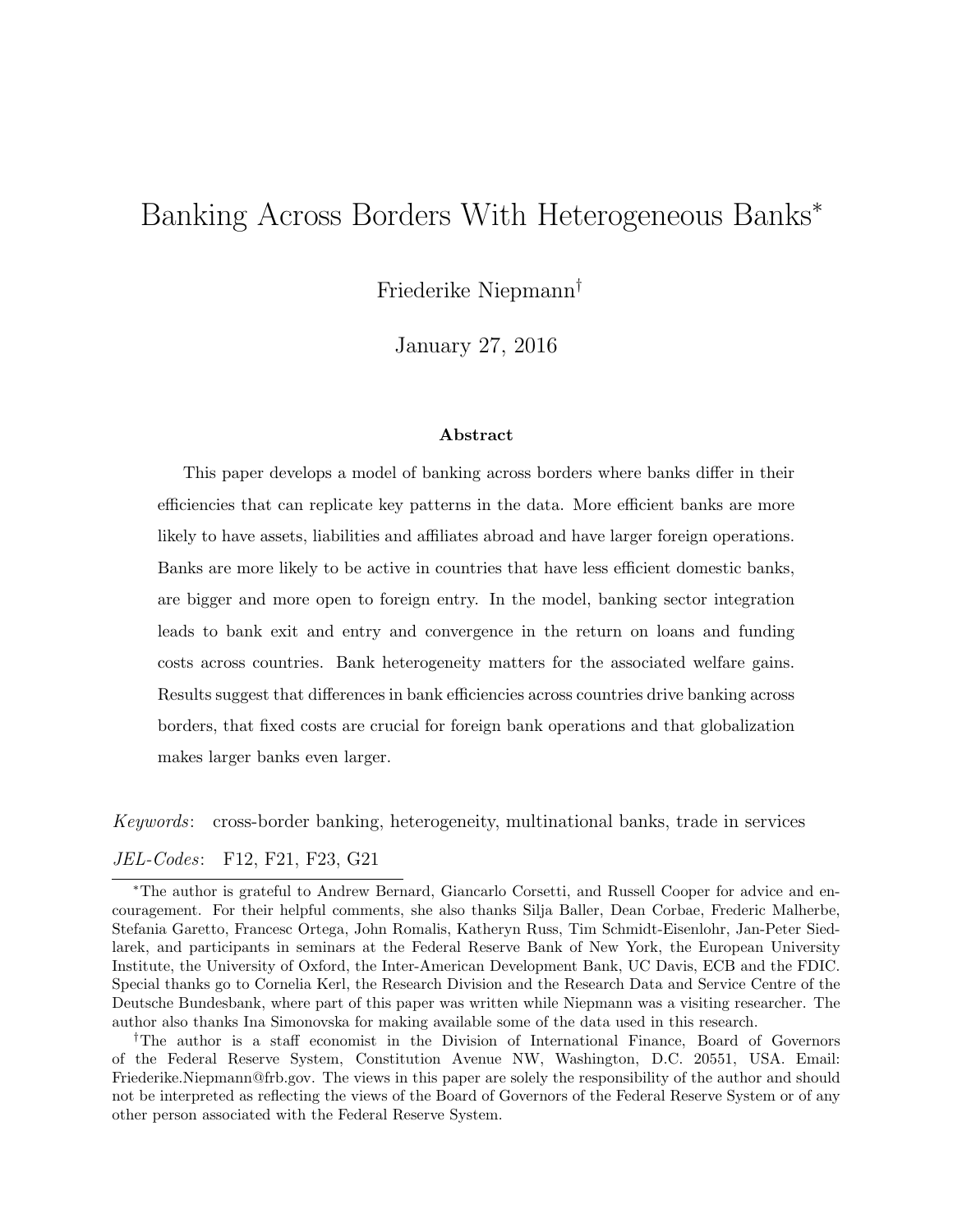# 1 Introduction

Banks today run large foreign operations. At the end of 2014, the foreign assets of banks from 30 BIS reporting countries accounted for 36 percent of their total assets, exceeding  $$26$  trillion.<sup>1</sup> But there is substantial heterogeneity across banks in the geographic coverage and volume of their foreign operations.<sup>2</sup> As Figure 1 shows, German banks with foreign operations had lower overhead costs to total assets, an inverse measure of efficiency, than the average bank.<sup>3</sup>

This paper presents a general equilibrium model of trade in banking services and financial sector foreign direct investment that sheds light on the drivers of banks' foreign operations, explains the observed heterogeneity and explores the implications of banking sector integration. Using elements from Niepmann (2015) and Holmstrom and Tirole (1997), the model links banks' efficiency and size to their foreign operations in an open economy setup where banking across borders arises from differences in marginal products of capital and banking sector efficiencies across countries. The proposed model is consistent with key empirical regularities in the data, concerning both the extensive and intensive margin of banks' foreign operations.

In the model, banks have two roles. First, they channel capital from depositors to firms. Second, they monitor firms at a cost. Whether banks monitor is not observable by depositors so to credibly commit to monitor, banks invest their own capital in the firms they lend to. Banks with lower monitoring costs are able to intermediate more external capital for the same amount of equity capital and make higher profits.<sup>4</sup>

This microstructure carries over to the open economy where countries can differ in their relative endowments of capital and labor, production technologies and banking sector efficiencies. These differences cause the return on loans that banks earn and the rate on deposits they pay to vary across countries. When banking sectors integrate, banks lend and borrow

<sup>&</sup>lt;sup>1</sup>These numbers are based on data from the Consolidated Banking Statistics provided by the BIS on an ultimate risk basis. See http://stats.bis.org/statx/srs/table/b1?p=20144&c=.

<sup>2</sup>Equivalent relationships have been documented in depth for manufacturing firms. See Bernard et al. (2012) for a recent survey of empirical works on firm heterogeneity and international trade.

<sup>3</sup>For details on the underlying data, see section 5.

<sup>&</sup>lt;sup>4</sup>In the model, bank capital is fixed and cannot relocate from one bank to the other preventing the most efficient bank from serving the entire market.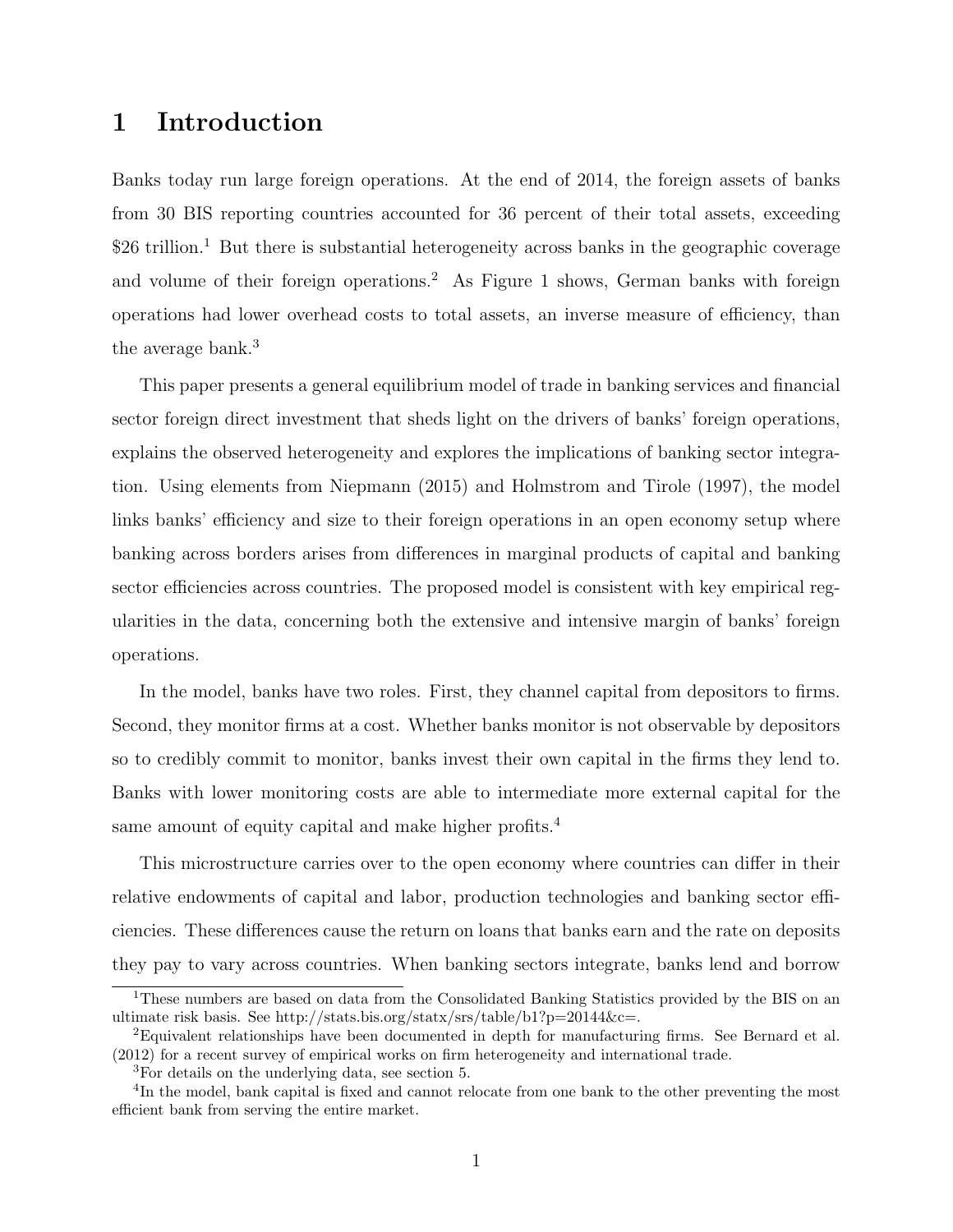across borders to maximize the return on loans and to minimize funding costs.

Banks have the choice between two different modes to serve foreign markets. They can either lend and borrow cross-border, or they can establish an affiliate abroad (invest in FDI). It is assumed that the fixed costs of cross-border lending and borrowing are lower than the fixed cost of FDI and that banks save on variable costs by opening up a foreign affiliate. As more efficient banks have larger lending volumes and make higher profits, only they are able to cover the higher fixed costs. Therefore sorting occurs: the most efficient banks establish foreign affiliates abroad, while less efficient banks engage only in cross-border lending and borrowing. Banks at the lower end of the efficiency distribution remain domestic.<sup>5</sup>

When the two banking sectors become integrated and banks borrow and lend across borders, intermediation costs and returns to capital converge. Capital relocates from the capital abundant/low technology country to the capital scarce/high technology country. In the country that hosts the more efficient banking sector, new banks enter. In the other country, the least efficient banks exit as foreign banks intermediate local deposits. Because banks that go global can increase their return on loans and lower their funding costs, their balance sheets expand. Through these mechanisms, banking across borders affects the equilibrium bank size distribution, which tends to become more unequal. A simulation of the model shows that the welfare gains from banking sector integration depend on the degree of bank heterogeneity in the liberalizing countries, illustrating the relevance of taking efficiency and size differences across banks into account.<sup>6</sup>

The empirical analysis draws on information on the external positions of banks and bank balance sheets for 2005 available at the Deutsche Bundesbank.<sup>7</sup> They contain detailed information on the foreign activities of all German banks and their affiliates in a large number of countries. As a proxy for the efficiency of single banks, I use two simple accounting measures: a bank's overhead costs as a ratio to total assets and labor productivity. 99

 $5$ This is similar to Melitz (2003) and Helpman et al. (2004) where manufacturing firms sort into FDI and exporting according to their productivity levels.

<sup>&</sup>lt;sup>6</sup>In contrast to this paper, the model in Niepmann (2015) with perfectly competitive, homogenous banks, predicts equal welfare gains when average intermediation costs in the integrating countries are the same.

<sup>7</sup>Research Data and Service Centre of the Deutsche Bundesbank, External Position of Banks (AUSTA - "Auslandsstatus der Banken"), Monthly Balance Sheet Statistics (BISTA - "Monatliche Bilanzstatistik"), Income and Loss Data (GuV - "Gewinn und Verlustrechnung der Banken"), 2005.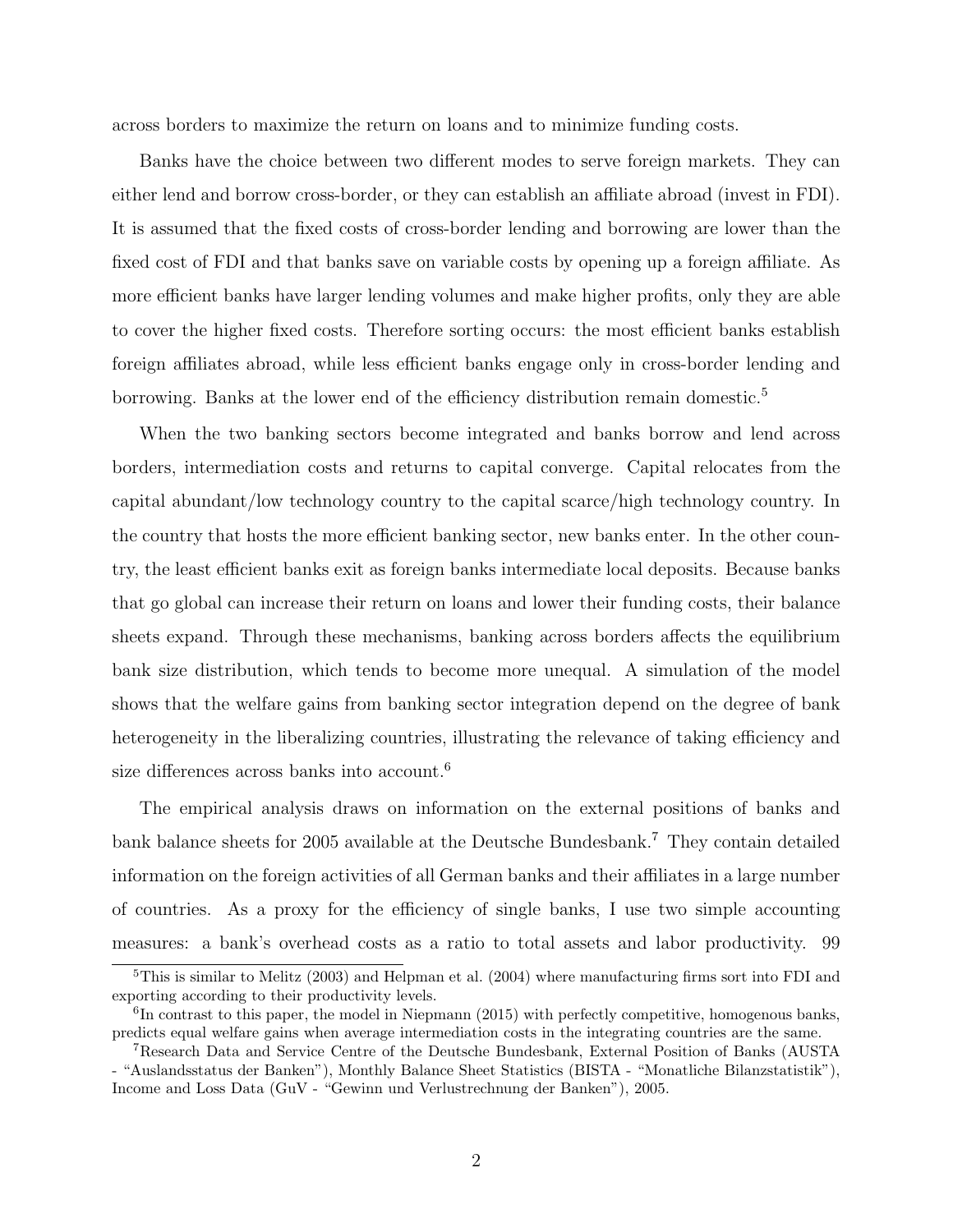percent of German banks have assets in foreign countries. However, most banks have assets and liabilities in only a handful of countries, while the top German banks cover more than 150 countries. Operating affiliates abroad is much less common. Only 2.6 percent of German banks have affiliates and these affiliates span only 58 different countries.

Beyond establishing these facts, the derived dataset is used to support key predictions of the model. A first set of regressions explores the role of bank efficiency for balance sheet sizes and foreign operations. First, banks with lower overhead cost are larger and more levered. Second, as indicated in figure 1, banks with lower overhead costs are more likely to have cross-border assets, cross-border liabilities and affiliates in foreign countries. Third, conditional on operating abroad, the volume of their foreign activities is larger.

The model also predicts how the operations of banks vary with foreign country characteristics. Specifically, the number of firms that are active abroad should increase with the size of a country and decrease with the efficiency of its banking sector as well as the fixed and variable costs of operating there. Logit regressions, where the dependent variable takes a value of 1 if a bank k has foreign assets, liabilities or affiliates in country i confirm that German banks are more likely to operate in countries with a larger GDP, a less efficient banking sector, higher bureaucratic quality and financial freedom and a smaller geographic distance. The sorting of banks into foreign markets based on their efficiency and host country characteristics is so strong that these factors explain the vast portion of the variation in the average efficiency and the minimum efficiency of German banks that operate in various foreign countries.

The presented results have several implications. The fact that the average efficiency of banks that operate in country  $i$  increases with the efficiency of the banking sector in country i strongly suggests that differences in intermediation costs across countries are a key driver of banking across borders. Second, the stark sorting pattern indicates that foreign bank activities are associated with substantial fixed costs, which only banks with larger operating volumes are able to overcome. Third, banking across borders allows banks to grow their balance sheets. Since only the largest banks are active abroad, banking sector integration tends to make large banks even larger. Finally, bank heterogeneity matters since it influences how banking sector integration affects net interest rate margins, capital flows and welfare.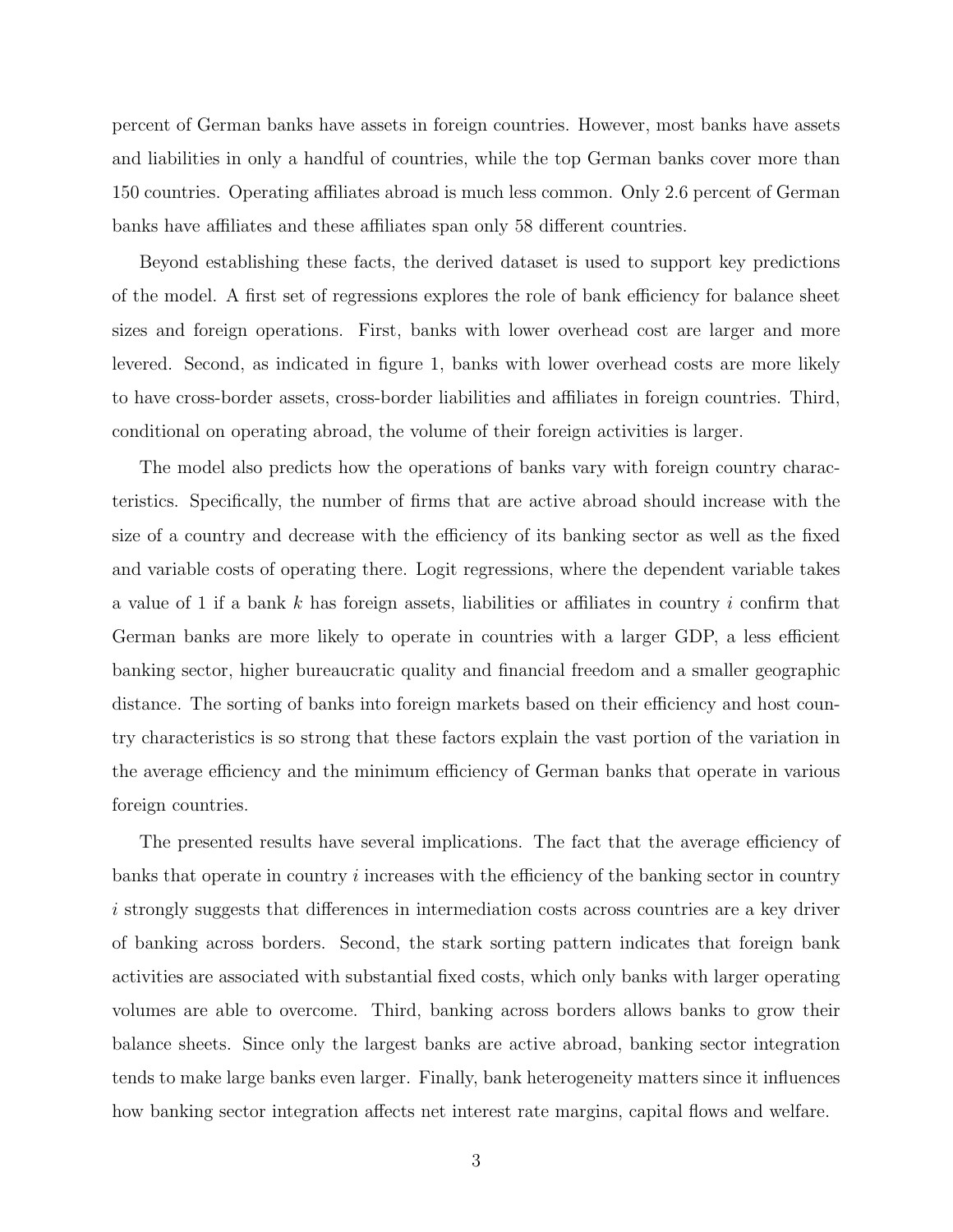Related Literature This research contributes to the small but growing literature on crossborder banking. Similar to Niepmann (2015), this paper takes a trade approach where differences in relative factor endowments and financial intermediation technologies across countries drive banking across borders. In contrast to the aforementioned work, the framework presented here exhibits imperfect competition and allows for bank-level heterogeneity.

A few other papers also study the effects of increased competition and banking sector integration in the presence of heterogeneous banks. Ennis (2001) incorporates a moral hazard problem at the side of bankers in a multi-regional banking model, focussing on the effect of integration on the size distribution of banks. In his model, banks differ with respect to equity, in contrast to the efficiency differences modeled here. Banking across regions allows the bank with the largest equity to diversify lending, which relaxes information problems and increases profits.

De Blas and Russ (2010, 2012) study the effects of financial liberalization on banks' loan pricing and the distribution of markups.<sup>8</sup> The former paper relies on a structure where banks offer differentiated services in line with Bernard et al. (2003). In the latter work, banks with different efficiencies coexist, as not all firms can visit the most efficient bank. Cross-border lending arises because firms apply for loans also at foreign banks to minimize expected costs. FDI and cross-border lending are analyzed as separate scenarios.

Corbae and D'Erasmo (2010) propose a DSGE model to study the effect of bank competition on bank market structure, entry and exit and the riskiness of bank loans along the business cycle, distinguishing between regional and global banks. In an application of that model, Corbae and D'Erasmo (forthcoming) evaluate the welfare effects of foreign bank entry in Mexico. Recently, Fillat et al. (2015) provide a structural model with bank heterogeneity, analyzing how banks' mode of entry (through either branches or subsidiaries) affects the transmission of foreign shocks to the United States. Kerl and Niepmann (forthcoming) simplify the model in this paper to explain the sectoral composition of international bank flows, distinguishing between interbank market activity and cross-border business with non-banking firms and households.

More broadly this research adds to the literature on heterogeneous firms in international

 $8$ De Blas and Russ (2010) is an earlier version of De Blas and Russ (2012).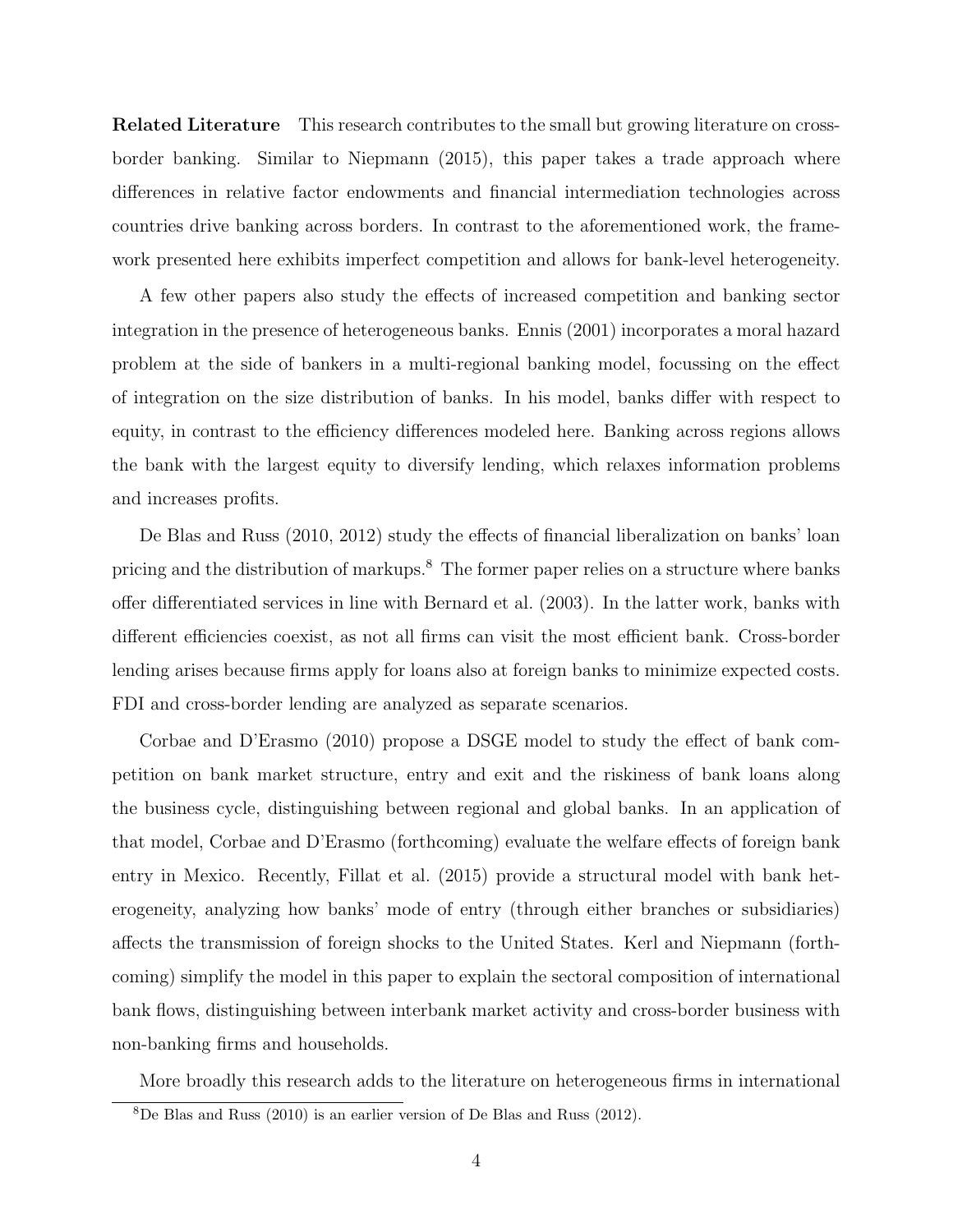trade and investment. The proposed theoretical structure differs substantially from existing work-horse models with firm heterogeneity. In the class of models following Melitz (2003), heterogeneous manufacturing firms produce differentiated goods as a result of consumers' love for variety and labor, the only production factor is immobile. In this paper instead, banks provide a homogenous intermediation service and move capital across borders. In this regard, this work also contributes to services trade research (see Francois and Hoekman (2010) for a literature review).

The assumptions on fixed and variables costs that banks face follow Helpman et al. (2004) and result in a similar concentration-fixed-cost tradeoff here. Buch et al. (2014) and Lehner (2009) model such a tradeoff for banks in partial equilibrium frameworks in contrast to the general equilibrium approach in this paper.

This work also extends the empirical literature on cross-border banking. Several papers have analyzed how country characteristics affect the foreign activities of banks (see, for example, Papaioannou (2009); Buch (2003); Buch (2005); Focarelli and Pozzolo (2005)). Niepmann (2015) shows that the foreign positions of banks are determined by differences in relative factor endowments and banking sector efficiencies between countries. Buch et al. (2011) introduce the dataset explored in this paper, documenting that the foreign operations of German banks vary systematically with their size and productivity.<sup>9</sup> The empirical analysis in this paper complements these works, in particular by analyzing the sorting of banks into foreign activities based on host country characteristics.

The paper is structured as follows. Section 2 presents the closed economy model. Section 3 discusses the open economy setup. Section 4 solves the model analytically and simulates it for the case where relative factor endowments and production technologies are the same across countries. Section 5 explores patterns in the German bank-level data. Section 6 concludes.

 ${}^{9}$ For follow-up version of that paper, see Buch et al. (2014).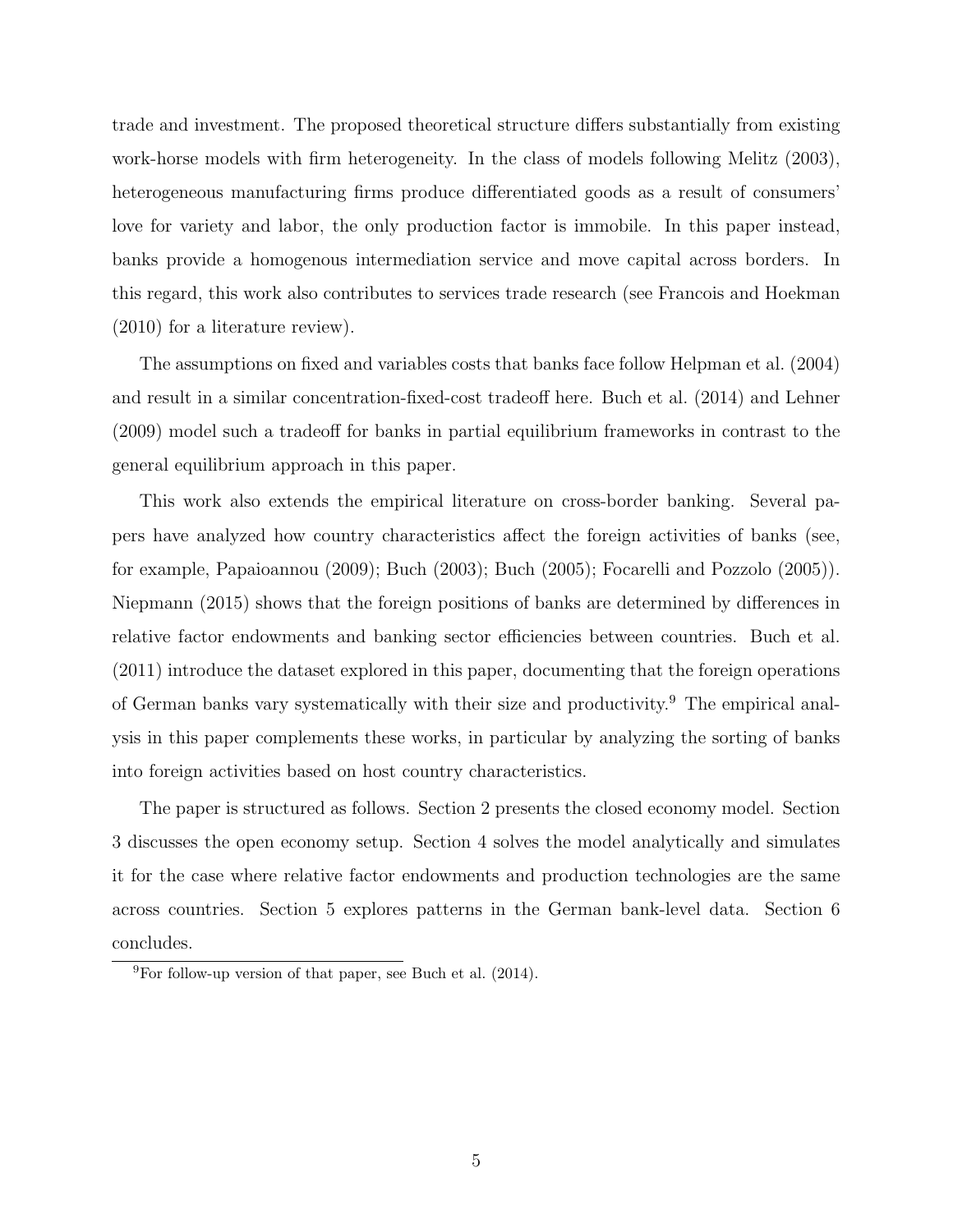# 2 The Closed Economy Model

### 2.1 Setup

There is a continuum of capitalists of measure K, who can become bankers or depositors, and a continuum of workers of measure L. Each capitalist is endowed with one unit of capital. Each worker supplies inelastically one unit of labor. Furthermore, there is a continuum of potential entrepreneurs who can run firms. Firms are perfectly competitive and produce a single consumption good using capital and labor. Each firm operates under the same constant returns to scale technology. The production function takes the form  $F(A, l, z)$ . A is a productivity parameter and  $F(A, l, z)$  is assumed to be a continuous function, strictly increasing and concave in  $l$ . The capital input per firm  $z$  is fixed.<sup>10</sup>

There are two periods: in the first period, investments are made. In the second period, firms produce. With probability  $\lambda$ , production is successful so that capitalists and workers are paid and consume. It is useful to determine equilibrium factor prices first. In equilibrium, all capital is employed in production, which implies that the measure of operating firms is  $N = K/z$ <sup>11</sup> As firms compete for labor and are symmetric, they employ the same amount of labor l. Labor market clearing implies that  $l = L/N$ . Under perfect competition, the returns to the production factors are pinned down by their marginal products. The gross return to capital is  $R = (1 + F_z(1, z/l)) = (1 + F_K(1, K/L))$ . The wage rate is given by  $w = F_L(1, K/L).$ 

Each capitalist decides whether to become a banker or a depositor in the first period. Bankers have two tasks in the economy: first, they channel capital from depositors to firms. Second, they monitor the firms they lend to at a cost to increase the probability that production is successful. As the suppliers of capital, bankers collect the gross return to capital  $R$  in the second period. Depositors invest their endowments in banks and obtain the return  $R<sup>D</sup>$ , which is endogenously determined. Before each capitalist makes his occupational choice, he learns about his efficiency as a banker. Each capitalist draws a monitoring cost  $\gamma > 0$  from

 $10$ Instead of fixing z exogenously, one could endogenously limit the size of a single firm by formulating the moral hazard problem at the side of the entrepreneur similar to Ju and Wei (2010).

 $11$ Capitalists do not have available a storage technology.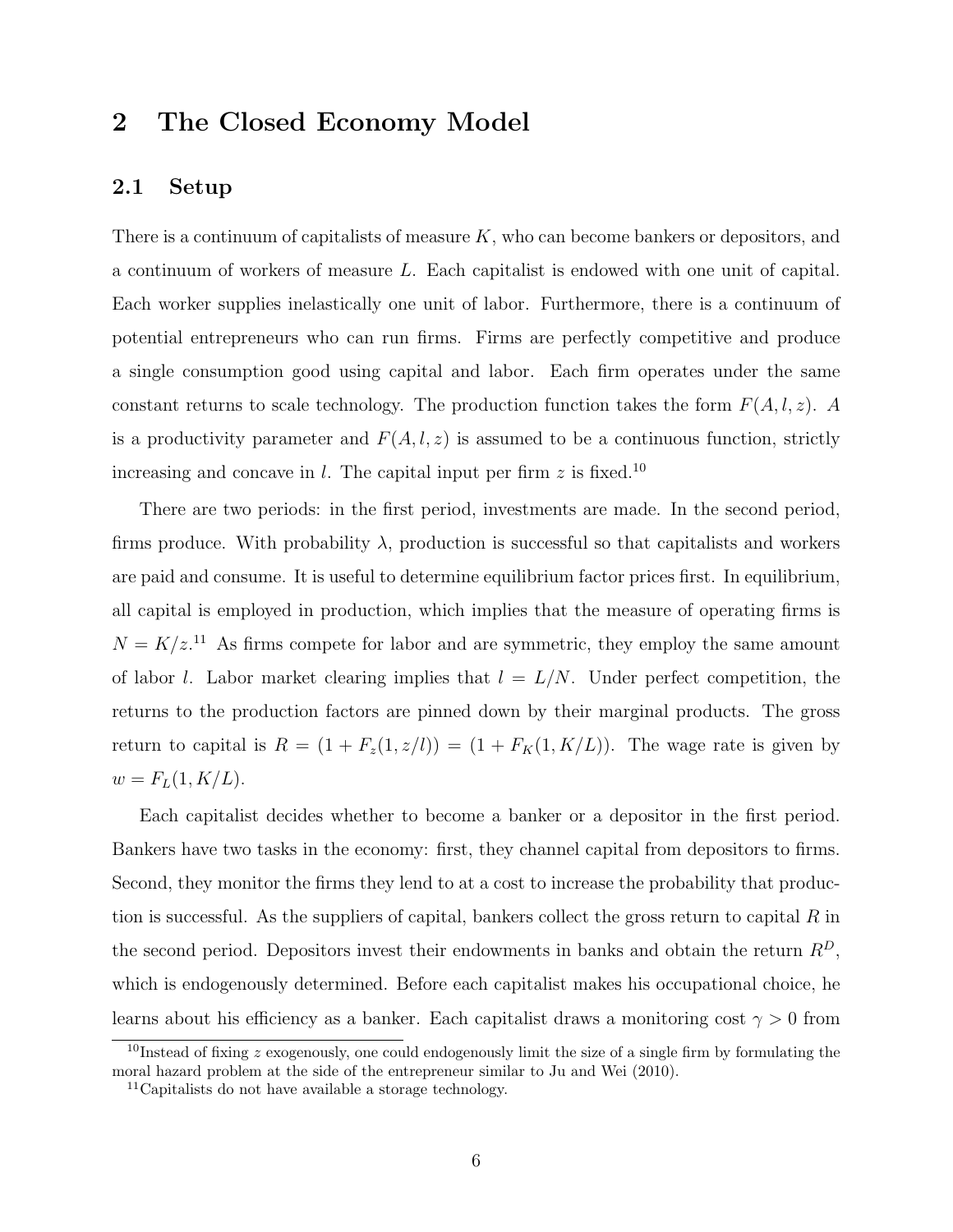a continuous distribution  $g(\gamma)$  with support  $\gamma \in [\gamma, \overline{\gamma}]$ . The lower the cost draw the higher the capitalist's efficiency as a banker.

The role of monitoring and incentive problems in the model is similar to the framework in Holmstrom and Tirole (1997) with double-sided moral hazard. First, the success probability of the firm depends on the effort exerted by the entrepreneur. With effort, the success probability is  $\lambda$ . Without effort, it is  $\lambda_L < \lambda$ . Only monitoring by banks induces the entrepreneur to exert effort.

Second, bankers only monitor if they have an incentive to do so.<sup>12</sup> To credibly commit to monitor, a banker invests his own capital in the firms he lends to. $^{13}$  Incentive compatibility requires that the banker's expected return under monitoring is higher than the return without monitoring, which results in the following condition:

$$
\lambda Rz - \lambda R^{D}(z - v) - \gamma z \geq \lambda_{L} Rz - \lambda_{L} R^{D}(z - v), \qquad (1)
$$

where  $\gamma z$  are the total monitoring costs incurred and v represents the banker's capital (equity) invested in the firm. To maximize profits, each banker maximizes the number of firms he monitors and lends to. This implies minimizing  $v^{14}$  Therefore, in equilibrium, condition 1 holds with equality. Solving the condition for bank capital  $v(\gamma)$  yields:

$$
v(\gamma) = \left(1 - \frac{R}{R^D} + \frac{\gamma}{(\lambda - \lambda_L)R^D}\right)z.
$$
 (2)

The model puts some discipline on the magnitude of monitoring costs. Monitoring costs are assumed to be sufficiently low so that all firms are monitored by banks and operate with a high probability of success in equilibrium. At the same time, monitoring costs cannot be too high so that the incentive compatibility constraint of even the most efficient banker  $\gamma$ 

<sup>14</sup>To see this, substitute  $n = 1/v$  in the expression for total profits to obtain  $\pi = n(\lambda Rz - \lambda R^Dz - \gamma z) + \lambda R^D$ .

<sup>&</sup>lt;sup>12</sup>Depositors do not observe whether bankers monitor but can observe a banker's monitoring cost (type) γ.

<sup>&</sup>lt;sup>13</sup>It is assumed that the success of firms is perfectly correlated so that banks must invest their own capital to solve the moral hazard problems. See Holmstrom and Tirole (1997).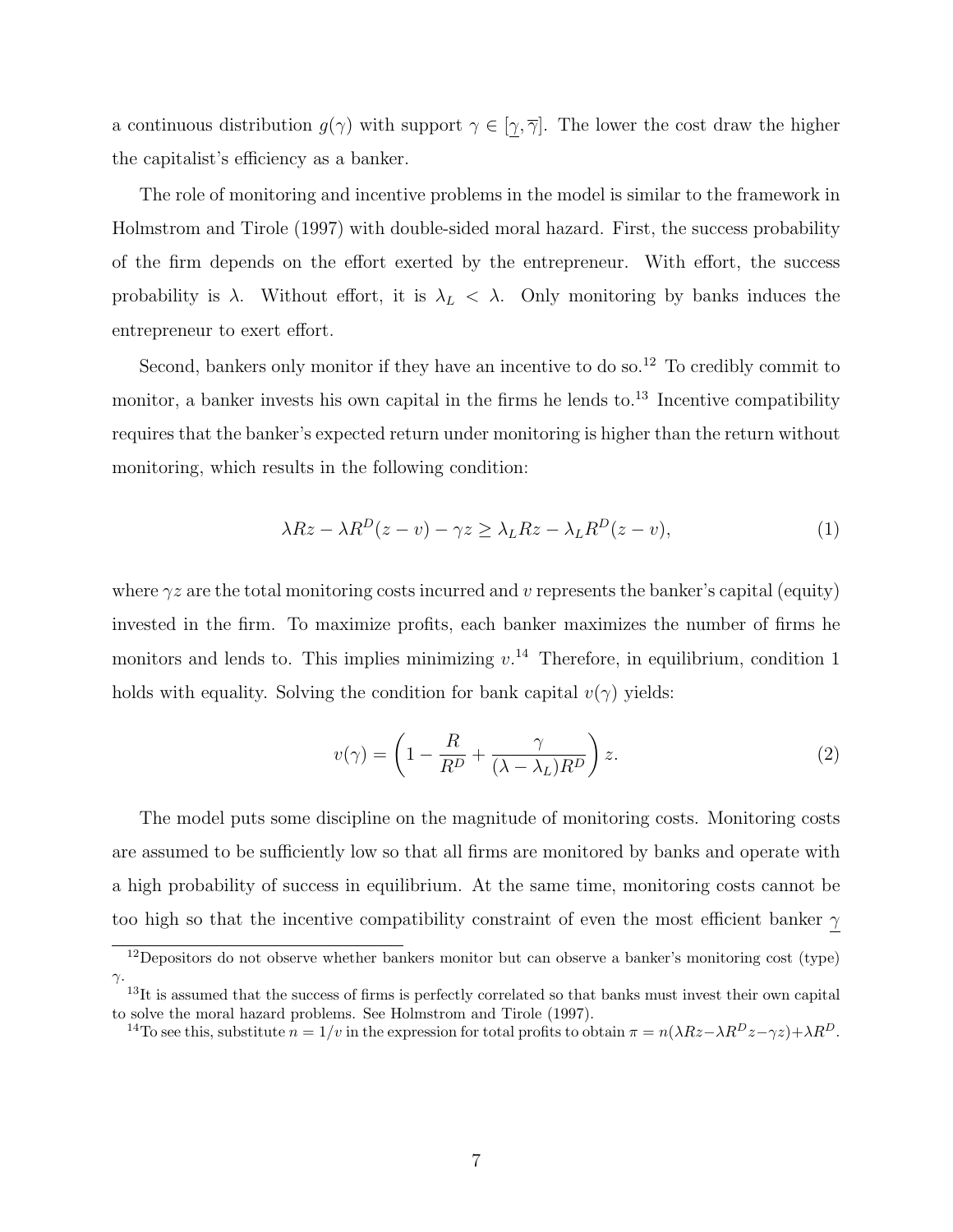binds in equilibrium.<sup>15</sup>

As bank capital  $v(\gamma)$  invested per firm is proportional to the capital input z of the firm, z is normalized to 1. The return of a banker with monitoring cost  $\gamma$  per firm that he monitors and lends to is then obtained as:

$$
\lambda R - \lambda R^{D} (1 - v(\gamma)) - \gamma = \frac{\gamma \lambda_{L}}{\lambda - \lambda_{L}}.
$$
\n(4)

The number (measure) of firms that one banker endowed with one unit of capital can monitor is  $n(\gamma) = \frac{1}{v(\gamma)}$ .<sup>16</sup> The higher a banker's monitoring efficiency, that is, the lower  $\gamma$ , the more external capital he channels from depositors to firms and the larger his balance sheet becomes.<sup>17</sup> A banker of type  $\gamma$  operates under the following leverage:

$$
\frac{\text{debt}}{\text{equity}} = \frac{\text{depositor capital}}{\text{bank capital}} = \frac{n(\gamma)x(\gamma)}{1} = \frac{1}{v(\gamma)} - 1,\tag{5}
$$

where  $x(\gamma) = 1 - v(\gamma)$  is the depositor capital that a banker of type  $\gamma$  lends to a single firm. Profits of the banker of type  $\gamma$  are given by:

$$
\pi(\gamma) = n(\gamma)(\lambda R - \lambda R^{D}(1 - v(\gamma)) - \gamma) = \frac{1}{v(\gamma)} \frac{\gamma \lambda_L}{\lambda - \lambda_L}
$$

$$
= \frac{1}{1 - \frac{R}{R^{D}} + \frac{\gamma}{(\lambda - \lambda_L)R^{D}}} \frac{\gamma \lambda_L}{\lambda - \lambda_L}.
$$
(6)

The return that the banker makes per firm, which corresponds to the second term in expression (6), depends only on the banker's monitoring cost  $\gamma$  and on the success probabilities  $\lambda$  and  $\lambda_L$ . These parameters are exogenous and fixed. The lower  $\gamma$ , the higher  $\lambda$  and the

$$
\int_{\underline{\gamma}}^{\gamma=R(\lambda-\lambda_L)} \left( \frac{1}{1-\frac{\lambda}{\lambda_L} + \frac{\gamma \lambda}{(\lambda-\lambda_L)\lambda_L R}} - 1 \right) g(\gamma) d\gamma > \int_{\gamma=R(\lambda-\lambda_L)}^{\overline{\gamma}} g(\gamma) d\gamma.
$$
 (3)

and  $\underline{\gamma} > (\lambda - \lambda_L)R(1 - \frac{\lambda_L}{\lambda})$ . The first condition requires that at the deposit rate  $R^D = \lambda_L/\lambda R$ , the demand for external funds by bankers is larger than the supply of funds by depositors to bankers. This ensures that in equilibrium  $R^D > \lambda_L/\lambda R$  and  $\gamma^* < R(\lambda - \lambda_L)$ . The second condition requires that at the deposit rate  $R^D = \lambda_L/\lambda R$ , the incentive compatibility constraint is binding for the most efficient banker. From these conditions, it follows that in equilibrium,  $\lambda R - \gamma \geq \lambda R^D \ \forall \gamma \leq \gamma^*$  and  $\lambda R^D > \lambda_L R$ .

<sup>16</sup>Integer problems are ignored. One firm may borrow from several banks.

<sup>17</sup>The relationship between efficiency, bank size and leverage in the model is consistent with the data as shown in section 5.3. See also Kalemli-Ozcan et al. (2012) who find that larger banks have a higher leverage.

<sup>15</sup>Sufficient conditions are: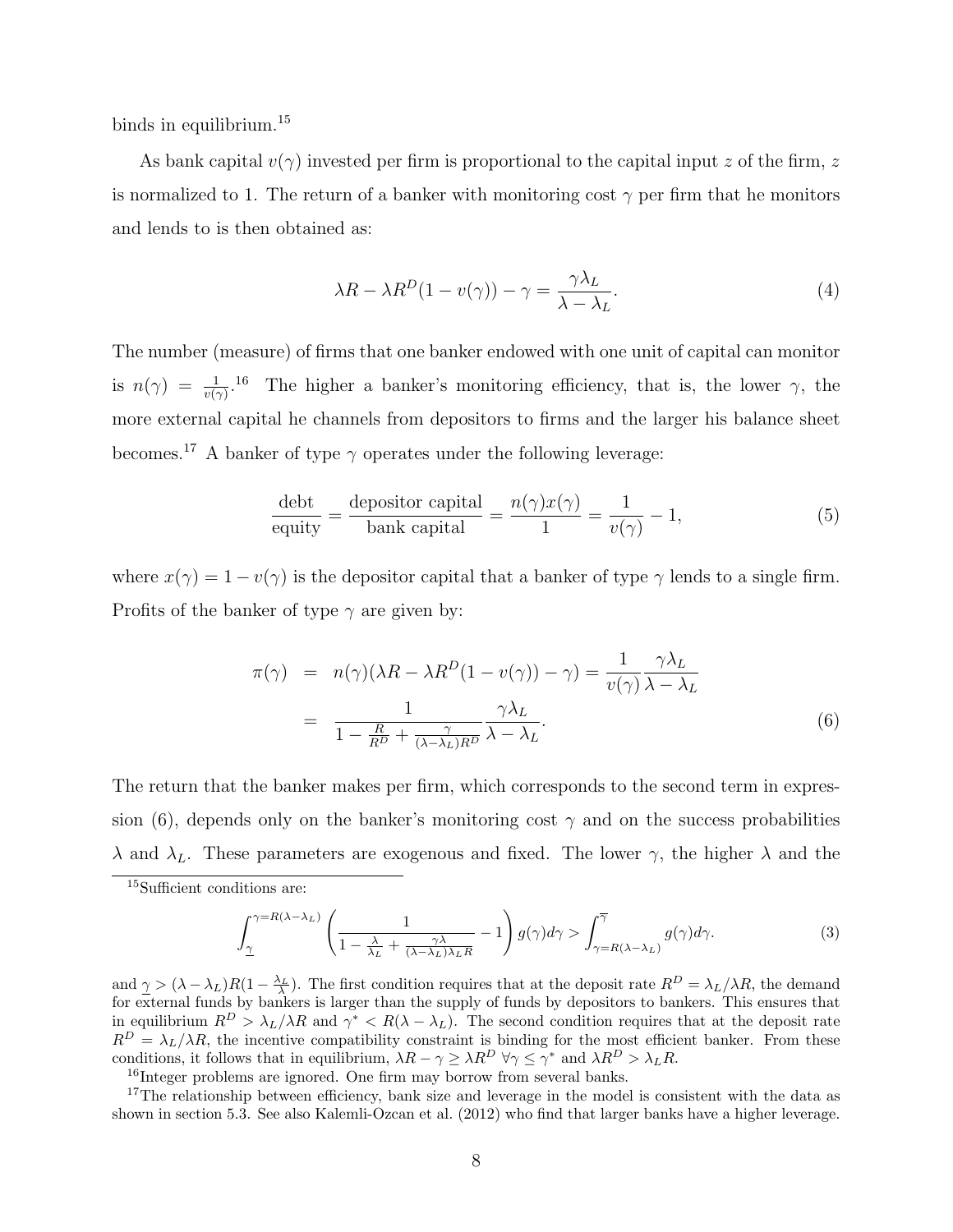lower  $\lambda_L$  are, the higher are the banker's profits. The endogenous variables of the model, R and  $R^D$ , affect profits only through the measure of firms  $n(\gamma)$  that the banker serves, i.e. through the lending volume, and, as bank capital is fixed, through leverage. The banker's lending volume and profits increase with the gross return to capital  $R^{18}$  Profits decrease with the the cost of external funding  $R^{D.19}$ 

While the profits of a banker depend on his type  $\gamma$ , all depositors are paid the same return. This is because the monitoring cost draw of a depositor is assumed to remain private information in contrast to the draw of a banker.

### 2.2 Equilibrium

Two equilibrium conditions close the model. First, there is free entry into banking. Second, the market for financial intermediation clears, i.e. all operating bankers in the economy intermediate capital K.

First, consider free entry into banking. Each capitalist has the choice between becoming a banker or a depositor. The marginal capitalist  $\gamma^*$  who is indifferent between the two occupational choices is determined by setting the expected profits of a capitalist as a banker equal to his expected profits as a depositor:

$$
\pi(\gamma^*) = \frac{1}{1 - \frac{R}{R^D} + \frac{\gamma^*}{(\lambda - \lambda_L)R^D}} \frac{\gamma^* \lambda_L}{\lambda - \lambda_L} = \lambda R^D.
$$
\n(7)

Because profits are strictly decreasing in  $\gamma$ , all capitalists for whom  $\gamma > \gamma^*$  become depositors and those for whom  $\gamma \leq \gamma^*$  become bankers.

All active bankers together must intermediate the existing capital in the economy. The economy is endowed with capital of measure K. A banker of type  $\gamma$  is able to supply a measure of  $n(\gamma)$  firms with capital. Thus the market for financial intermediation clears if:

$$
K \int_{\underline{\gamma}}^{\gamma^*} n(\gamma) g(\gamma) d\gamma = K. \tag{8}
$$

 $18A$  shock to productivity A increases R. Thus, lending, leverage and profits are procyclical in line with the empirical evidence. See e.g. Adrian and Shin (2014).

<sup>&</sup>lt;sup>19</sup>Because  $\lambda R - \lambda_L R - \gamma > 0$   $\forall \gamma < \gamma^*$ , the derivative of  $\pi(\gamma)$  with respect to  $R^D$  is always negative.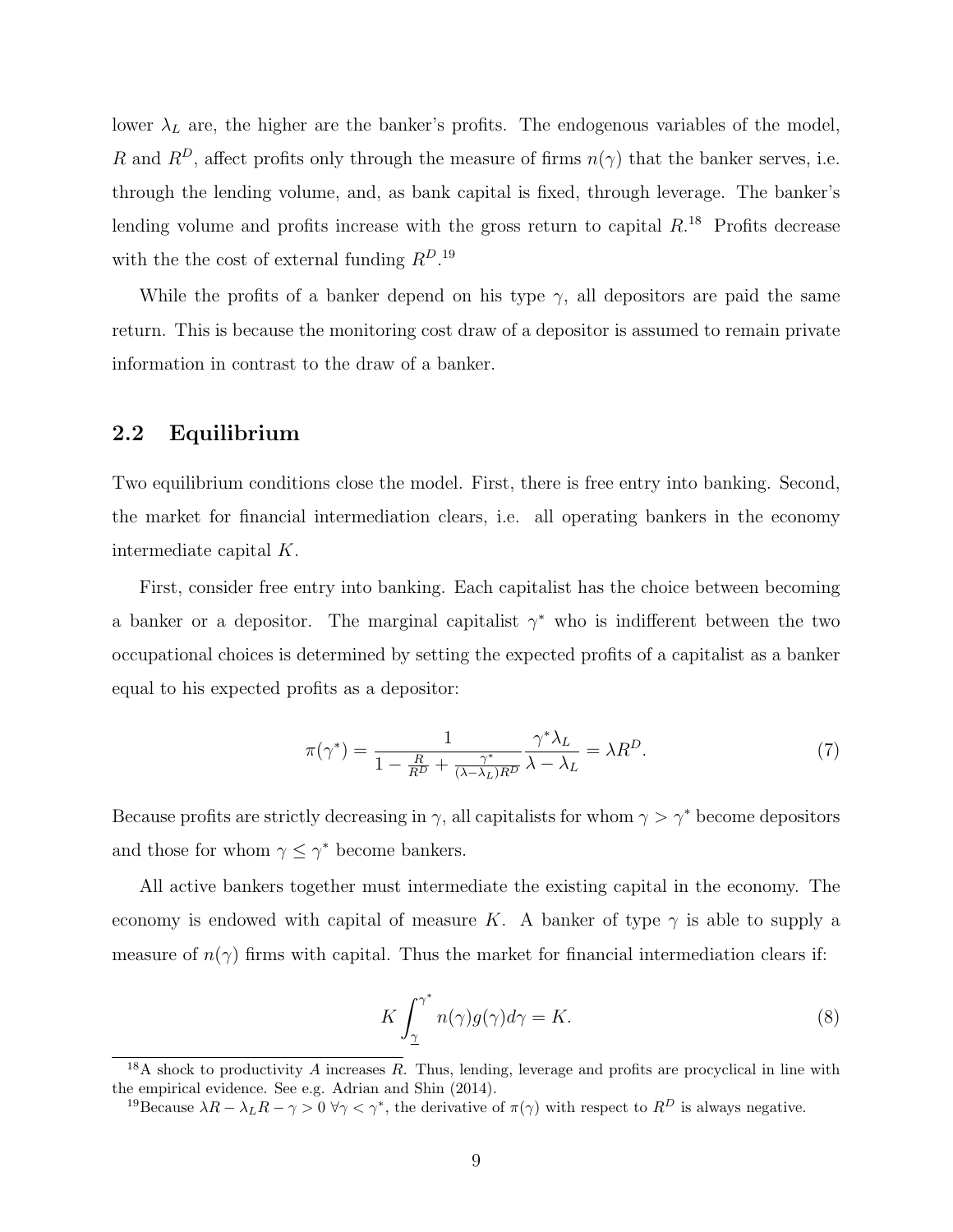Equations (7) and (8) constitute a system of two equations in two unknowns  $R^D$  and  $\gamma^*$ , which fully determine the equilibrium. Solving equation (7) with respect to  $R^D$  yields:

$$
R^{D} = R - \frac{\gamma^{*}}{\lambda} = (1 + F_{K}(1, \frac{K}{L})) - \frac{\gamma^{*}}{\lambda}.
$$
\n(9)

The return to depositors  $R^D$  depends on the marginal product of capital (MPK) and, therefore, on the relative factor endowments of the economy, as well as on banking sector efficiency reflected in  $\gamma^*$ . The lower banking sector efficiency in the economy, the larger the wedge between the gross return to capital  $R$  and the return on deposits  $R^D$  becomes.<sup>20</sup>

Plugging the expression for  $R^D$  into the market clearing condition (8) delivers:

$$
1 = \int_{\underline{\gamma}}^{\gamma^*} \frac{(R - \frac{\gamma^*}{\lambda})(\lambda - \lambda_L)}{\gamma - (\lambda - \lambda_L)\frac{\gamma^*}{\lambda}} g(\gamma) d\gamma.
$$
 (10)

Expression (10) implicitly gives a solution for the bank entry cutoff  $\gamma^*$ .

**Proposition 1** The solution  $\gamma^*$  to

$$
1 = \int_{\underline{\gamma}}^{\gamma^*} \frac{(R - \frac{\gamma^*}{\lambda})(\lambda - \lambda_L)}{\gamma - (\lambda - \lambda_L)\frac{\gamma^*}{\lambda}} g(\gamma) d\gamma \tag{11}
$$

is unique and exists under the sufficient conditions:

$$
\int_{\underline{\gamma}}^{\gamma = R(\lambda - \lambda_L)} \frac{1}{1 - \frac{\lambda}{\lambda_L} + \frac{\gamma \lambda}{(\lambda - \lambda_L)\lambda_L R}} g(\gamma) d\gamma > 1,
$$
\n(12)

and

$$
\underline{\gamma} > (\lambda - \lambda_L)R(1 - \frac{\lambda_L}{\lambda}).\tag{13}
$$

#### **Proof.** See appendix A.  $\blacksquare$

The equilibrium cutoff  $\gamma^*$  is a function of the parameters of the model. The lower the gross return to capital  $R$  is, the smaller is the amount of external capital a single banker can

 $20$ This is similar to Antras and Caballero (2009) and Ju and Wei (2010).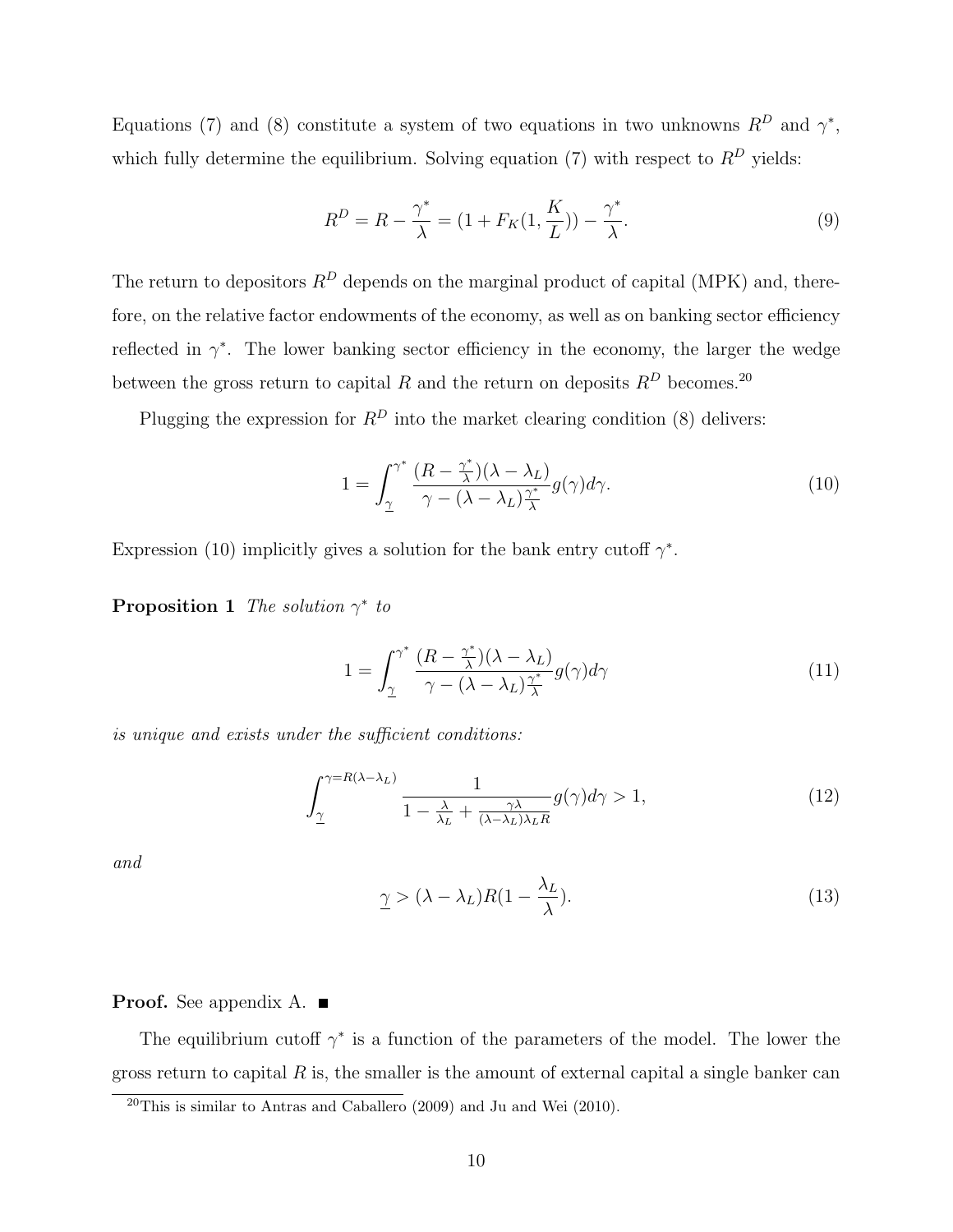intermediate. As a consequence, the bank entry cutoff increases with the capital-labor ratio  $K/L$  and decreases with productivity A. In addition, the bank entry cutoff is affected by changes in the monitoring cost distribution. The more efficient the banking sector is overall, the fewer banks are needed to intermediate the available capital in the economy and the lower is  $\gamma^*$ .

# 3 The Open Economy Model

### 3.1 Setup

In the open economy, there are two countries *home* (h) and *foreign* (f), which can differ in their relative endowments of capital and labor, in the productivity of domestic firms and in aggregate banking sector efficiency so that autarky returns to capital  $R$  and deposit rates  $R^D$  may vary across countries.

Workers, entrepreneurs and depositors are assumed to be immobile. $^{21}$  In contrast, banks can operate in both countries. They have the choice between raising deposits at home and abroad and between investing at home and abroad. Operating internationally is costly, however. If a banker in country  $j \in \{h, f\}$  wants to extend loans to firms in country  $i \in \{h, f\}$  where  $i \neq j$ , he has to incur the fixed cost  $f_{ij}^L > 0$ . If he wants to borrow from foreign depositors, he has to pay the fixed cost  $f_{ij}^B > f_{ij}^L$ . Once  $f_{ij}^B$  is incurred, the banker does not have to pay an extra cost to extend cross-border loans.<sup>22</sup> In addition to fixed costs, the banker also faces variable costs, which take the form of "iceberg" costs. If the gross return  $R_i$  is collected in country i, only a fraction of the return,  $\tau R_i$ , where  $\tau < 1$ , arrives at the bank in country j. At the same time, for the return  $R_i^D$  to go to depositors in country *i*,  $\phi R_i^D$  units have to be transported, where  $\phi > 1$ .<sup>23</sup> Banks can eliminate variable costs by

 $^{21}$ In reality, a share of financial investors is mobile. However, some investor capital may become mobile only through banks. This should in particular be true for deposits, which represent an important funding source for banks.

<sup>&</sup>lt;sup>22</sup>Alternative fixed cost structures could be modeled. This structure implicitly assumes that there are synergies between borrowing and lending.

<sup>&</sup>lt;sup>23</sup>In models of goods trade, iceberg costs reflect variable trade costs that increase in the distance between the importing and the exporting country. Degryse and Ongena (2005) find that distance-related transportation costs matter also in banking, in support of the modeling choice here. See Brevoort and Wolken (2009) for a summary of the literature on the role of distance in banking.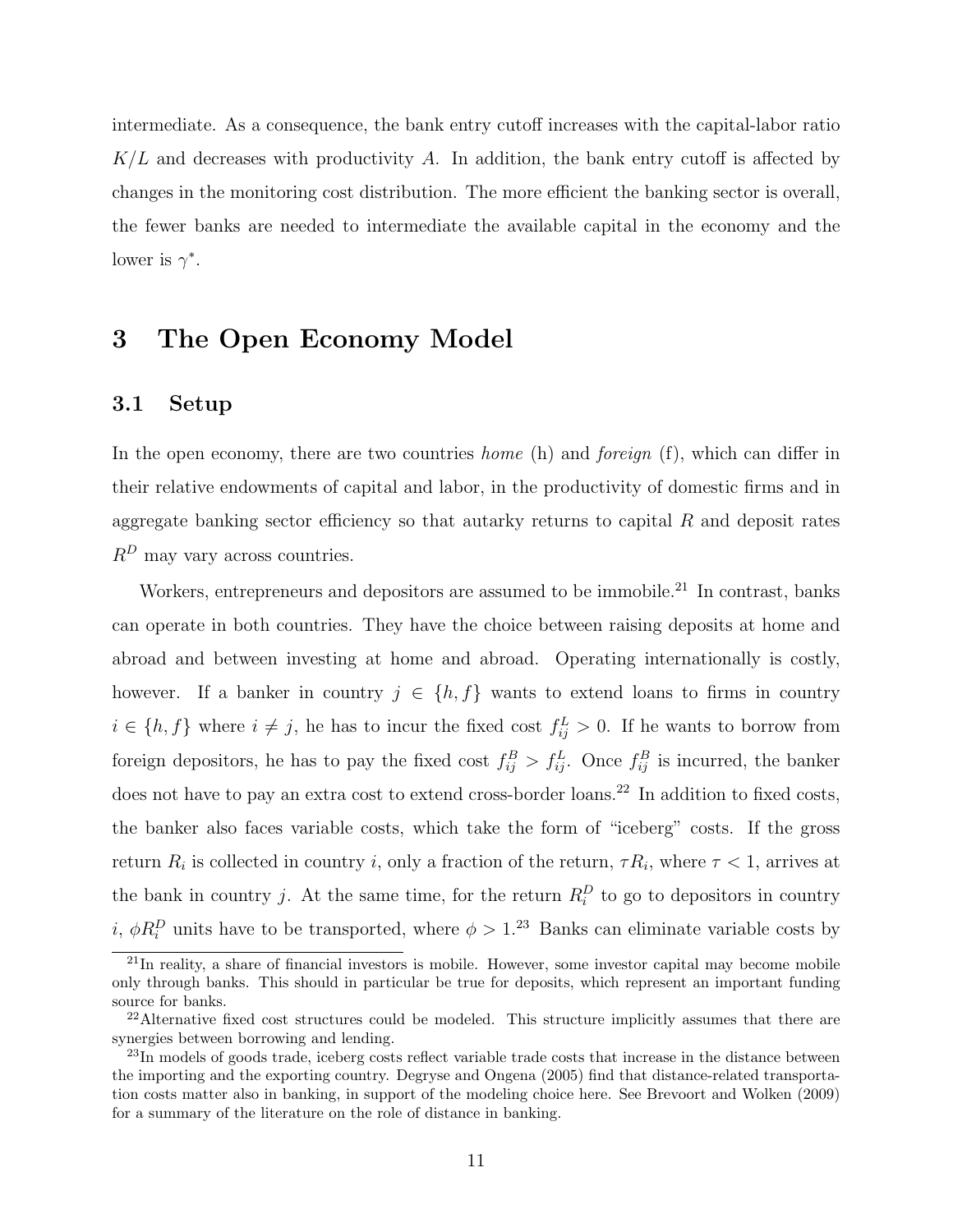opening up an affiliate abroad. However, establishing a foreign affiliate (making a foreign direct investment, FDI) requires paying a higher fixed cost  $f_{ij}^A > f_{ij}^B$ .

The profits of a banker in country  $j$  who raises deposits at home and invests them in country i through cross-border lending are given by:

$$
\pi_{ij}^X(\gamma_j) = n(\gamma_j, \tau R_i, R_j^D) \frac{\gamma_j \lambda_L}{\lambda - \lambda_L} - f_{ij}^L = \frac{1}{1 + \frac{1}{R_j^D} (\frac{\gamma}{\lambda - \lambda_L} - \tau R_i)} \frac{\gamma_j \lambda_L}{\lambda - \lambda_L} - f_{ij}^L.
$$
 (14)

The first subscript in  $\pi_{ij}^X$  stands for the country to which the banker lends. The second subscript indicates where capital is raised. Superscript  $X$  indicates that the banker operates cross-border rather than through an affiliate which is denoted by superscript A.  $n(\gamma_j, R_i, R_j^D)$ reflects the total capital that the banker of type  $\gamma_j$  intermediates, which depends on his monitoring cost  $\gamma_j$ , the gross return to capital he collects and the deposit rate he has to pay.

Accordingly, a banker that raises deposits abroad to finance lending at home collects:

$$
\pi_{ji}^X(\gamma_j) = n(\gamma_j, R_j, \phi R_i^D) \frac{\gamma_j \lambda_L}{\lambda - \lambda_L} - f_{ij}^B = \frac{1}{1 + \frac{1}{\phi R_i^D} (\frac{\gamma}{\lambda - \lambda_L} - R_j)} \frac{\gamma_j \lambda_L}{\lambda - \lambda_L} - f_{ij}^B.
$$
 (15)

If instead the banker borrows from depositors abroad and lends to firms abroad (local intermediation), his profits are:

$$
\pi_{ii}^X(\gamma_j) = \frac{1}{1 + \frac{1}{\phi R_i^D} \left(\frac{\gamma}{\lambda - \lambda_L} - \tau R_i\right)} \frac{\gamma_j \lambda_L}{\lambda - \lambda_L} - f_{ij}^B.
$$
\n(16)

Finally, the entrepreneur can invest in FDI. In this case,  $\tau$  and  $\phi$  are equal to one, and the fixed cost is replaced by  $f_{ij}^A$  in the last three equations.

Each banker chooses between the seven options  $(\pi_{jj}, \pi_{ij}^X, \pi_{ii}^X, \pi_{ji}^X, \pi_{ij}^A, \pi_{ii}^A$ , and  $\pi_{ji}^A$ ) taking the gross returns to capital  $R_i$  and  $R_j$ , the returns on deposits  $R_i^D$  and  $R_j^D$  as well as costs as given.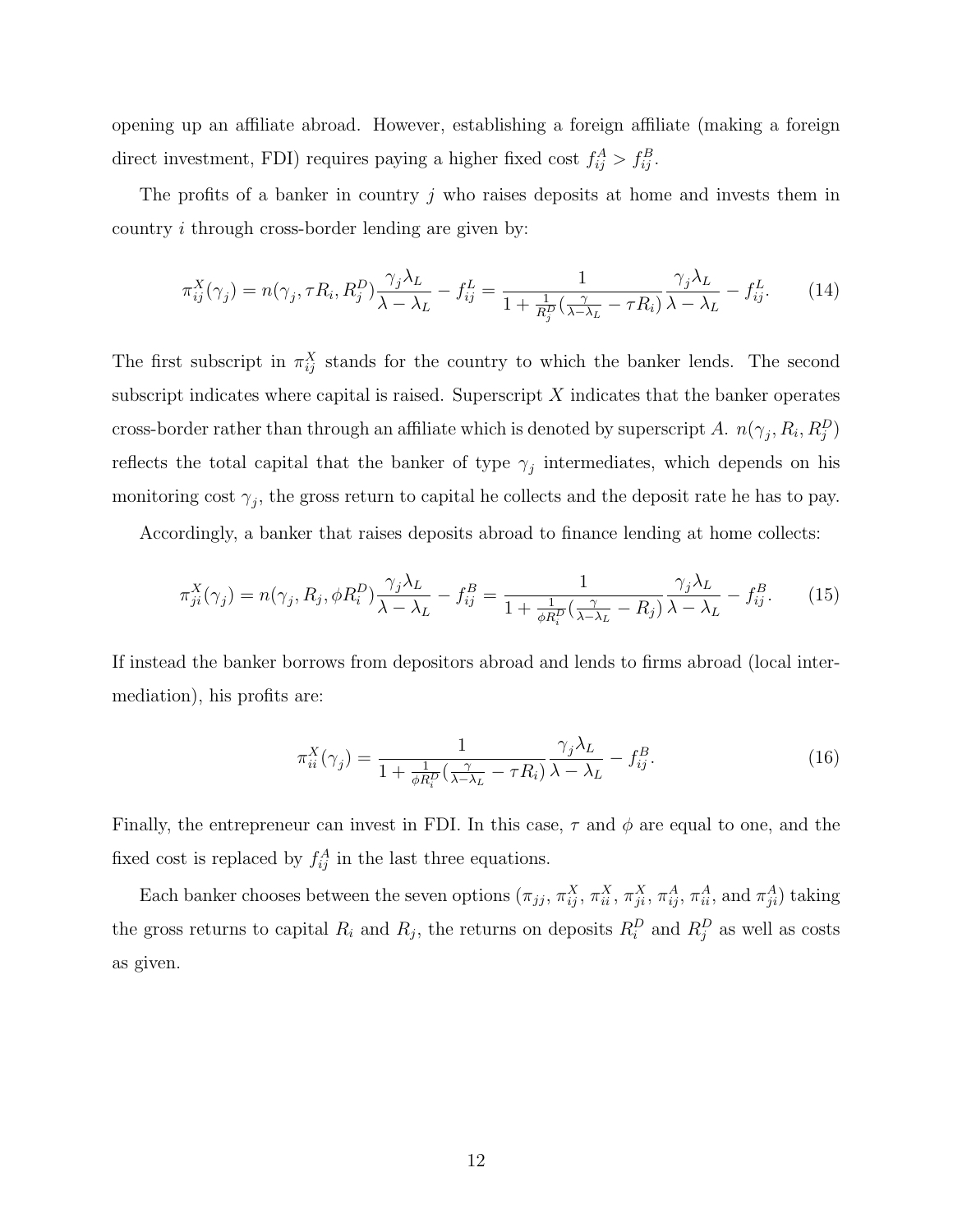### 3.2 Sorting

It is useful to establish a key result of the model before defining the equilibrium in the open economy: bankers sort into cross-border lending, borrowing and FDI according to their monitoring cost  $\gamma$ .

Consider the general profit function:

$$
\pi(R, R^D, \gamma, \tau, \phi) = \frac{1}{1 - \frac{\tau R}{\phi R^D} + \frac{\gamma}{(\lambda - \lambda_L)\phi R^D}} \frac{\gamma \lambda_L}{\lambda - \lambda_L}.
$$
\n(17)

Substitute  $\tilde{R}^D = \phi R^D$  and  $\tilde{R} = \tau R$ . The function  $\pi(\tilde{R}, \tilde{R}^D, \gamma)$  is supermodular in  $\gamma$  and  $-\tilde{R}$  and in  $\gamma$  and  $\tilde{R}^D$ , i.e.  $\pi_{-\tilde{R},\gamma} > 0$  and  $\pi_{\tilde{R}^D,\gamma} > 0$ . Mrazova and Neary (2011) show that supermodularity is a sufficient condition for sorting in a way that the high-efficiency banks engage in the activity that requires paying the (higher) fixed cost, whereas low-efficiency banks engage in the activity with no (the lower) fixed cost. This result facilitates the equilibrium computation because once the banker who is indifferent between two activities is found, the decisions of all other active bankers follow immediately.

**Proposition 2** If bankers of different types engage in different activities in equilibrium, then sorting is such that the most efficient bankers sort into the activity that requires paying the (higher) fixed cost while the low efficiency bankers engage in the activity with no (the lower) fixed cost.

#### **Proof.** See appendix A.  $\blacksquare$

In the following,  $\gamma_j^L(\gamma_j^B)$  denotes the cross-border lending (borrowing) cutoff, that is, all bankers with  $\gamma_j \leq \gamma_j^L(\gamma_j^B)$  find it profitable to lend (borrow) across borders. Similarly, all bankers with  $\gamma_j \leq \gamma_j^A$  find it profitable to operate in country i by establishing an affiliate there. A banker is only willing to pay a fixed cost if he can collect a higher return on the loan or obtain cheaper funding abroad. Once the cost is incurred, it is optimal for the banker to invest all capital in the high return location and to raise all deposits in the low-interest country. Similarly, if a bank opens up a foreign representation, it conducts all business through the foreign affiliate to save on variable costs. $^{24}$ 

 $\frac{24}{24}$ Bankers will always choose to raise deposits either at home or abroad. They will also, in general, either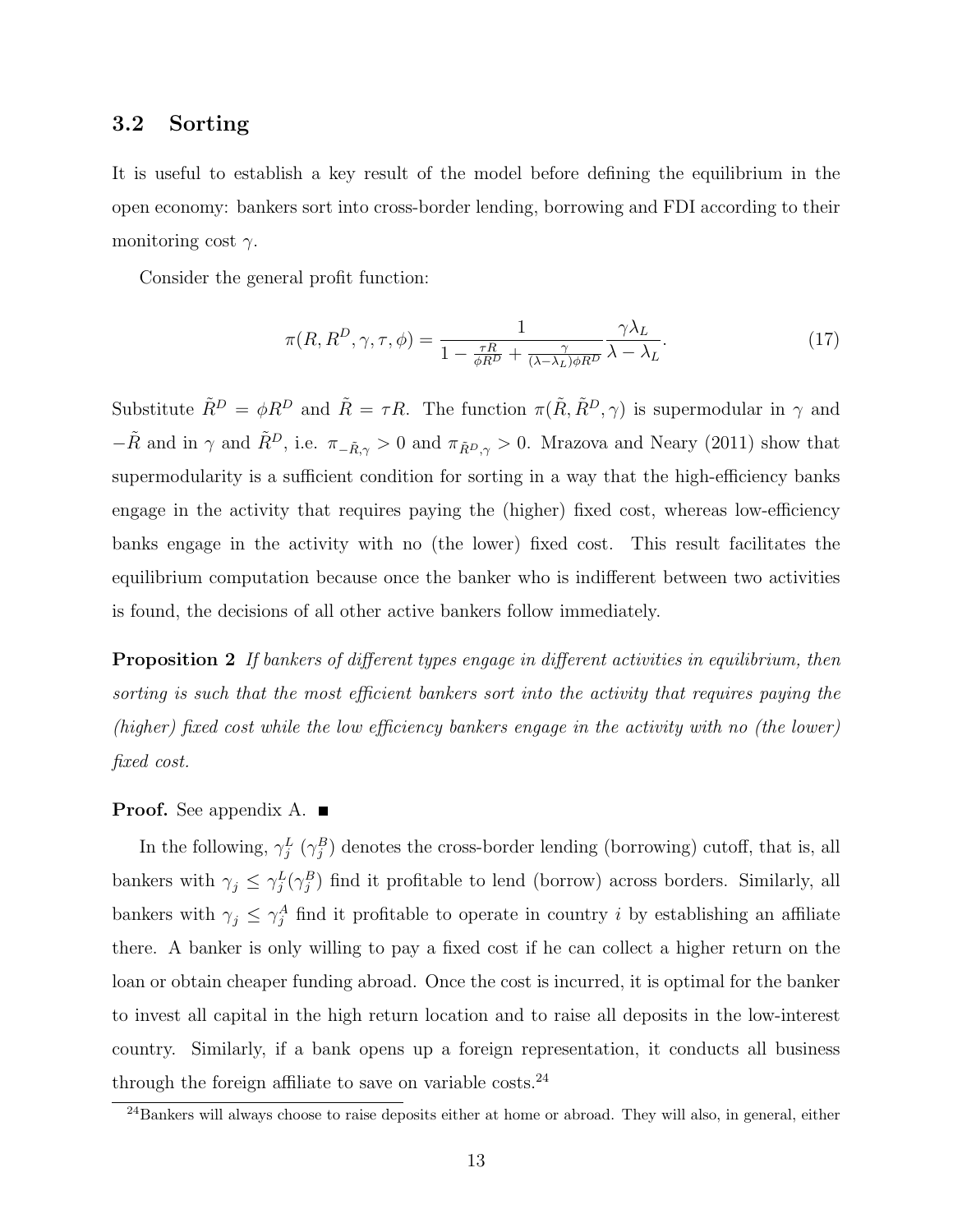Because more efficient banks are larger, that is, they borrow and lend more, they also hold more cross-border assets, cross-border liabilities as well as more assets and liabilities in their foreign affiliates. The model therefore predicts not only that the extensive margins of banking across borders co-vary positively with bank efficiency but also the different intensive margins.

Corollary 1 Bankers with lower monitoring costs are more likely to lend and borrow abroad and to have foreign affiliates. Conditional on operating abroad, their foreign operations have higher volumes.

### 3.3 Equilibrium definition

The equilibrium in the open economy is defined as follows:

**Definition 1** An equilibrium in the open economy is characterized by the bank entry cutoff  $\gamma^*_j$ , the cross-border lending cutoff  $\gamma^L_j$ , the cross-border borrowing cutoff  $\gamma^B_j$ , the FDI cutoff  $\gamma_j^A$ , returns to depositors  $R_j^D$  and gross returns to capital  $R_j$  for  $j \in \{h, f\}$ ,  $i \in \{h, f\}$  and  $j \neq i$  for which the following conditions hold:

(i) Capitalists in each country optimally choose whether to become depositors or bankers.

(ii) Bankers in each country optimally choose to lend at home and abroad.

(iii) Bankers in each country optimally choose to raise capital at home and abroad.

(iv) Bankers in each country optimally choose between the two modes of operating abroad (cross-border versus FDI).

(v) Capital flows are consistent with the choice of bankers to invest and to raise capital abroad.

(vi) Labor markets clear.

(vii) All capital is employed in production (capital market clearing).

(viii) The market for financial intermediation clears.

invest at home or abroad. These results could be relaxed by introducing heterogeneous firms/depositors leading to assortative matching or by including a motive for banks and depositors to diversify lending and borrowing.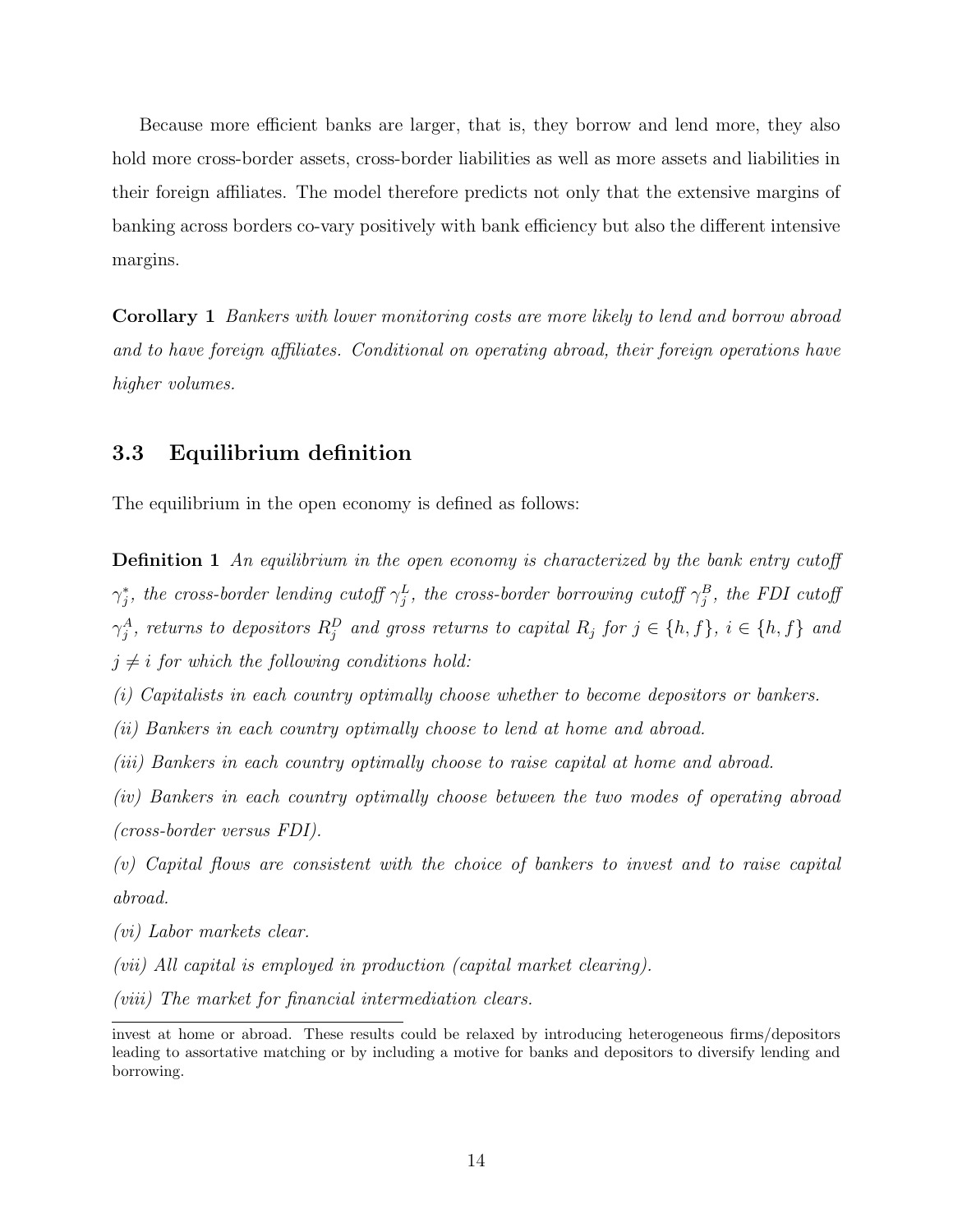## $\quad$  4 Analytical Solution with  $\frac{K_h}{L_h} = \frac{K_f}{L_f}$  $\frac{\Lambda_f}{L_f},\ A_h=A_f,\ \tau=1$

In the following, it is assumed that the two countries operate the same production technology and have the same relative factor endowments, that is,  $\frac{K_h}{L_h} = \frac{K_f}{L_f}$  $\frac{R_f}{L_f}$  and  $A_h = A_f$ , but that they differ in their banking sector efficiencies. As a result, autarky returns to capital are the same while autarky deposit rates vary across the two countries. To make the model even more tractable,  $\tau$  is set equal to 1, that is, there are no variable costs associated with lending across borders.

When technologies and returns to capital are the same in both countries, the allocation of capital is efficient and, because of  $\tau = 1$ , unaffected by banks' foreign operations. Because cross-border lending is costless once the fixed cost  $f^B$  or  $f^A$  have been incurred, banks will always lend across borders so that gross returns remain equalized. As a result, the net capital flow is zero in equilibrium and  $R$  can be taken as given and fixed.

Without loss of generality, the *home* country is assumed to host the more efficient banking sector so that the autarky deposit rate is lower in the *foreign* than in the *home* country. This gives home banks an incentive to raise funding in the foreign country. Monitoring costs are assumed to be Pareto distributed with the same shape parameter  $a, \gamma_h \in [\underline{\gamma}_h = \underline{\gamma}, \infty]$  and  $\gamma_f \in [\underline{\gamma}_f = \underline{\gamma} + \Delta, \infty].$ 

The notation can be simplified and subscripts dropped. The profits of a home banker who raises deposits in the foreign country, borrowing cross-border without an affiliate, are given by:

$$
\pi^X(\gamma_h) = n(\gamma_h, R, \phi R_f^D) \frac{\gamma_h \lambda_L}{\lambda - \lambda_L} - f^B = \frac{1}{1 + \frac{1}{\phi R_f^D} (\frac{\gamma_h}{\lambda - \lambda_L} - R)} \frac{\gamma_h \lambda_L}{\lambda - \lambda_L} - f^B. \tag{18}
$$

Accordingly, the profits of a banker from the home country that raises deposits abroad through a local affiliate are:

$$
\pi^{A}(\gamma_{h}) = n(\gamma_{h}, R, R_{f}^{D}) \frac{\gamma_{h} \lambda_{L}}{\lambda - \lambda_{L}} - f^{A} = \frac{1}{1 + \frac{1}{R_{f}^{D}}(\frac{\gamma_{h}}{\lambda - \lambda_{L}} - R)} \frac{\gamma_{h} \lambda_{L}}{\lambda - \lambda_{L}} - f^{A}.
$$
 (19)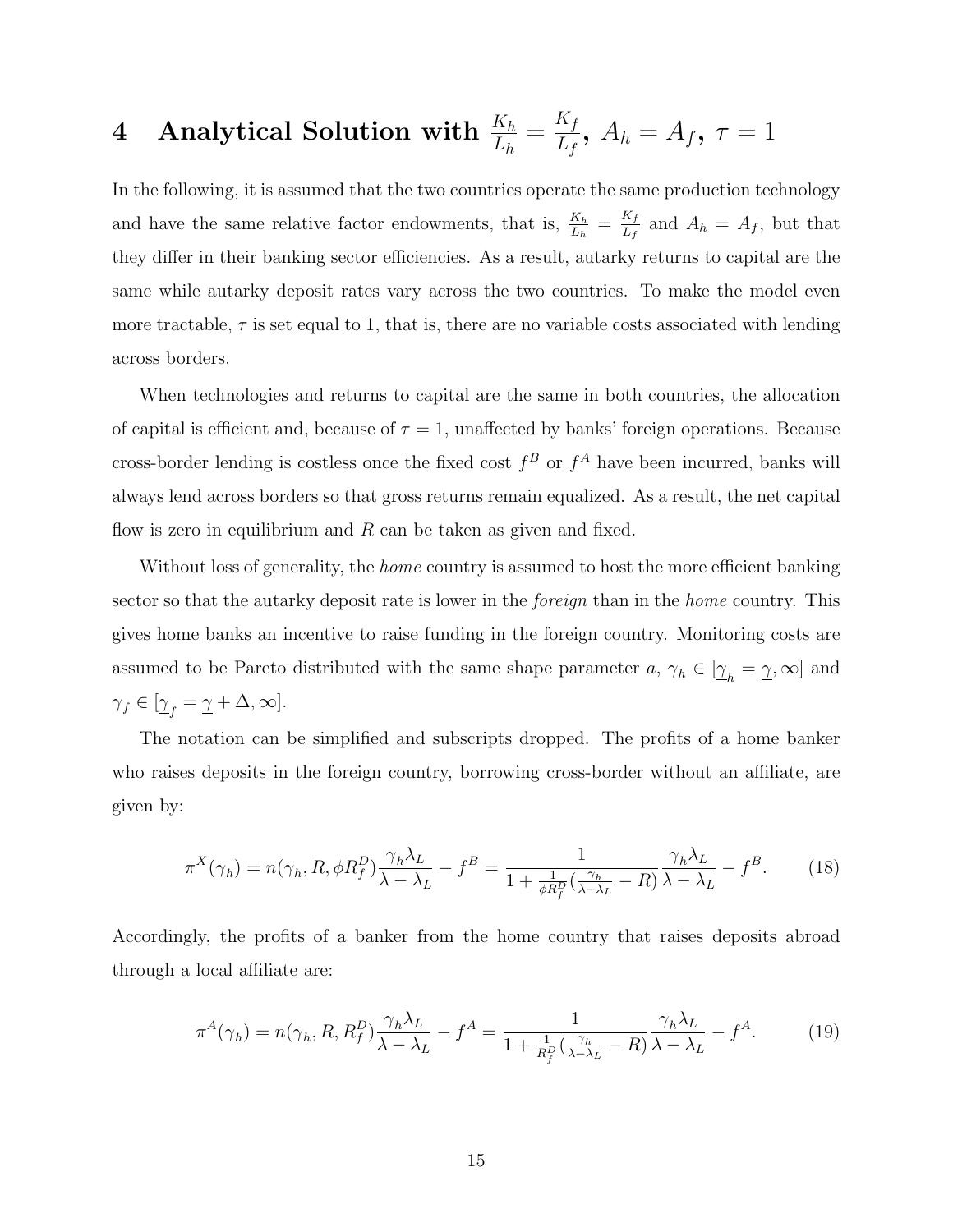### 4.1 Equilibrium

I focus on the interesting case of an interior solution. For this,  $\Delta$  cannot be be too big. Moreover, size differences cannot be too large so that some capitalists in the foreign country operate as bankers in the open economy equilibrium and not all capitalists in the home country become bankers. To exclude autarky as the equilibrium, variable and fixed costs cannot be prohibitively high. Due to the complexity of the model, it is not possible to characterize the exact parameter space for which an interior solution results although it is easy to come up with examples. If there is an interior solution, it is unique.

The result on sorting derived in the previous section implies that home bankers will sort, in such an equilibrium, into cross-border borrowing and FDI according to their monitoring costs. Define  $\gamma_h^B$  as the solution to  $\pi^X(\gamma_h, \phi R_f^D, R) = \pi(\gamma_h, R_h^D, R)$  and  $\gamma_f^F$  as the solution to  $\pi^F(\gamma_h, R_f^D, R) = \max{\pi(\gamma_h, R_h^D, R), \pi^X(\gamma_h, \phi R_f^D, R)}$ .<sup>25</sup> Then three cases are possible: in equilibrium, (i)  $\gamma_h < \gamma_h^F < \gamma_h^B$ , (ii)  $\gamma_h^F \leq \gamma_h < \gamma_h^B$ , or (iii)  $\gamma_h < \gamma_h^F$  and  $\gamma_h^B \leq \gamma_h^F$ . In case (i), some home bankers borrow cross-border from depositors abroad, while other bankers use affiliates for it. In case (ii), the fixed cost of FDI  $f^A$  is too high for banks to establish foreign affiliates in equilibrium. In case (iii), the fixed cost of FDI  $f^A$  is relatively low so that all banks that borrow from abroad establish foreign affiliates.

Let E denote the total equity of banks in the home country that borrow from abroad and let D denote the deposits that these banks raise in the foreign country. Then an interior solution is characterized by the following equations:

$$
K_f - D = K_f \int_{\gamma_f}^{\gamma_f^*} n(\gamma_f, R, R_f^D) g_f(\gamma_f) d\gamma_f, \qquad (20)
$$

$$
K_h = E + K_h \int_{\max\{\gamma_h^A, \gamma_h^B\}}^{\gamma_h^*} n(\gamma_h, R, R_h^D) g_h(\gamma_h) d\gamma_h, \tag{21}
$$

$$
\pi(\gamma_f^*) = \lambda R_f^D,\tag{22}
$$

$$
\pi(\gamma_h^*) = \lambda R_h^D,\tag{23}
$$

$$
\pi^X(\gamma_h^B) = \pi(\gamma_h^B),\tag{24}
$$

$$
\pi^A(\gamma_h^A) = \max{\pi(\gamma_h^A), \pi^X(\gamma_h^A)}, \qquad (25)
$$

<sup>&</sup>lt;sup>25</sup>Note that each profit function cuts the other ones at most once for permissible parameter values.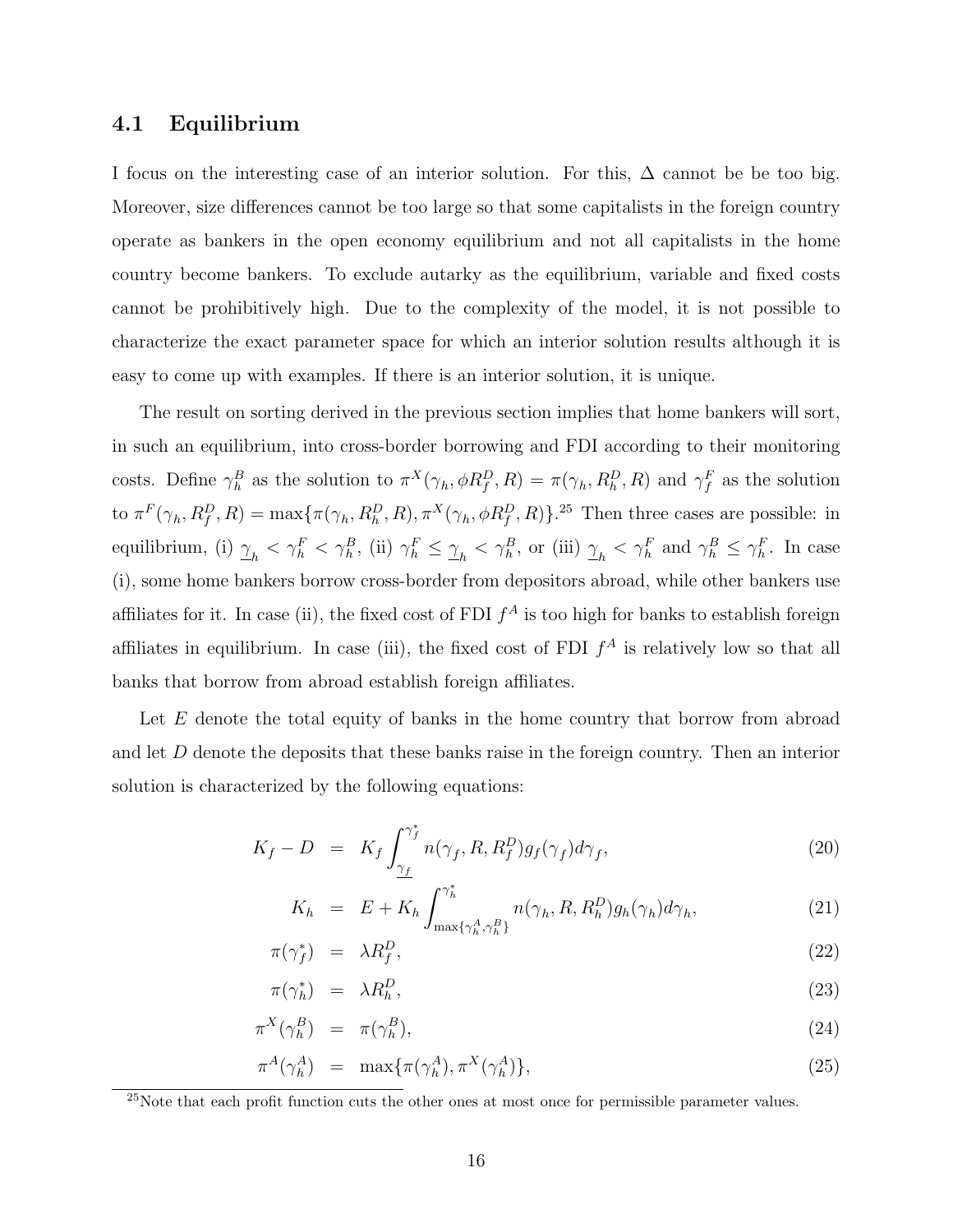where:

$$
E = K_h \int_{\underline{\gamma_h}}^{\max\{\gamma_h^A, \gamma_h^B\}} g_h(\gamma_h) d\gamma_h,\tag{26}
$$

and

$$
D = K_h \int_{\gamma_h}^{\max\{\gamma_h, \gamma_h^A\}} \left( n(\gamma_h, R, R_f^D) - 1 \right) g_h(\gamma_h) d\gamma_h
$$
  
+ 
$$
K_h \int_{\max\{\gamma_h, \gamma_h^A\}}^{\max\{\gamma_h^A, \gamma_h^B\}} \left( n(\gamma_h, R, \phi R_f^D) - 1 \right) g_h(\gamma_h) d\gamma_h.
$$
 (27)

Proposition 3 The solution to equations 20 to 27 is unique.

#### **Proof.** See appendix A.  $\blacksquare$

Equations (20) and (21) are clearing conditions of the market for financial intermediation in the home and the foreign country, respectively. Because banks in the home country raise deposits D in the foreign country, foreign banks have to intermediate only  $K_f - D$  units of capital. In turn, bankers in the home country that obtain additional funding from abroad, have to intermediate the domestic capital  $K_h$  plus the additional capital D. Equivalently, the equity capital  $E$  of bankers that raise funding in the foreign country, plus the funds intermediated by purely domestic home country banks, have to equal the home country's capital stock, a condition stated in equation 21. The remaining equations determine the bank entry cutoffs in the two countries  $\gamma_h^*$  and  $\gamma_f^*$ , the cross-border borrowing cutoff  $\gamma_h^B$ and the FDI cutoff  $\gamma_h^A$ . Together, the conditions constitute a system of six equations in six unknowns.

Because funding is cheaper in the foreign country than in the home country under autarky, home country banks expand abroad by raising funds from foreign depositors in the open economy. This leads to entry into banking at home and bank exit in the foreign country. As a result, the bank entry cutoff  $\gamma_h^*$  moves up, while  $\gamma_f^*$  declines. Deposit rates equilibrate but do not equate. A gap between funding costs  $R_h^D - R_f^D > 0$  in the open economy equilibrium remains which is smaller than under autarky but large enough to give home country banks an incentive to incur the fixed and variable costs to expand their operations to the foreign country.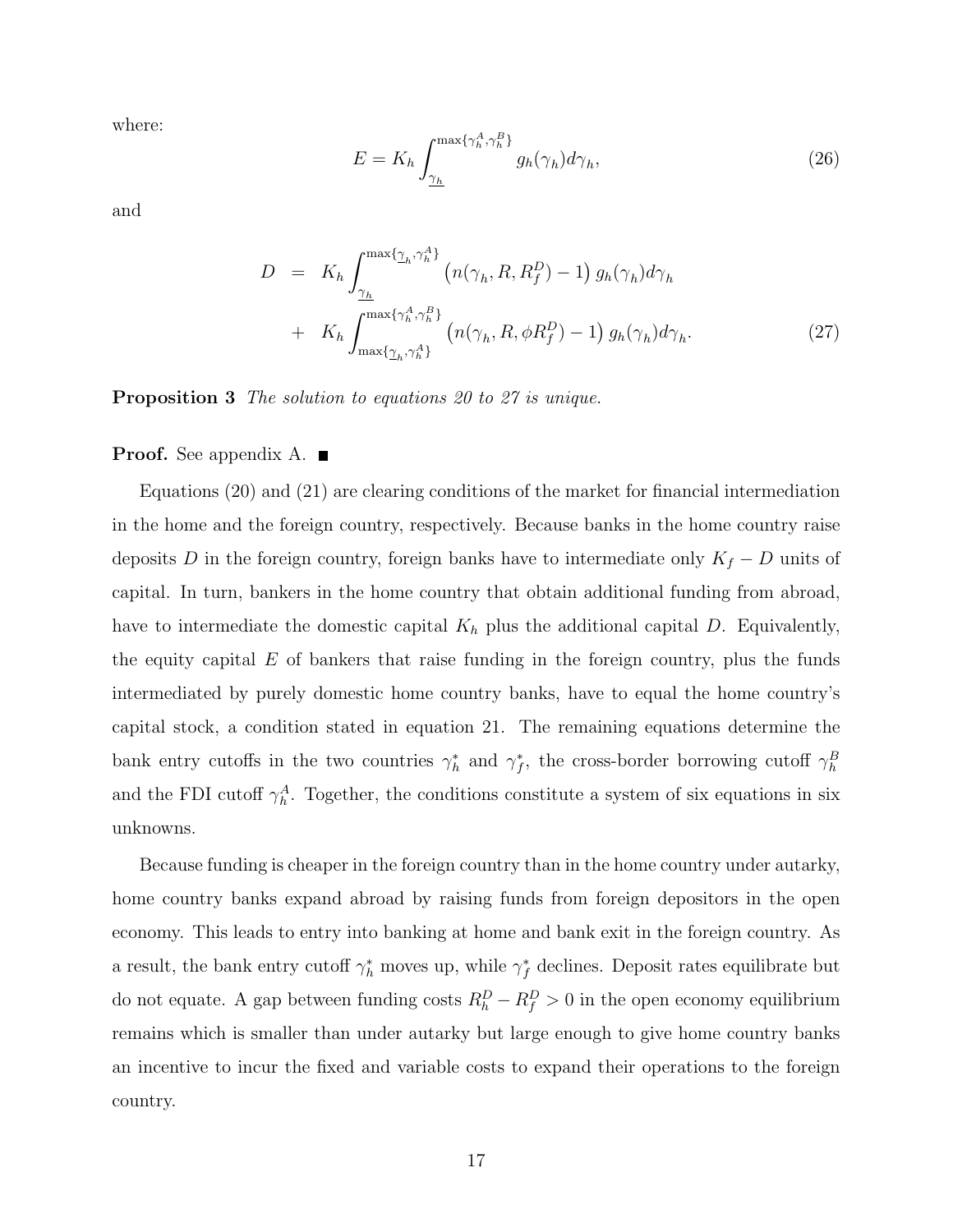Banking sector integration has an effect on the size distribution of banks in both countries not only through changes in the bank entry cutoffs but also through changes in the size of individual banks. The more efficient home country banks that borrow from abroad, either cross-border or through FDI, can grow their balance sheets due to lower funding costs. The size of banks that only operate in the domestic market is also affected since deposit rates change. Foreign banks become smaller, while home country banks that operate only domestically also get bigger.

### 4.2 Model simulation

To further illustrate the key mechanisms of the model and to explore in detail the role of bank heterogeneity, I provide a numerical example. Bank-level data from the Deutsche Bundesbank, which is described and explored in detail in section 5, is used to select the parameters for the simulation. In the example, Germany corresponds to the home country, while the Czech Republic is the *foreign* country.

#### 4.2.1 Parameters

The German bank-level dataset contains the ratio of overhead costs to total assets of roughly 2000 German banks in the year 2005, which is the preferred, inverse measure of efficiency used also later in the empirical analysis in section 5. Overhead costs comprise salaries, expenditures for office space, IT etc. and are independent of funding costs, consistent with the formulation of monitoring costs in the model.

Because the model assumes that each bank is endowed with one unit of equity capital, I adjust the bank-level dataset by multiplying each bank-level observation with bank equity and estimate the monitoring cost distribution based on this modified version.<sup>26</sup> The resulting overhead cost distribution closely resembles the Pareto distribution. The shape parameter of the Pareto distribution estimated via Maximum Likelihood is  $a = 0.55$ <sup>27</sup> The minimum

 $^{26}$ For example, a bank with an overhead cost ratio of 3 percent with 100 units of equity capital will show up as 100 observations each with a 3 percent ratio.

 $^{27}$ I exploit the fact that when a Pareto distribution is truncted, the resulting distribution is also Pareto distributed and has the same shape parameter.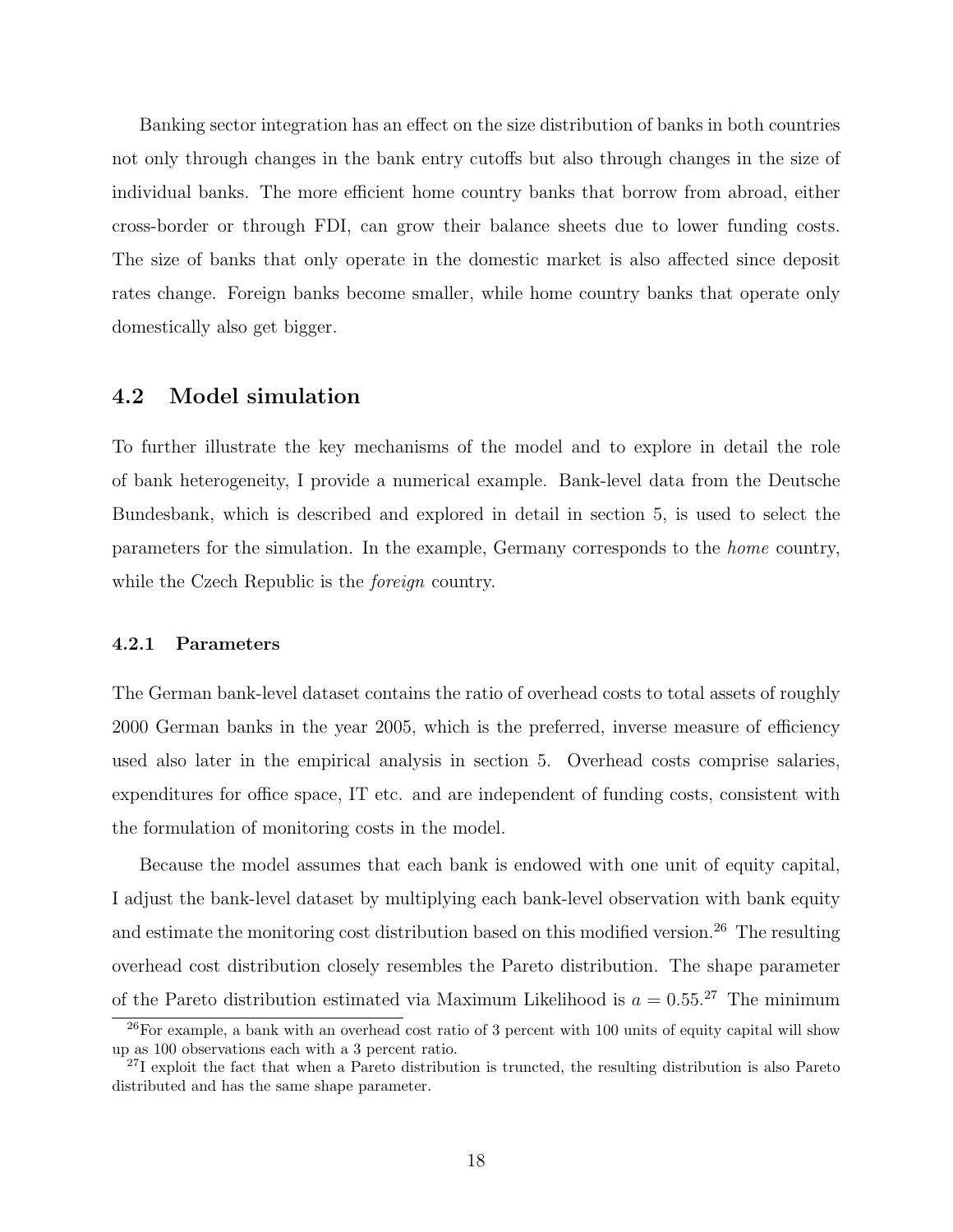value of the distribution  $\gamma_G$  is set to the average overhead costs of the 100 least efficient German banks, which results in  $\gamma_G = 0.006317.^{28}$ 

Information on capital-labor ratios and returns to capital are based on data from David et al. (2014). Values for the year 2000 are used to fix capital and labor endowments as well as TFP.<sup>29</sup>  $\lambda$  and  $\lambda_L$ , the success probabilities of projects with and without monitoring are deep parameters of the model that govern the leverage of banks. The two parameters are set so as to ensure that the sufficient conditions from proposition 1 hold. Specifically, I set  $\lambda$  equal to 0.9 and  $\lambda_L$  to 0.85.

In 2000, the Czech Republic had a similar marginal product of capital as Germany according to David et al. (2014), and it hosted less efficient banks than Germany based on information from the World Bank's Financial Development and Structure Dataset. The open economy equilibrium will therefore correspond to case where German (home) banks raise funding from Czech (foreign) banks and marginal products of capital equalize.

The monitoring cost distribution that Czech banks draw from has the same shape parameter as that of German banks ( $a = 0.55$ ). The minimum value of the Pareto distribution, however, differs across countries. From the Financial Development and Structure Dataset, the difference between the average overhead costs of German and Czech banks was one percentage point in 2000. Accordingly,  $\gamma_C$  is set so that the average overhead costs of Czech banks are 1 percentage point higher than that of German banks in the closed economy. This implies  $\gamma_C = 0.0103436$  or  $\Delta = 0.0040266$ .

To solve for the open economy equilibrium, values for the fixed and variable costs that German banks face when operating in the Czech Republic  $(\phi, f^B$  and  $f^A)$  are also needed. Since only four German banks have affiliates in the Czech Republic in 2005, I do not model affiliate lending and set the fixed cost of FDI  $f^A$  to a prohibitively high value. Furthermore, I assume  $\phi = 1.001$  and  $f^B = 0.24$ . Table 1 summarizes the parameters for the simulation.

<sup>&</sup>lt;sup>28</sup>The first and 99th percentile of the overhead costs distribution are dropped for this exercise.

<sup>&</sup>lt;sup>29</sup>David et al. (2014) provide the capital stock and MPKs based on the method suggested by Caselli and Feyrer (2007) by which returns are computed using country specific prices of output, consumption and investment. I use additional data on the labor force and assume a Cobb-Douglas production function  $Y = AK^{\alpha}L^{1-\alpha}$  with a capital share of  $\alpha = 0.3$  to back out A.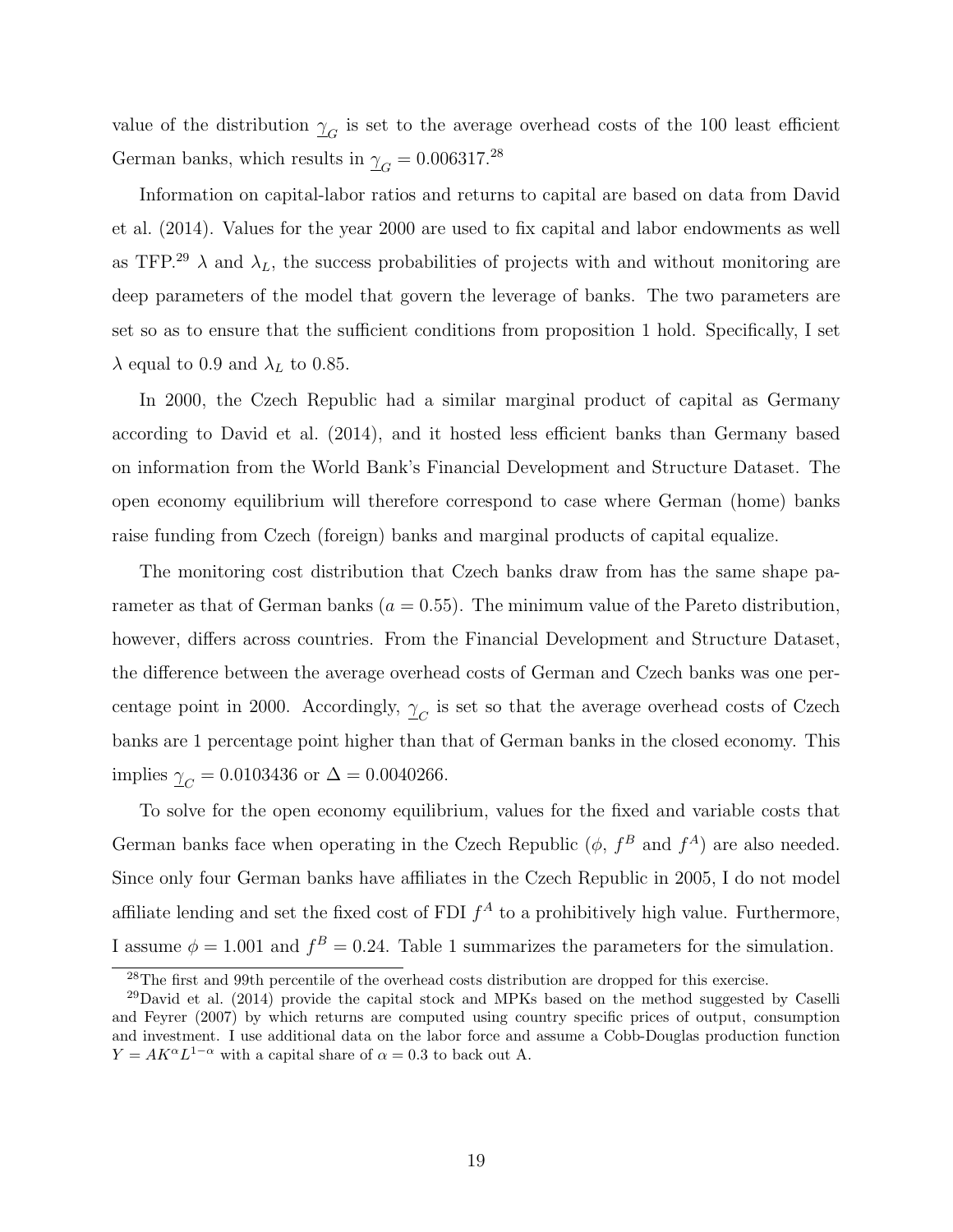#### 4.2.2 Autarky versus open economy

Column (1) of table 2 shows the solution to the closed economy for Germany and the Czech Republic. The two countries have very similar gross returns to capital, while German banks have lower overhead costs. This implies that a smaller fraction of capitalists in Germany becomes bankers and that the average balance sheet size and leverage of active bankers are higher in Germany than in the Czech Republic. Accordingly, the German deposit rate is higher than the corresponding Czech rate in the closed economy.

Next, the open economy equilibrium is computed using conditions  $(20)$  to  $(25)$ .<sup>30</sup> Outcomes are presented in column (2) of table 2. German banks raise funding from Czech depositors when the two countries integrate and replace Czech banks as domestic financial intermediaries. The least efficient Czech banks exit. At the same time, there is entry into banking in Germany. Deposit rates equilibrate with the German deposit rate falling and the Czech deposit rate rising.

In equilibrium, around 4.5 percent of German banks borrow and lend from Czech residents. This implies that more than 59 percent of loans to Czech firms come from German banks. Note that the few German banks can have relatively high lending volumes in the host country because the Czech economy is much smaller than the German. Loans to Czech firms represent around 4.5 percent of German banks' total loans.

The opening up also has implications for banking sector concentration. The top chart of figure 2 depicts the balance sheet size of German banks as a function of their overhead costs. The dashed line shows the relationship in the closed economy, the solid line is for the open economy. Because German banks that borrow from Czech depositors pay lower interest, they can increase their balance sheet size. As a result, German banking sector concentration measured by the share of banking sector assets that are held by the top 10 percent of the banks increases.<sup>31</sup> Due to exit by the smallest Czech banks, the concentration of the Czech

 $30$ With only small differences in autarky marginal products of capital, the equilibrium is determined by these conditions together with the condition  $R_f = R_h$ , which pins down the net capital flow.

<sup>31</sup>Janicki and Prescott (2006) document changes in the size distribution of U.S. banks from 1960 to 2005. Consistent with the theory in this paper, they show that over time a higher fraction of banking sector assets is held by a small number of large banks. See McCord et al. (2014) for an update of Janicki's and Prescott's study.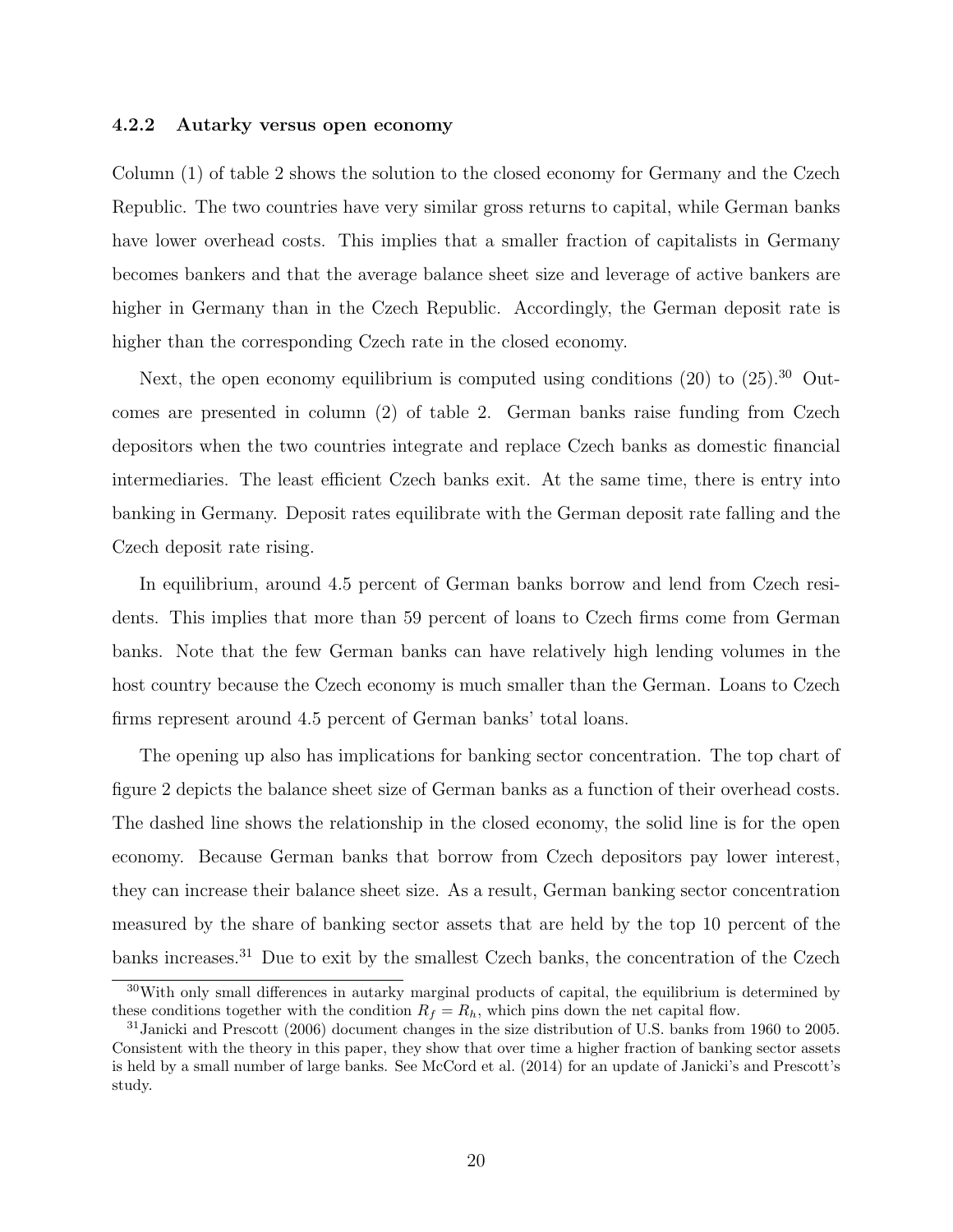banking sector goes down.<sup>32</sup>

Because marginal products of capital across countries in the closed economy are not identical, there is a small net capital flow (-0.00108) from the Czech Republic to Germany so that MPKs across the two countries equate. German banks borrow on net from Czech residents. Importantly, net capital flows are not equal to gross capital flows. German banks export equity capital. This capital outflow must be offset by an import of deposits from the Czech Republic by German banks to keep gross returns equalized. The model thus generates two-way capital flows and explains why capital may flow into a county in the form of financial sector FDI and might leave again as depositor capital. The equilibrium gross deposit flow from the Czech Republic to Germany corresponds to roughly 9.4 percent of Czech deposits.

Welfare in both countries increases, defined as the sum of the return to workers, bank profits and deposits paid. While banking sector profits are shifted from the Czech Republic (- 65 percent) to Germany (+5.4 percent), the Czech economy gains overall because monitoring costs are reduced and, hence, depositors are paid almost 20 percent more compared to the closed economy. The relative welfare gain is significantly bigger for the Czech Republic than for Germany.

#### 4.2.3 Role of heterogeneity

Two experiments make clear that bank heterogeneity matters. In each experiment, the shape parameter of the Pareto distribution for German banks is set to  $a = 0.75$ ; that is, the distribution of monitoring costs features less heterogeneity (is less dispersed) than in the baseline. In the first case,  $\frac{\gamma}{16}$  is set so that the closed economy deposit rate  $R_G^D$  in Germany is unchanged. In the second case,  $\gamma_{G}$  is chosen so that the average overhead costs of German banks are the same as in the baseline closed economy ( $\gamma_G = 0.0065267$ ).

Consider the first case. Keeping the German closed economy deposit rate constant in the face of less bank heterogeneity means that the lower bound of the overhead cost distribution must move up (to  $\gamma_G = 0.0066995$ ). As a result, the share of German capitalists that become bankers increases, while the average size of German banks decreases. Because the

 $32$ The concentration measure is computed without taking lending by foreign banks into account.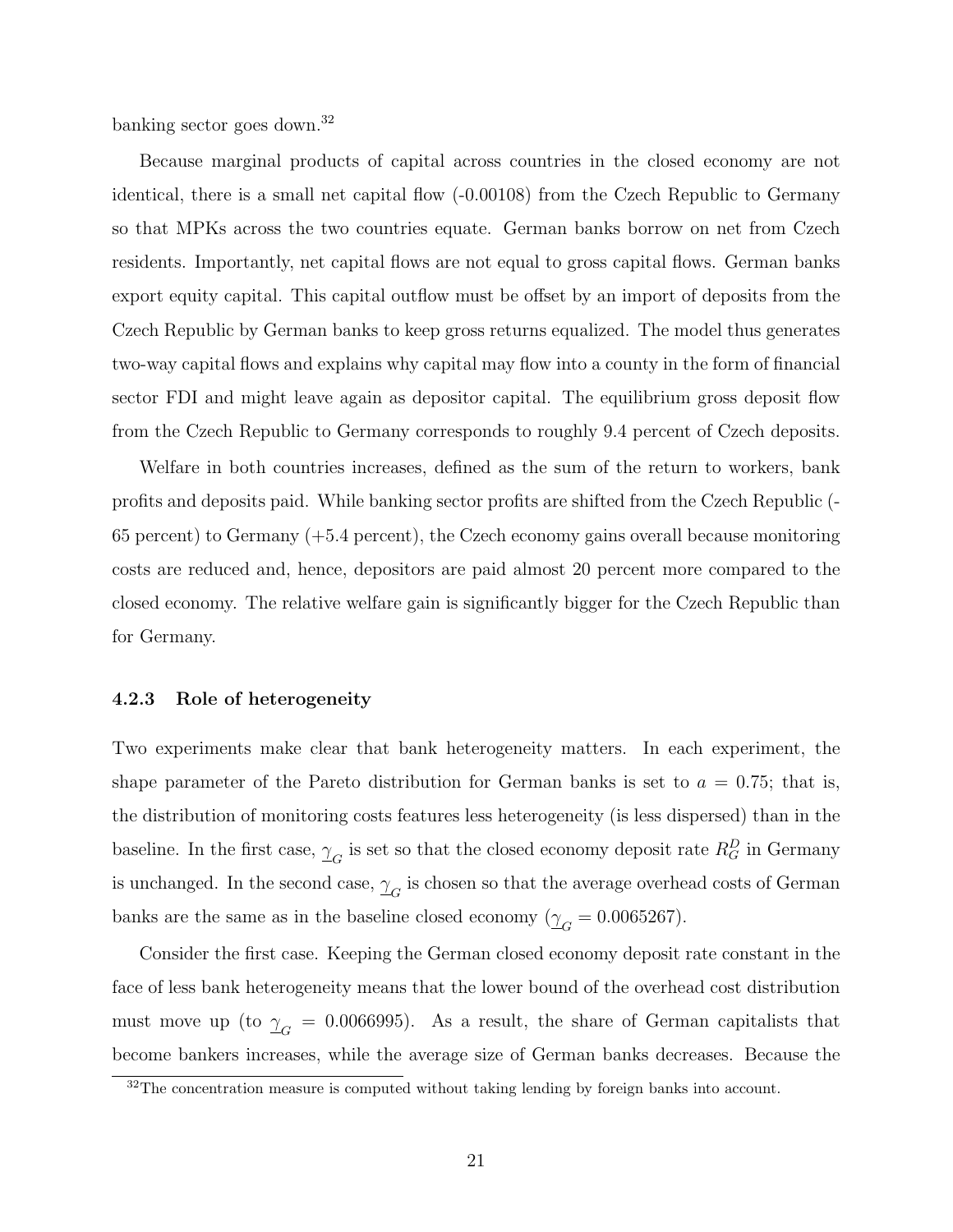Czech economy now integrates with an economy with slightly less efficient banks, the open economy deposit rate in the Czech Republic remains below that of the baseline scenario. Fewer German banks raise funding in the country and fewer bank profits are shifted to Germany. The welfare gains from integration are lower.

In the second case, the average overhead costs of German banks under autarky are unchanged. With less heterogeneity but the same average overhead costs, the lower bound of the Pareto distribution also must move up ( $\gamma_G = 0.0065267$ ). The closed economy bank entry cutoff  $\gamma_G^*$  moves down and hence the German closed economy deposit rate is higher than in the baseline. For the open economy equilibrium, this implies that the fraction of German banks that borrow from Czech depositors increases. The Czech equilibrium deposit rate and welfare gains for the Czech Republic are higher.

These experiments demonstrate that the open economy equilibrium and the welfare gains from integration depend on the exact monitoring cost distribution of banks in the two countries. Bank heterogeneity, which is a key feature of the data as section 5 shows, matters also in theory. The framework in Niepmann (2015), which analyzes banking across borders in a model with a representative banking sector, delivers identical welfare gains when the observed closed economy average intermediation costs and deposit rates in the integrating countries are the same.

### 4.3 Comparative statics

The data from the Deutsche Bundesbank provides information on the foreign operations of individual German banks across foreign countries. On the one hand, these data can be used to test corollary 1 of the model, which relates bank efficiency to the intensive and extensive margins of banking across borders. On the other hand, the data can shed light on how German banks' activities vary across foreign countries. Motivated by the data, the focus in this section is on analyzing how the open economy equilibrium varies with the characteristics of the foreign country, keeping home country characteristics fixed. While the model does not have a closed form solution, implicit functions theorems can be used to derive the comparative statics around an interior equilibrium analytically.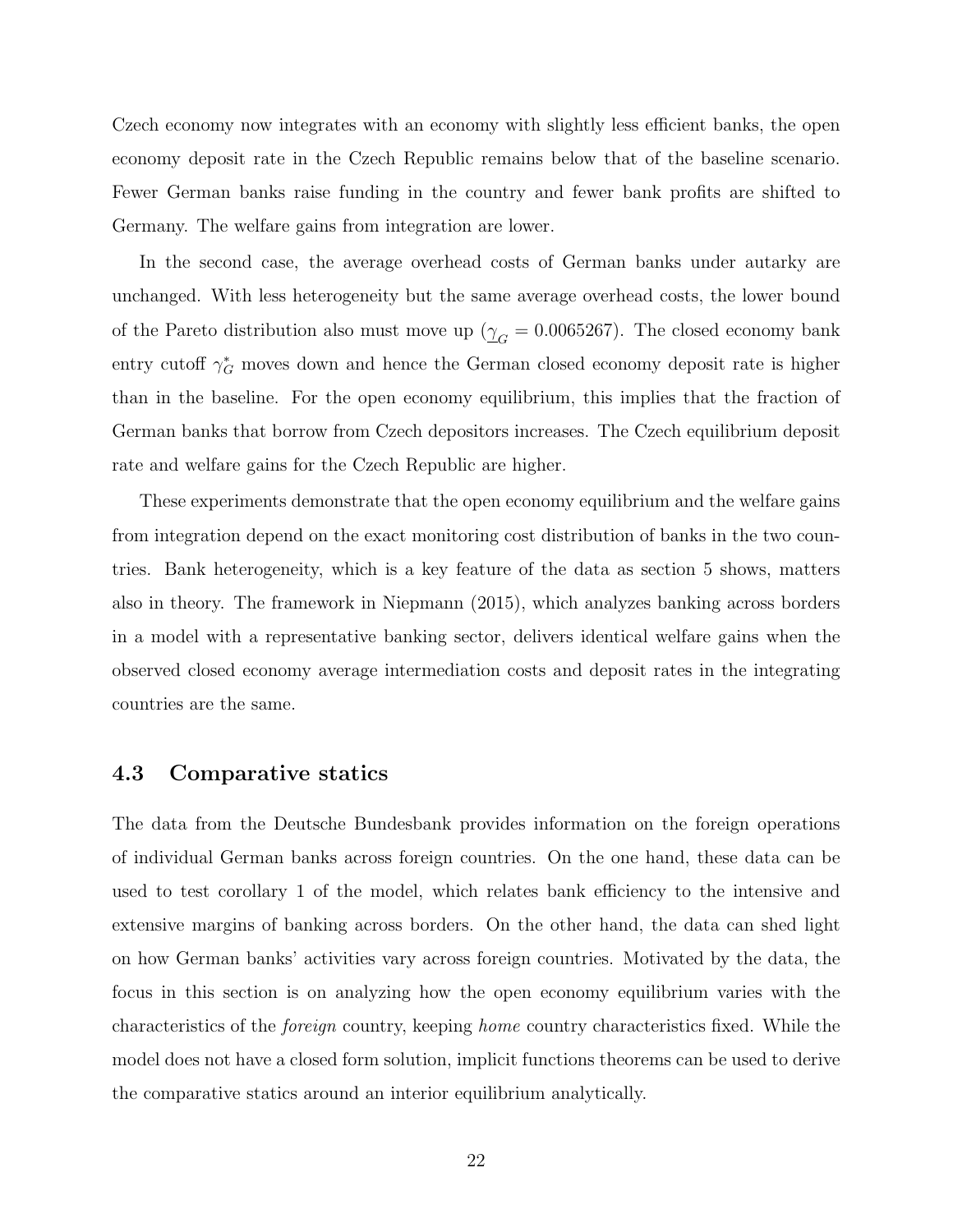The effects of foreign country size Consider first an increase in the size of the foreign country, reflected in a higher endowment of this country that leaves its capital-labor ratio unaffected so that  $R_f = R_h = R$  continues to hold. With a bigger foreign country, the same volume of deposits intermediated by home country banks implies a higher foreign deposit rate. As a result, more home bankers find it profitable to obtain funding abroad. The crossborder borrowing cutoff  $\gamma^B$  and the FDI cutoff  $\gamma^A$  move up. The foreign asset and liability holdings of the home country banking sector increase (see Proposition 4).

Proposition 4 When the foreign country increases in size reflected in a proportional increase of  $K_f$  and  $L_f$  (leaving the country's capital-labor ratio unaffected), the cross-border borrowing cutoff  $\gamma^B$ , the FDI cutoff  $\gamma^A$  as well as foreign liabilities  $d_{fh}$  of individual home country banks increase.<sup>33</sup>

**Proof.** See appendix A.  $\blacksquare$ 

The effects of foreign banking sector efficiency Next, assume that the foreign banking sector becomes less efficient, reflected in an increase in  $\Delta$ . As a consequence, the difference in autarky deposit rates between the two countries rises. Lower funding costs in the foreign country relative to the home country provide larger incentives for home banks to expand abroad and borrow from depositors there. Therefore, the cross-border borrowing cutoff  $\gamma^B$ and the FDI cutoff  $\gamma^A$  increase. Banks from the home country hold more foreign assets and liabilities in equilibrium. Proposition 5 summarizes this result.

**Proposition 5** When the efficiency of the foreign banking sector decreases, reflected in an increase in  $\Delta$ , the cross-border borrowing cutoff  $\gamma^B$ , the FDI cutoff  $\gamma^A$  as well as foreign liabilities  $d_{fh}$  of individual home country banks increase.<sup>34</sup>

**Proof.** See appendix A.  $\blacksquare$ 

<sup>&</sup>lt;sup>33</sup>In the model with  $\tau = 1$ , the foreign assets of individual home country banks are not determined. However, in equilibrium,  $D = A$ , where A denotes the total foreign assets of home country banks. So total assets of home banks abroad increase in foreign country size.

<sup>34</sup>See footnote 23.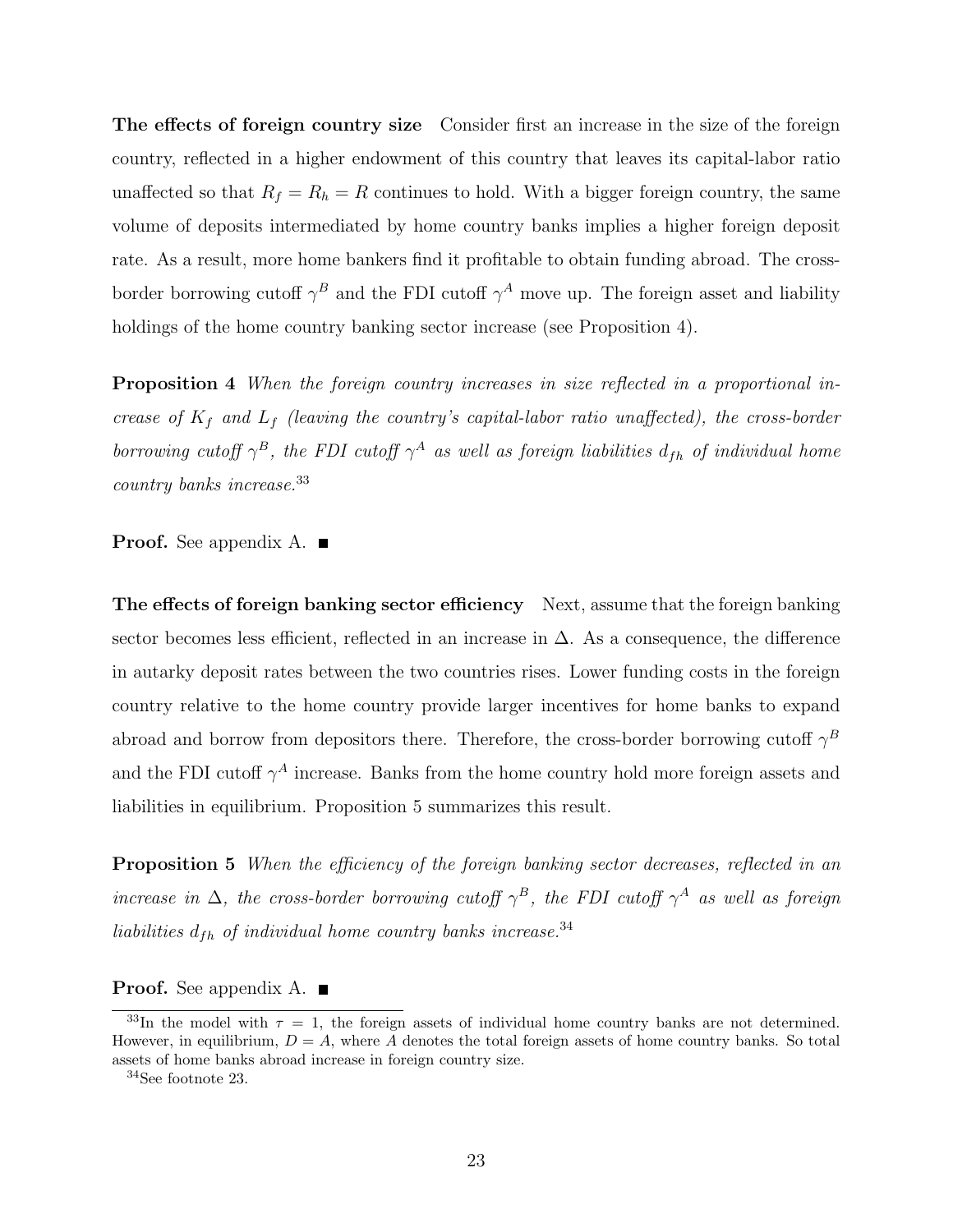The effects of barriers to bank entry and cross-border frictions Finally, the effects of changes in the fixed and variable costs of foreign operations are presented. With a higher variable cost  $\phi$  and a higher fixed cost of cross-border borrowing  $f^B$ , fewer home country banks find it optimal to borrow from depositors abroad. As a consequence, the borrowing cutoff  $\gamma^B$  goes down. An increase in the fixed cost of FDI has the opposite effect. The higher  $f^A$ , the fewer banks invest in FDI and the less capital in the foreign country is intermediated by home country banks. This means a lower foreign deposit rate ceteris paribus and thus increased incentives for home country banks to engage in cross-border borrowing. The cross-border borrowing cutoff  $\gamma^A$  therefore increases in  $f^A$ . These results, summarized in proposition 6, resemble the classic proximity-concentration tradeoff prominent in international trade theory (see Helpman et al. (2004)).

**Proposition 6** (i) When the variable cost of cross-border borrowing  $\phi$  increases, the crossborder borrowing cutoff  $\gamma^B$  decreases and the FDI cutoff  $\gamma^A$  increases. (ii) When the fixed cost of cross-border borrowing  $f^B$  increases, the cross-border borrowing cutoff  $\gamma^B$  decreases and the FDI cutoff  $\gamma^A$  increases.

(iii) When the fixed cost of establishing a foreign affiliate  $f^A$  increases, the cross-border borrowing cutoff  $\gamma^B$  increases and the FDI cutoff  $\gamma^A$  decreases.

**Proof.** See appendix A. **E**mpirical evidence in support of the predictions stated in propositions 4 to 6 is provided in section 5.

### 4.4 Solution to the general model

When countries differ both in autarky returns to capital and banking sector efficiencies, the equilibrium can take different forms.<sup>35</sup> The numerical example presented in the previous section illustrates what happens when relative factor endowments and production technologies differ only slightly across countries. Because banks that have incurred the fixed costs  $f^B$  or  $f<sup>A</sup>$  are free to invest at home and abroad, they will invest in the country with the higher return to capital. If the volume of capital that these banks can channel across border is

<sup>&</sup>lt;sup>35</sup>This does not mean that there are multiple equilibria. Instead the equilibrium is characterized by a different set of equations.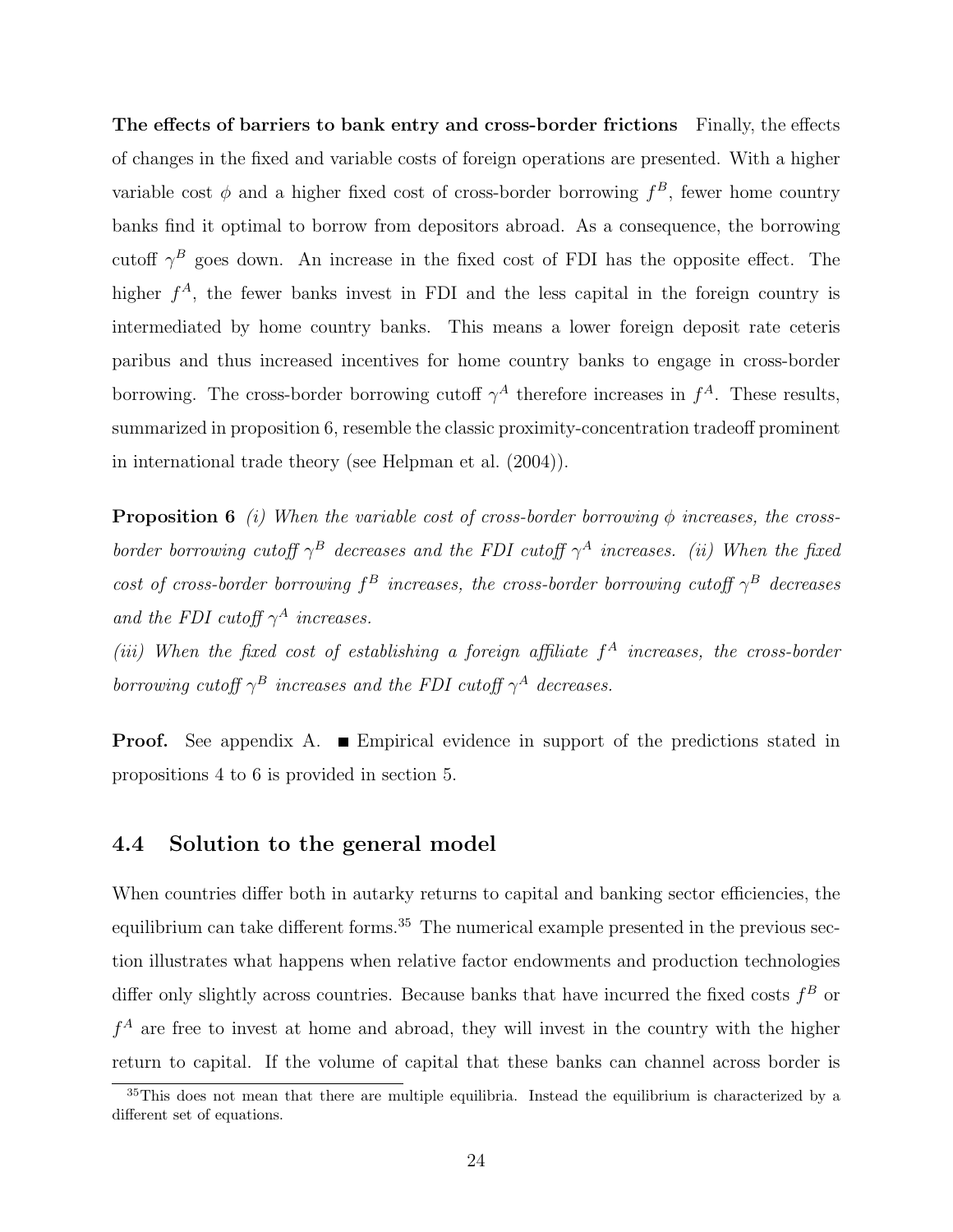large enough, gross returns to capital will equate and the equilibrium will be characterized by conditions (20) to (25) with the addition that the net capital flow  $K_{fh}$  is not zero but determined by  $R_f = R_h$ . When the home country is capital scarce relative to the foreign country, home country banks will import capital; otherwise, they will export capital to the foreign country. The comparative statics derived previously continue to hold even with small differences in relative factor endowments and production technologies.

When the home country has much more capital relative to labor than the foreign country or operates an inferior production technology, some banks, for which the cost of cross-border borrowing or FDI is too high, may find it profitable to incur the smaller fixed cost of crossborder lending. An equilibrium is possible where the less efficient home country banks lend cross-border to firms abroad while the more efficient banks both lend to and borrow from abroad (cross-border and through foreign affiliates). In such an equilibrium,  $R_h^D > R_f^D$ ,  $R_f > R_h$  and  $\gamma^B < \gamma^L$ .<sup>36</sup>

In appendix B, the model is solved for  $\tau = \phi = 1$  and varying capital-labor ratios and banking sector efficiencies in the two countries. The simulation illustrates the different cases that are possible in general. Niepmann (2015) analyzes different equilibrium cases in a model without bank heterogeneity and derives the full comparative statics of that model within and across equilibrium cases. The intuition of that simpler framework carries over to the model presented in this paper. Essentially, the direction of net capital flows is a function of countries' relative factor endowments/technologies. Which banks/banking sector channel capital across borders and gross capital flows are determined by relative bank efficiencies. More details can be found in appendix B.

## 5 Empirical Analysis

The proposed model is consistent with key patterns in the data. Based on German banklevel data, I document the following results. First, more efficient banks are larger and more levered. Second, banks sort into foreign activities based on their efficiency. Conditional

<sup>36</sup>In an earlier version of this paper, Niepmann (2013), another case is analyzed in detail where both banking sectors (home and foreign) operate abroad. Home country banks borrow from abroad for investment at home, while banks in the foreign country use domestic deposits to invest in the home country.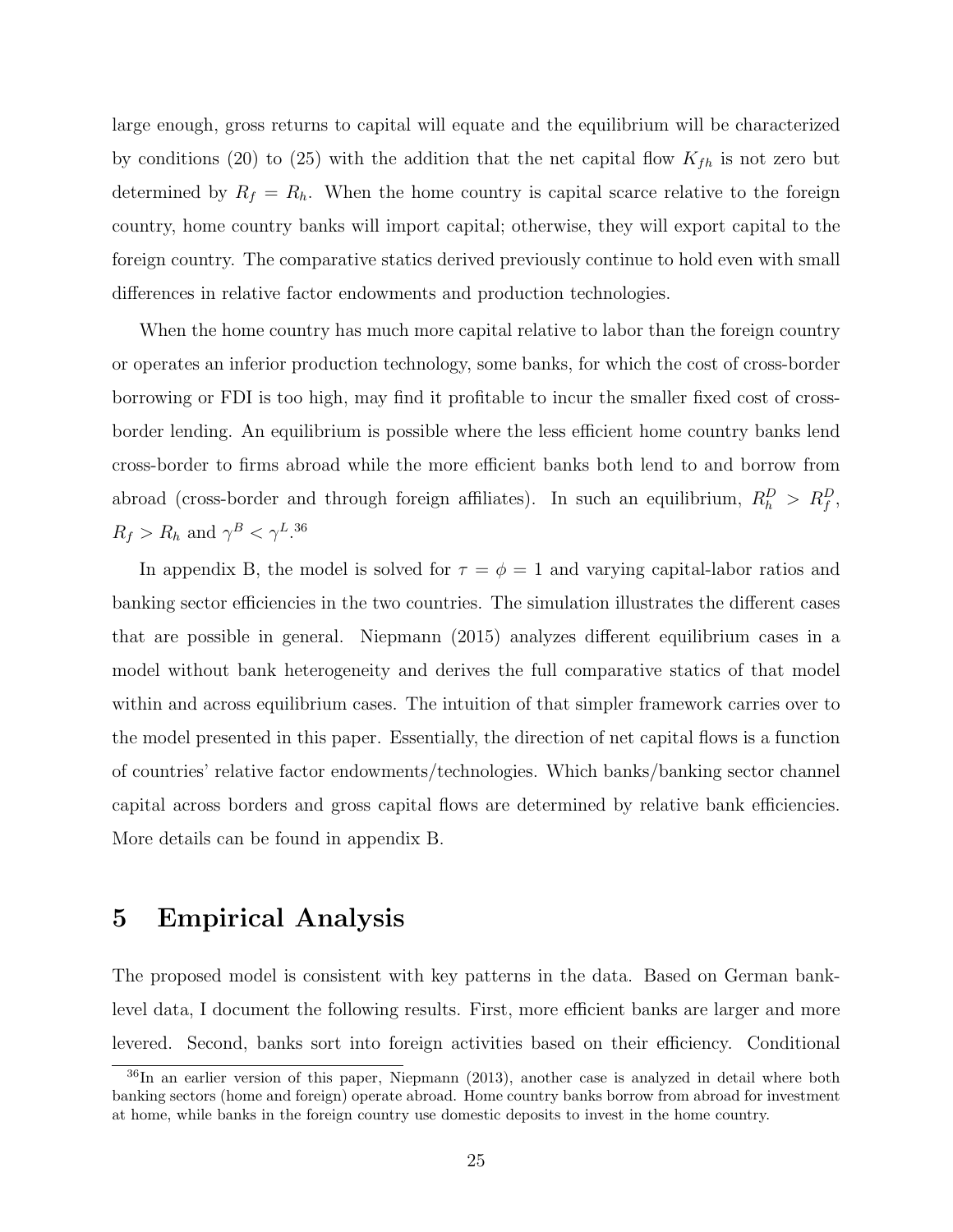on operating abroad, those with higher overhead costs relative to their assets have lower volumes of foreign activity. Third, country characteristics affect banks' foreign activities in the predicted way; that is, banks are more likely to operate abroad, the larger the foreign country, the lower foreign banking sector efficiency and the lower cross-border frictions and barriers to bank entry are. The extensive and intensive margins of banking across borders co-vary so strongly with bank efficiency and host country characteristics that more than 50 percent of the variation in the cross-border lending, borrowing and FDI cutoffs across countries is explained by host country size, host banking sector efficiency and cross-border frictions.

### 5.1 Data

The Deutsche Bundesbank collects detailed information on the foreign activities of German banks in a report called "External Position of Banks". These data allow one to determine, for each German bank k and foreign country i, whether the bank operates in country i and, if yes, whether through local affiliates or cross-border by borrowing and/or lending from country  $i$ residents. The volume of foreign assets and liabilities on the balance sheet of parent banks as well as their affiliates is observed, too.<sup>37</sup> The full dataset with information for the universe of German banks and their operations in 178 countries is available to me for 2005. In that year, there are 1,999 banks, the majority being cooperative savings banks (1,292), savings banks (463) or commercial banks (105). These data are matched with balance sheet and income and loss data, also available at the Deutsche Bundesbank.<sup>38</sup>

Two different simple proxies for bank efficiency are employed: a bank's overhead costs (the preferred measure) and its labor productivity (for robustness).<sup>39</sup> The former measure is

<sup>37</sup>For a detailed description of the data source, see Fiorentino et al. (2010) and Buch et al. (2011).

<sup>38</sup>The data come at a monthly frequency, which I average over 12 months. Research Data and Service Centre of the Deutsche Bundesbank, External Position of Banks (AUSTA - "Auslandsstatus der Banken"), Monthly Balance Sheet Statistics (BISTA - "Monatliche Bilanzstatistik") and Income and Loss Data ("Gewinn und Verlustrechnung der Banken", 2005.

 $39$ In the banking literature, there is no consensus on how to measure the efficiency of banks. For discussions, see, e.g., Berger and Mester (1997), Hughes and Mester (2008). I experimented with additional measures of bank efficiency obtained from stochastic frontier analysis. Because these were highly correlated with the simpler accounting ratios but much noisier, I decided to stick with transparent, easier-to-interpret accounting ratios.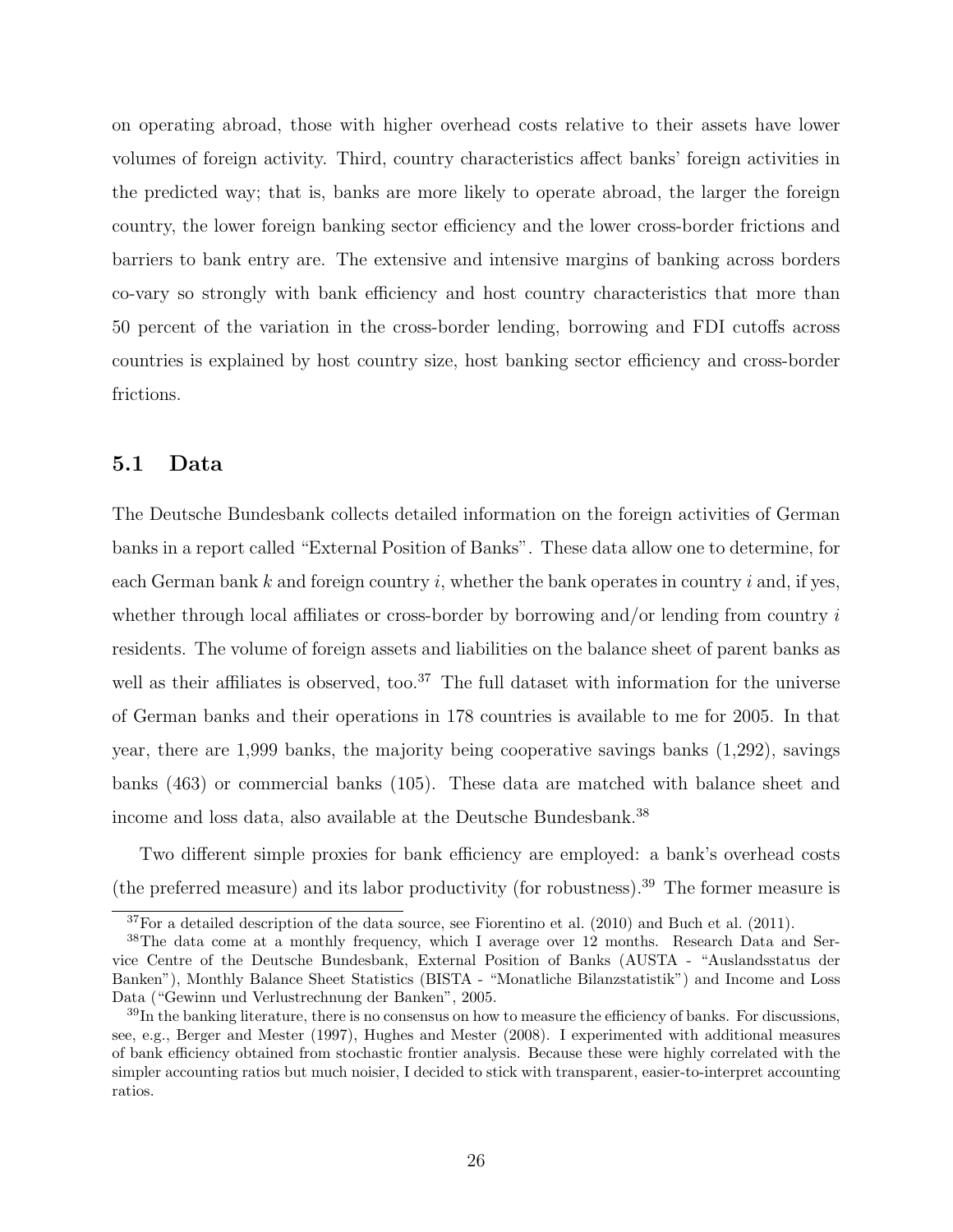calculated as a bank's overhead costs, which comprise salaries, expenditures for office space, IT etc., divided by its total assets. The latter measure is computed as the average size of bank  $k$ 's balance sheet over the number of employees.<sup>40</sup> Overhead costs to total assets and labor productivity are highly negatively correlated with a correlation coefficient of 93 percent.

The dataset with bank-level information is complemented by variables capturing relevant country i characteristics described in detail below. As income and loss data is not available for all banks in the sample and as host country variables are only observed in a limited number of countries, the sample size reduces depending on the exact specification.

### 5.2 Overview of German banks' foreign operations

1,980 (1,975) of the 1,999 banks in the 2005 sample have some foreign assets (foreign liabilities) but only 52 or 2.6 percent of them have one or more foreign affiliates, which include both branches and subsidiaries. German banks hold foreign assets (foreign liabilities) in 177 (178) foreign countries but operate affiliates in only 58. There are many countries in which only a few banks are active while there are only a few countries in which practically all banks operate. Figure 3 illustrates this. The top chart plots the number of banks that have assets in a given country against the number of countries in which at least that many banks have assets. For example, there are 21 countries in which at least 540 banks are active. The middle and bottom charts show the same plot but for liabilities and affiliates.

Similarly, there are only a few banks that are active in many countries. The top chart of figure 4 shows the number of countries in which a bank has assets plotted against the number of banks that have assets in at least as many countries. The middle and bottom chart show the equivalent plot for the number of banks with liabilities and affiliates in foreign countries.

Among those countries with the largest number of active German banks, are, unsurprisingly, the United States, Great Britain, Switzerland, Luxembourg, and Austria. Assets and liabilities are highly concentrated in a few locations. Around 50 percent of all foreign assets in 2005 were held in Great Britain, the United States and France alone.

<sup>&</sup>lt;sup>40</sup>Income and loss data and data on the number of employees is for the parent bank including its branches abroad. Subsidiaries are excluded. Data for parent banks only is not available.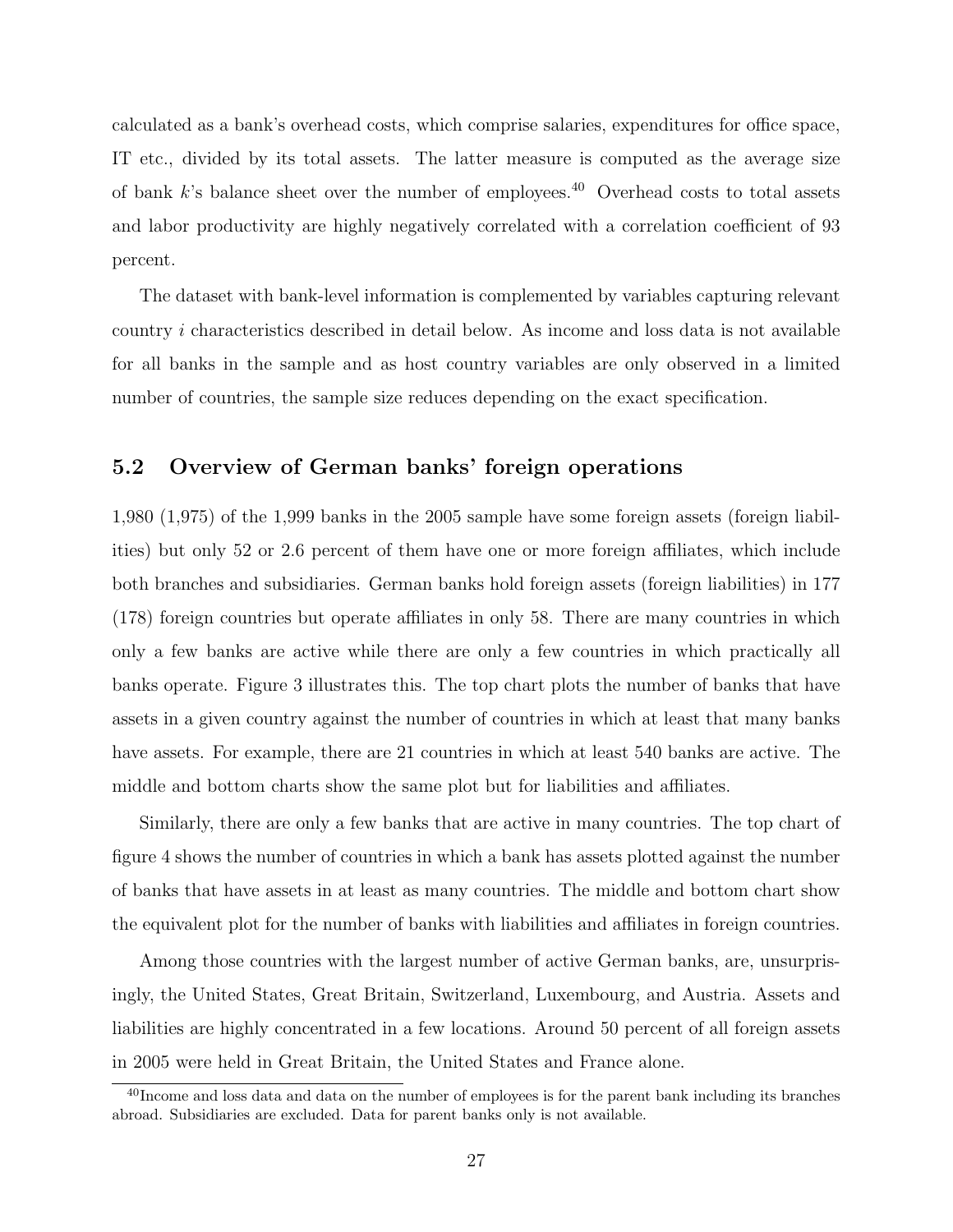### 5.3 Relationship between bank size, efficiency and leverage

Before analyzing the foreign activities of German banks in detail, I present evidence that the relationship between bank size, leverage and efficiency proposed by the model holds in the data. According to the theory, banks with lower monitoring costs  $\gamma$  should be larger and more levered. Table 3 shows that the data support this. It presents results from regressions of log bank size on log equity and log overhead costs. Based on the estimated coefficients in columns (1) and (2), a bank's balance sheet increases one for one with its equity. At the same time, its size, controlling for its equity, declines with its overhead costs and increases with its labor productivity, implying that banks with lower overhead costs or a higher labor productivity exhibit a higher leverage as modeled.

### 5.4 Efficiency as a predictor of a bank's foreign activities

Corollary 1 states that banks with lower monitoring costs are more likely to operate abroad and, conditional on operating abroad, have larger foreign operations. To examine the relationship between efficiency and the extensive margin formally in addition to the graphical illustration in figure 1, I estimate several logit specifications in columns (1) to (3) of table 4. In column (1), the dependent variable takes value 1 if a bank k has cross-border assets, in column (2), if it has cross-border liabilities and, in column (3), if it has FDI in a given country i.

In addition, I test for the effects of size and efficiency on the volume of banks' foreign operations using OLS regressions. In columns (4) and (6) of table 4, the dependent variables are the log cross-border assets and liabilities, respectively, of bank  $k$  in country i. In column (5) (column (7)), the log assets (liabilities) on the balance sheets of foreign affiliates are used as the regressand.<sup>41</sup> Each of the dependent variables is regressed on the log ratio of overhead costs to total assets. All specifications include country-fixed effects and dummies for the type of bank.<sup>42</sup> Standard errors are clustered at the bank level.

<sup>&</sup>lt;sup>41</sup>In this case, assets (liabilities) correspond to the positions of all affiliates of bank k located in country  $i$  toward residents of country  $i$  (so called local assets (liabilities)). They comprise only the local business of the affiliates excluding the activities that these entities conduct with residents from other countries.

 $^{42}$ Nine dummy variables indicate whether an entity is a i) commercial bank, ii) state bank, iii) savings bank, (iv) cooperative central bank, v) cooperative savings bank, vi) building credit society, vii) bank with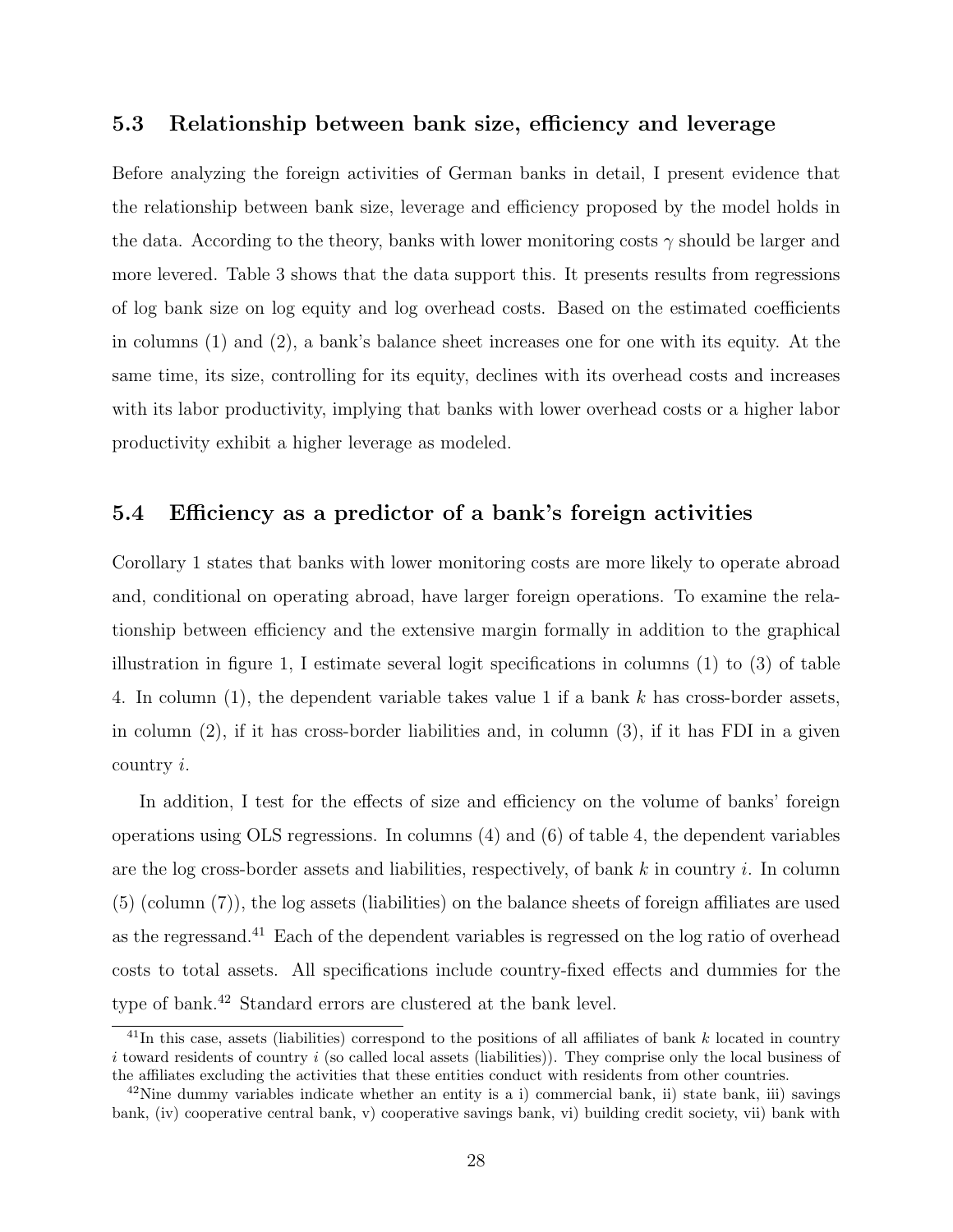The highly significant regression coefficients in columns (1) to (3) show that the probability that a bank has foreign assets, foreign liabilities or affiliates abroad decreases with its overhead costs. Moreover, as shown in columns (4) to (6), banks with higher overhead costs hold fewer foreign assets and liabilities on their balance sheets. The evidence of a negative effect of overhead costs on the volume of assets and liabilities held on the balance sheets of foreign affiliates is weaker (columns (5) and (7)), most likely due to the small number of observations.

### 5.5 The role of host country characteristics

Logit regressions The model does not only predict how the intensive and extensive margins of banks' foreign operations vary with bank efficiency but also how they vary with host country characteristics. Table 5 summarizes the model predictions formulated in propositions 4, 5 and 6. Niepmann (2015) documents that the assets and liabilities of German banks in the foreign non-bank private sector increase with the average overhead costs of banks in the host country as well as with the GDP of the host market.<sup>43</sup> The focus of the analysis in this paper is therefore on the extensive margin of banks' foreign activities.

Efficiency of the banking sector in the foreign country is proxied as in Niepmann (2015) by the average overhead costs to total assets of all banks residing in the country. This measure comes from the World Bank's Financial Development and Structure Dataset (Beck et al. (2006)). As it is endogenous to the operations of foreign banks because it is computed including them, the variable is lagged by  $5$  years.<sup>44</sup> Variable transaction costs are proxied by distance of the foreign country from Germany. Financial freedom, which, among other things, captures bank entry barriers, and foreign countries' bureaucratic quality are used as proxies for fixed costs.<sup>45</sup> Ideally, one would like to have separate measures for the fixed cost

special functions, viii) savings and loan association, ix) other.

<sup>43</sup>See table 1 in Niepmann (2015).

<sup>44</sup>Going further back in time would be desirable but information on overhead costs is only available in the database starting from 1998.

<sup>&</sup>lt;sup>45</sup>The Financial Freedom Index scores an economys financial freedom by looking into the following five broad areas: the extent of government regulation of financial services, the degree of state intervention in banks and other financial firms through direct and indirect ownership, the extent of financial and capital market development, Government influence on the allocation of credit, and openness to foreign competition. A country's bureaucratic quality score reflects the strength and expertise of the domestic bureaucracy to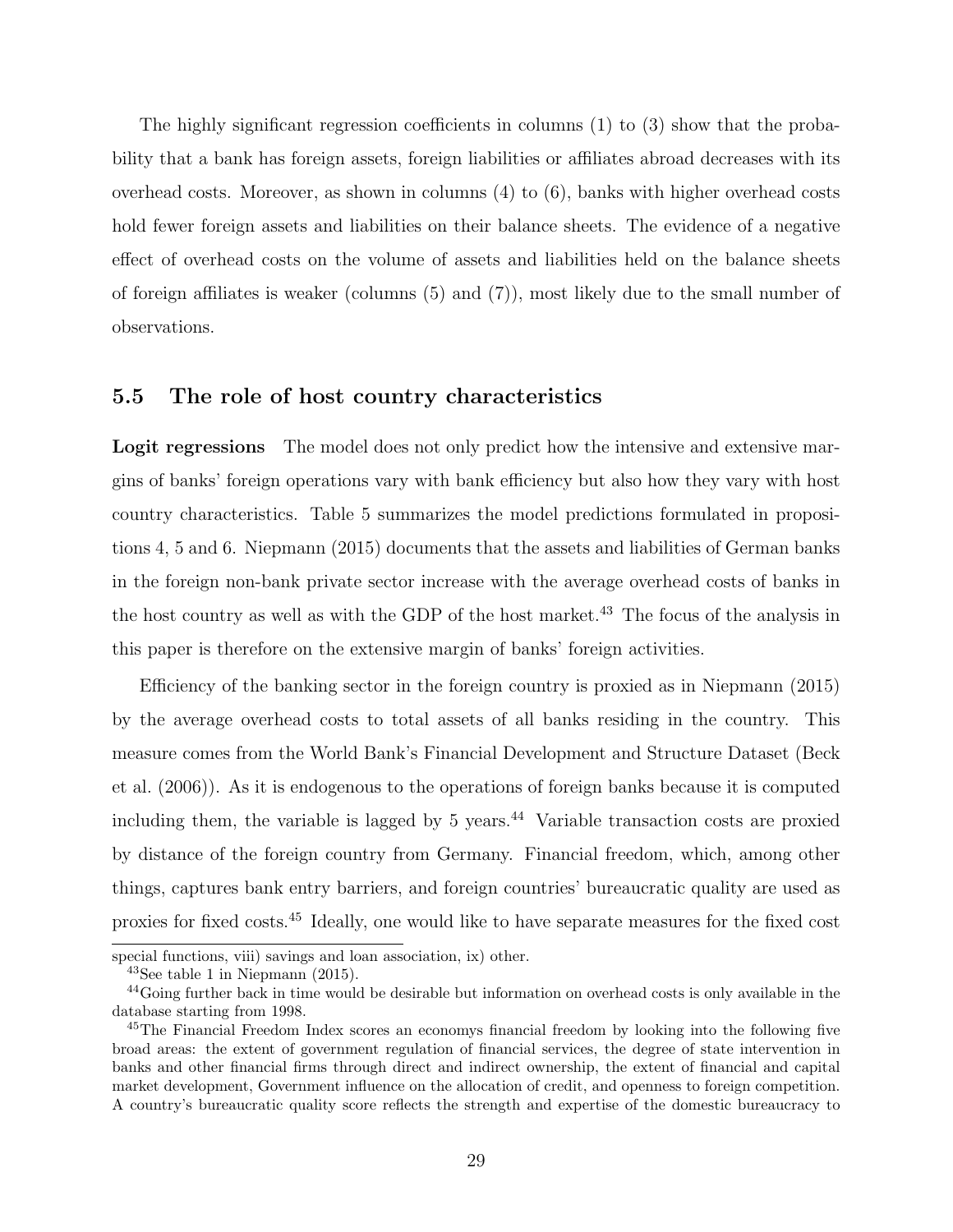of cross-border operations and the fixed cost of FDI. These are, unfortunately, not available, which limits the extent to which proposition 6 can be tested.<sup>46</sup> Overhead costs, GDP, GDP per capita as well as distance enter the regression in logs. I also control for differences in countries' capital-labor ratios and productivities using information on marginal products of capital from David et al.  $(2014).<sup>47</sup>$  A country's marginal product of capital is endogenous to foreign borrowing and lending so this measure is also lagged by five years.<sup>48</sup>

To test whether the extensive margin predictions hold, I run logit regressions. Similar to table 5, the dependent variables in table 6 take the value of 1 if a bank has cross-border assets (column 1), liabilities (column 2) or at least one affiliate (column 3) in country  $i$ , respectively. All regressions includes bank-fixed effects.<sup>49</sup> Standard errors are clustered at the country level.

Consistent with the predictions formulated in propositions 4 and 5, the probability that a bank has cross-border assets or cross-border liabilities in a host country increases with the average overhead costs of the local banking sector and with the country's GDP. For the establishment of affiliates, GDP of the host country also plays the expected role, while overhead costs are not significant.

Financial freedom, distance and bureaucratic quality are all likely correlated with both the variable and fixed costs associated with cross-border operations and the establishment of affiliates abroad. Accordingly, the probability that banks hold cross-border assets, crossborder liabilities or have affiliates in a host country all increase with the host country's financial freedom and decrease with the host country's distance from Germany. Bureaucratic quality also has the expected sign but is only significant in column (1) where cross-border assets are used. GDP per capita is not significant at standard significance levels. The coefficient associated with the MPK variable is significant and has a positive sign in column (1), which indicates that the probability that German banks have cross-border assets in

govern without drastic changes in policy or interruptions in government services.

<sup>46</sup>I included many different proxies for fixed costs, for example, a measure of bank entry barriers from Detragiache et al. (2008). Estimated coefficients always had the expected signs but there was little indication that any of those measures was suited to distinguish between the costs of cross-border operations and FDI.

<sup>47</sup>See footnote 19 and the data appendix for more details.

<sup>48</sup>For more details on variables and data sources, see the data appendix.

<sup>49</sup>Regression results are quantitatively and qualitatively the same when controls for bank size and bank type are included instead of bank fixed effects.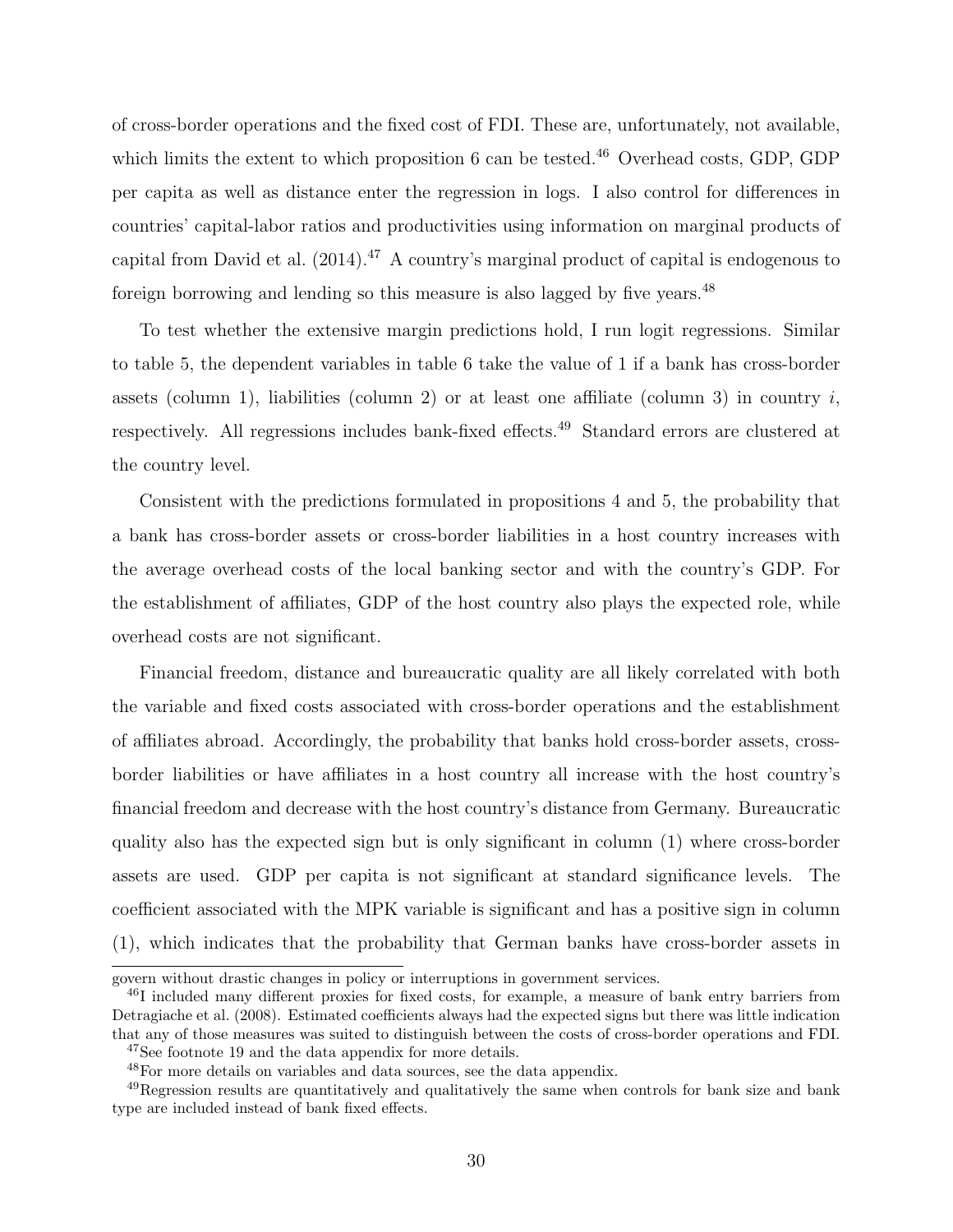a market increases with that country's marginal product of capital, which signals higher returns to capital there.<sup>50</sup>

Cutoff regressions Combining the results on host country characteristics with those on bank efficiency, we can conclude that the efficiency of banks that have cross-border assets and liabilities in a given market increases with the host country's banking sector efficiency, its distance to Germany and decreases with its GDP, financial freedom and bureaucratic quality. To illustrate this and to shed light on how strong banks' sorting on host country characteristics is, I run another set of regressions. The focus is on the behavior of the different cutoffs measured by the least efficient bank (that with the highest overhead costs) that holds cross-border assets, liabilities or has an affiliate in a given market.<sup>51</sup> In particular, the log of the overhead costs of the cutoff bank is regressed on host country variables. As an alternative to the log of the overhead costs of the least efficient bank, I also employ the average overhead costs of all banks active in a given market as the dependent variable.

Table 7 shows the result of this exercise. Note that there is one observation for each country in the underlying samples. Column  $(1)$ ,  $(3)$  and  $(5)$  of table 6 display the estimated coefficients when the dependent variable reflects the overhead costs of the least efficient banks (maximum overhead costs). Column  $(2)$ ,  $(4)$  and  $(6)$  present the coefficients when the dependent variable captures the average overhead costs of all banks operating in country i. With the exception of the coefficient on the marginal product of capital, all estimated coefficients are highly significant and consistent with the model predictions. The positive coefficient on host country overhead costs in column (1) implies that the overhead costs of the least efficient German bank that holds positive cross-border assets in a country increases with the overhead costs of that country's banking sector. In other words, the more efficient the foreign banking sector, the more efficient is the least efficient German bank (the cutoff bank) that operates there. The estimates related to distance, financial openness and bureaucratic quality indicate that lower cross-border frictions decrease the efficiency of the cutoff bank. Similarly, the larger the host market is, the lower the efficiency of the cutoff bank is.

<sup>&</sup>lt;sup>50</sup>The sign of the coefficient is consistent with the theory. The incentives of banks to invest in a foreign countries increase with the return to capital there.

 $51$ This analysis is similar to Yeaple (2009), who considers sorting of manufacturing firms into FDI.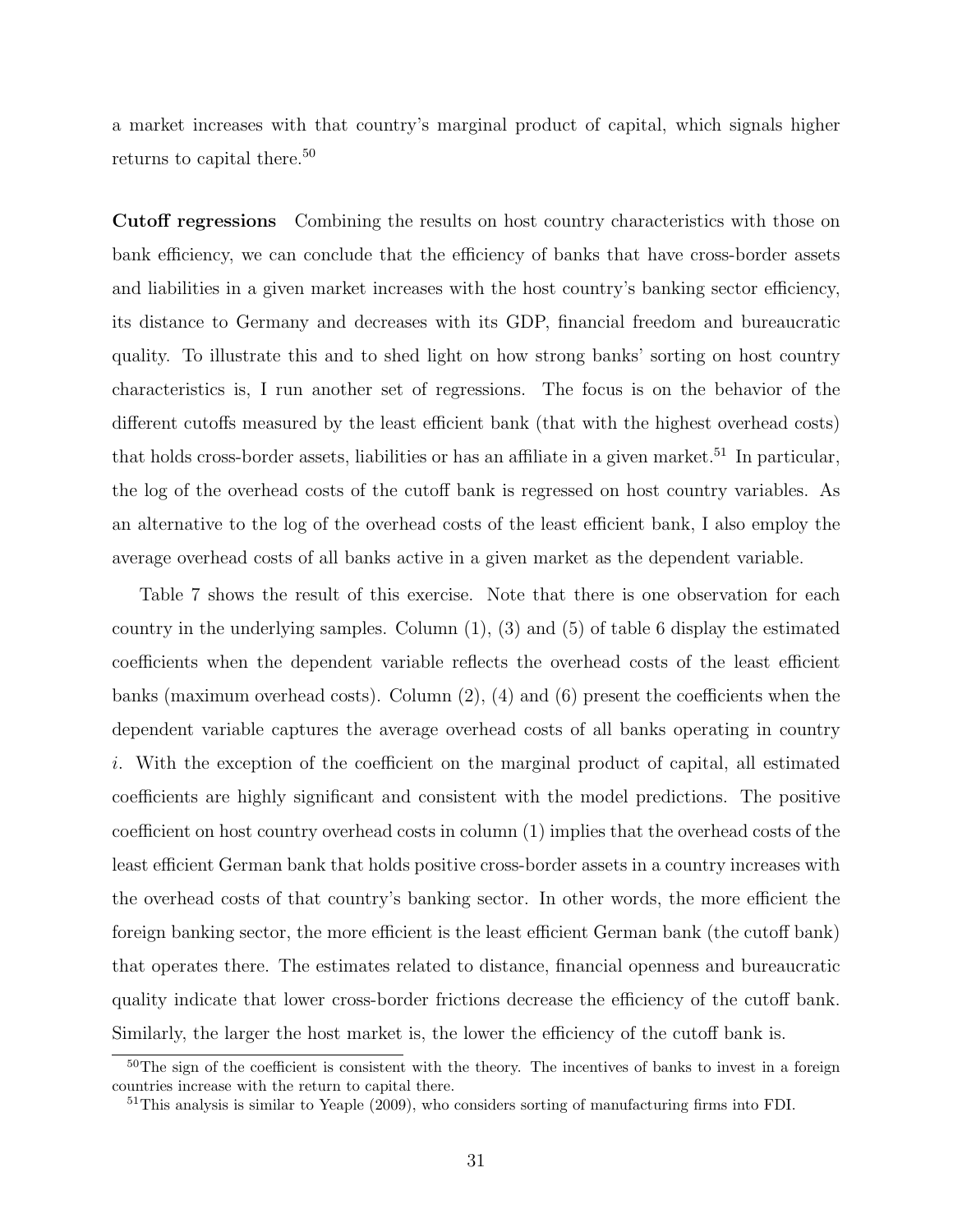Column (2) confirms these results for average overhead costs. Columns (3) and (4) show the same patterns for the cross-border lending cutoff. Results for the FDI cutoff are weaker, probably due to the small sample size with a total of 38 observations. Only the distance coefficient is significant showing the expected sign. Note that all results also hold when instead of overhead costs labor productivity or the balance sheet size of banks is used to determine the cutoff banks.<sup>52</sup>

One of the main takeaways from table 7 is the  $R^2$ , which is remarkably high throughout. More than 60 percent of the variation in the lending, borrowing and FDI cutoffs is explained by the covariates. To illustrate the high predictive power of the different variables, figure 5 plots the average overhead costs of banks that have positive cross-border assets (triangle), cross-border liabilities (square) or affiliates (circle) in a country against countries' log GDP, log distance from Germany and bureaucratic quality, respectively. Even without conditioning on other variables, there is a strong relationship between these country characteristics and the average overhead costs of German banks that operate there.

# 6 Conclusions

While many banks today operate across borders and the implications are intensely debated, the academic literature has only recently started to explore this phenomenon.<sup>53</sup> This paper provides a tractable model of banking across borders with heterogeneous banks to study the drivers and the implications of banks' foreign activities that is consistent with key patterns in the data. Several conclusions can be drawn.

First, while the modeled relationship between bank efficiency and foreign activity can also be generated in alternative frameworks with corresponding cost structures, sorting with respect to host country characteristics is a unique feature of the model. The fact that the ratio of overhead costs to total assets of the least efficient German bank that operates in a foreign country decreases with the overhead costs of banks in that country strongly supports

<sup>52</sup>They also hold when instead of total assets and liabilities only liabilities in the non-bank private sector are taken into account when constructing the cutoffs.

<sup>53</sup>For policy issues around cross-border banking, see Committee on the Global Financial System (2010) and Allen et al. (2011) for example.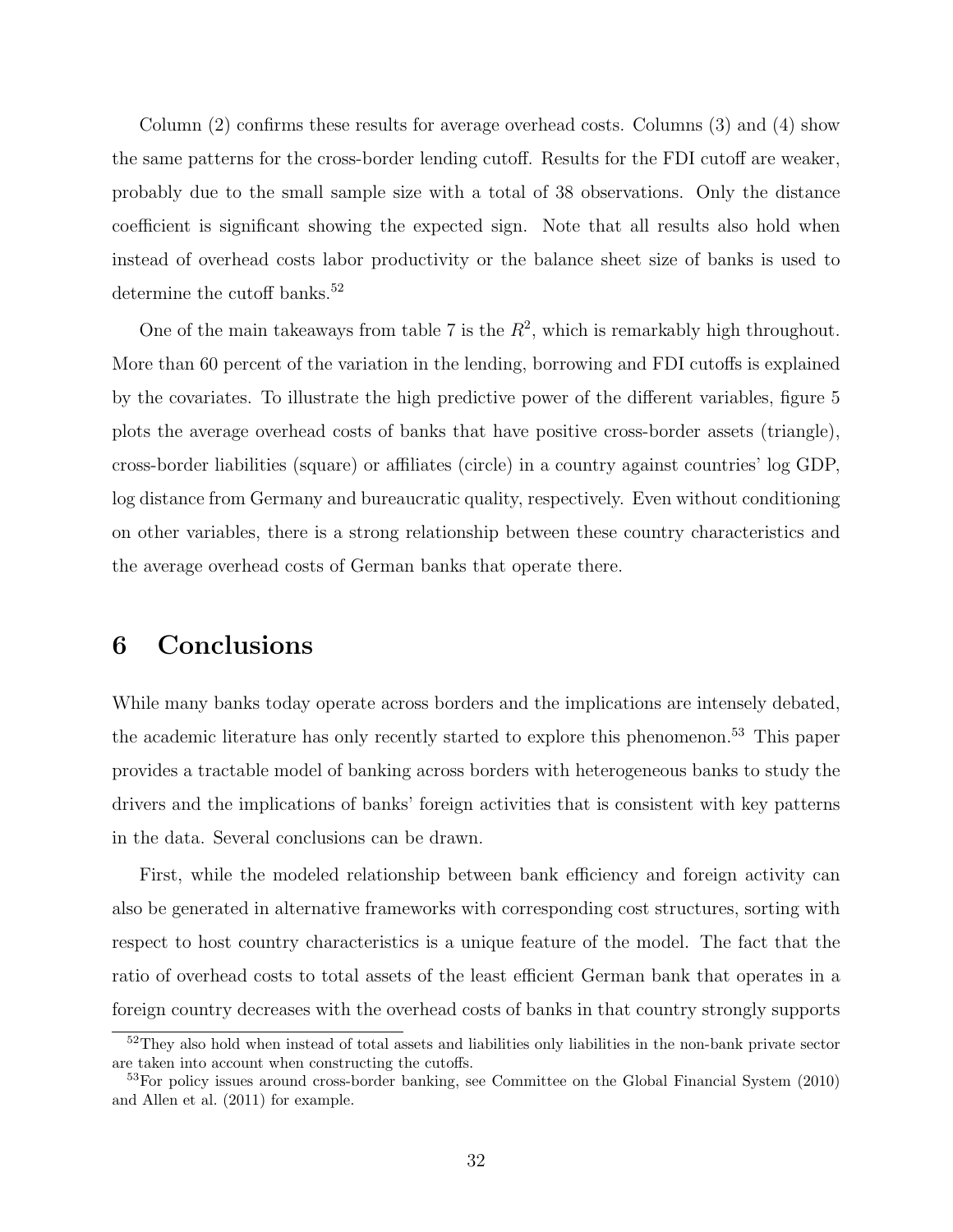the trade approach to banking across borders and suggests that differences in the cost of financial intermediation and bank efficiencies are a key driving factor.

Second, the sorting of banks into foreign activities also indicates that banks have to incur substantial fixed costs to operate abroad. Only larger banks are able to overcome these costs, channel capital across borders and potentially supply low cost intermediation services to entrepreneurs and depositors in foreign markets. Internationally active banks are necessarily larger than purely domestic banks and globalization tends to make them even larger.

Finally, bank-level heterogeneity is relevant. The distributions of bank size and efficiency of the integrating banking sectors influence how banking sector integration affects net interest rate margins, net and gross capital flows and welfare. Future open economy models of financial intermediation should take this heterogeneity into account.

In the theoretical framework presented, a single bank either invests abroad or at home. Similarly, it either raises deposits at home or abroad. This would be altered if the success of firms was not perfectly correlated and capitalists were risk averse, for example. Another characteristic of the model is that banks are capacity constrained. As a consequence, the volume of foreign lending and borrowing adjusts primarily through the extensive margin. This would change if equity was traded. Introducing diversification into the model and allowing for mergers and acquisitions are promising avenues for future research.

Friederike Niepmann, Board of Governors of the Federal Reserve System and CESifo Munich.

33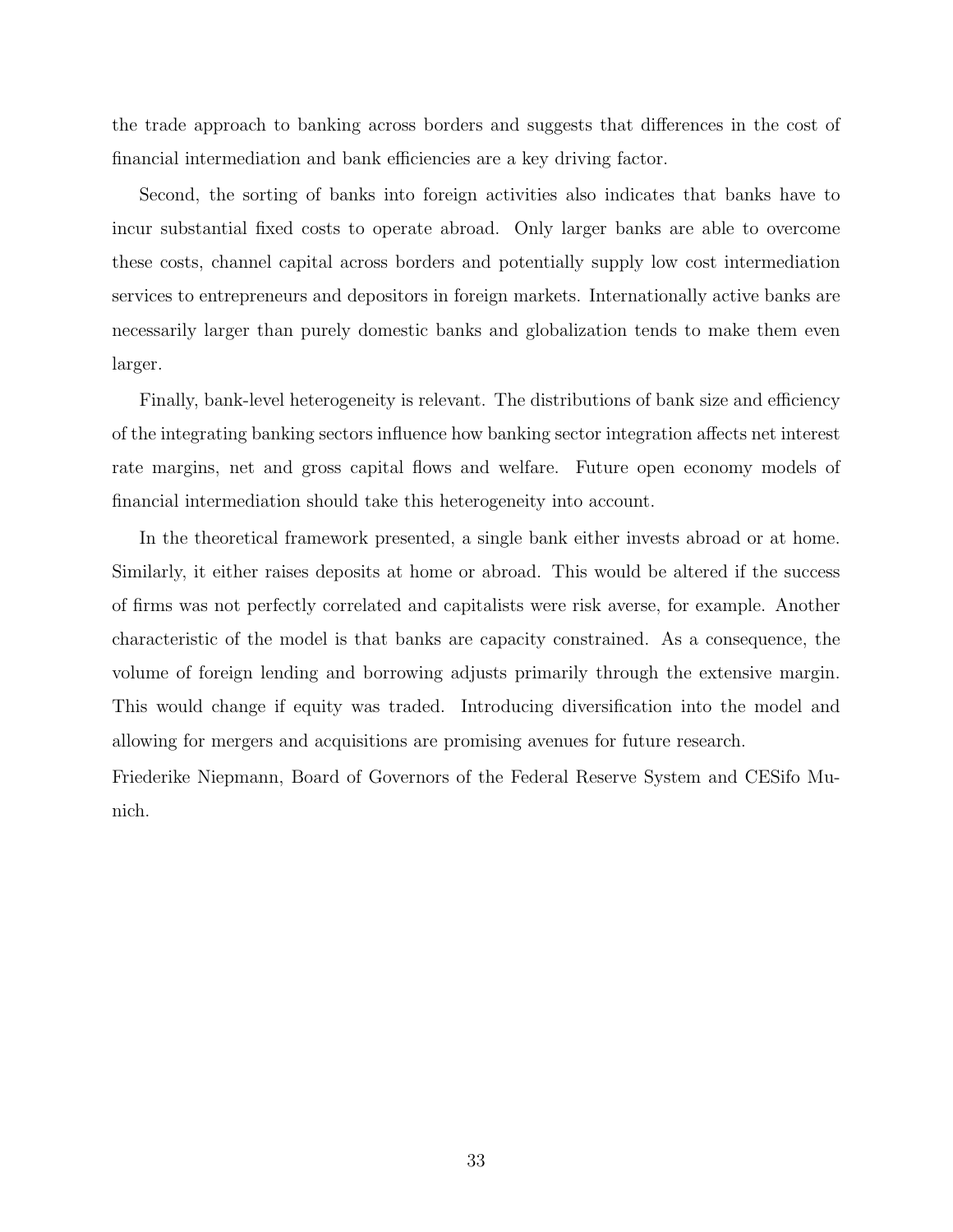# A Proofs

### Proof of Proposition 1

The bank entry cutoff is the solution to the following equation:

$$
1 = \int_{\underline{\gamma}}^{\gamma^*} \underbrace{\frac{(R - \frac{\gamma^*}{\lambda})(\lambda - \lambda_L)}{\gamma - (\lambda - \lambda_L)\frac{\gamma^*}{\lambda}} g(\gamma) d\gamma}_{n(\gamma)}.
$$
\n(A.1)

The RHS of the equation is continuously increasing in  $\gamma^*$ . Thus if a solution to A.1 exists, it is unique. For  $\gamma^* = \gamma$ , the RHS of the above equation is 0. For a solution to exist, we thus need that:

$$
\lim_{\gamma^* \to \underline{\gamma}/(1-\lambda_L/\lambda)} \int_{\underline{\gamma}}^{\gamma^*} \frac{(R - \frac{\gamma^*}{\lambda})(\lambda - \lambda_L)}{\gamma - (\lambda - \lambda_L)\frac{\gamma^*}{\lambda}} g(\gamma) d\gamma > 1.
$$
 (A.2)

The following two conditions are sufficient for the above condition on the limit to hold:

$$
\int_{\underline{\gamma}}^{\gamma=R(\lambda-\lambda_L)} \frac{1}{1-\frac{\lambda}{\lambda_L}+\frac{\gamma\lambda}{(\lambda-\lambda_L)\lambda_L R}} g(\gamma)d\gamma > 1,
$$
\n(A.3)

and

$$
\underline{\gamma} > (\lambda - \lambda_L)R(1 - \frac{\lambda_L}{\lambda}).
$$
\n(A.4)

### Proof of Proposition 2

 $\pi(-R, \tilde{R}^D, \gamma)$  is supermodular in  $-R$  and  $\gamma$  and in  $\tilde{R}^D$  and  $\gamma$ . Supermodularity of  $\pi(-R, \gamma)$ corresponds to  $\pi_{-R,\gamma}>0.$ 

$$
-\frac{\partial \pi^2}{\partial - R \partial \gamma} = \frac{\tilde{R}^D (\lambda - \lambda_L) \lambda_L}{(\tilde{R}^D (\lambda - \lambda_L) - R(\lambda - \lambda_L) + \gamma)^3} \left( -R^D (\lambda - \lambda_L) + R(\lambda - \lambda_L) + \gamma \right). \tag{A.5}
$$

The first term, the fraction, is positive given that  $v(\gamma)$  is positive. The second term in brackets is also positive if  $\tilde{R}^{D} < R$ . Both conditions hold in equilibrium. Therefore  $\pi_{-R,\gamma} >$ 0.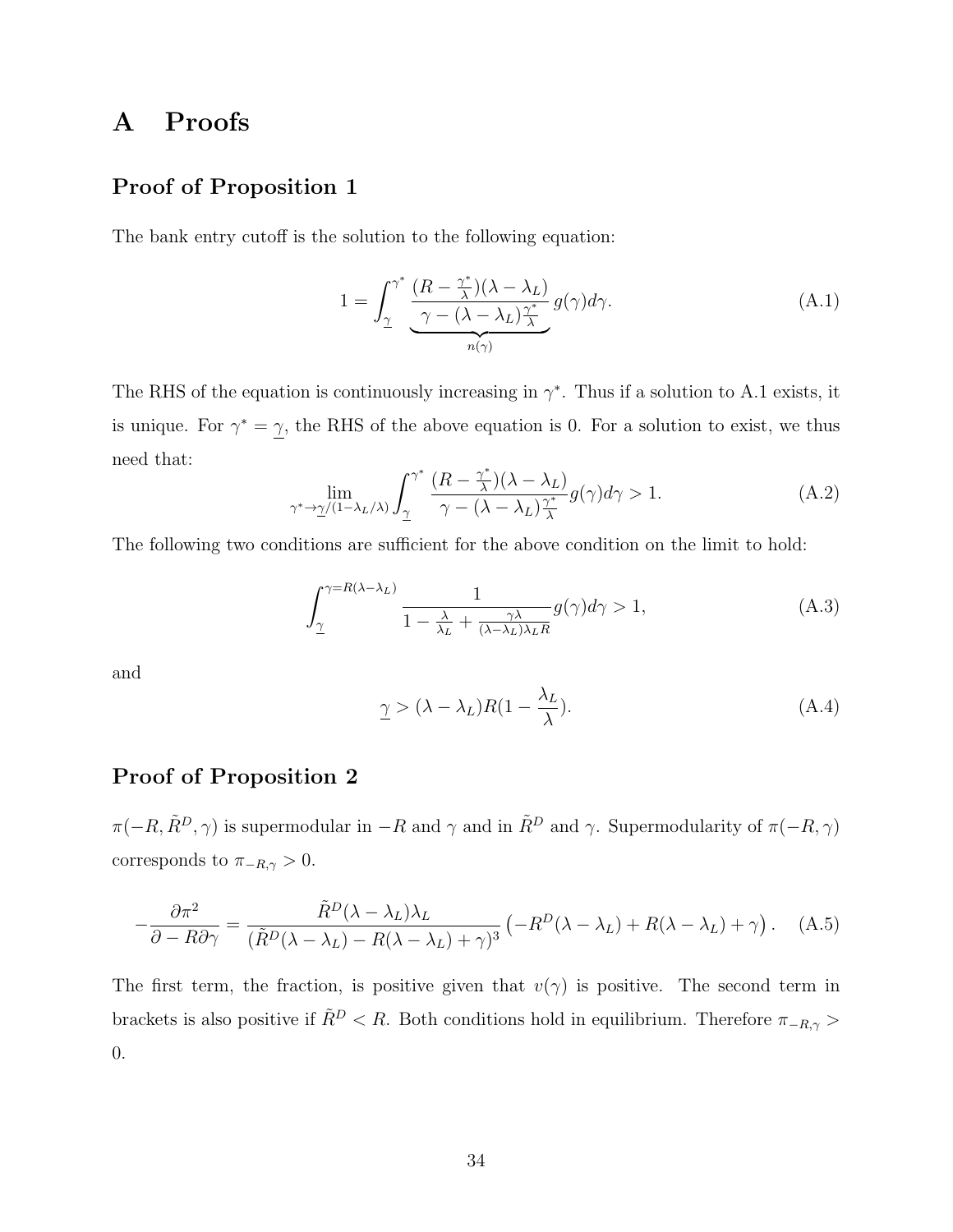Supermodularity of  $\pi(\tilde{R}^D, \gamma)$  corresponds to  $\pi_{\tilde{R}^D, \gamma} > 0$ .

$$
-\frac{\partial \pi^2}{\partial \tilde{R}^D \partial \gamma} = \frac{\lambda_L (\lambda - \lambda_L)}{(\tilde{R}^D (\lambda - \lambda_L) - R(\lambda - \lambda_L) + \gamma)^3} \left( (R(\lambda - \lambda_L) - \gamma)(R - \tilde{R}^D) + \gamma \tilde{R}^D \right). \tag{A.6}
$$

The first term, the fraction, is positive given that  $v(\gamma)$  is positive. The second term in brackets is also positive if  $\tilde{R}^D < R$  and  $R(\lambda - \lambda_L) - \gamma > 0$ . The three conditions hold in equilibrium. Therefore  $\pi_{\tilde{R}^D,\gamma} > 0$ .

Assume  $R_j < R_i$ . Supermodularity of  $\pi(-R, \gamma)$  implies that for any two bankers of type  $\gamma_1$  and  $\gamma_2 < \gamma_1$ :

$$
\pi(R_j, \gamma_1) - \pi(R_j, \gamma_2) > \pi(R_i, \gamma_1) - \pi(R_i, \gamma_2)
$$
\n(A.7)

$$
\Rightarrow \qquad \pi(R_i, \gamma_2) - \pi(R_j, \gamma_2) > \pi(R_i, \gamma_1) - \pi(R_j, \gamma_1) \tag{A.8}
$$

$$
\Rightarrow \ \pi(R_i, \gamma_2) - f_{ij}^L - \pi(R_j, \gamma_2) > \pi(R_i, \gamma_1) - f_{ij}^L - \pi(R_j, \gamma_1)
$$
\n(A.9)

$$
\Rightarrow \qquad \pi_{ij}^X(\gamma_2) - \pi_{jj}^X(\gamma_2) > \pi_{ij}^X(\gamma_1) - \pi_{jj}^X(\gamma_1). \tag{A.10}
$$

This relationship holds for any pair of bankers. Let  $\gamma_j^L$  denote the banker who is indifferent between investing at home and abroad. If some bankers invest abroad while others invest only at home, then this implies that all bankers of type  $\gamma_j \leq \gamma_j^L$  invest abroad while all bankers for whom  $\gamma_j > \gamma_j^L$  invest at home. The logic is analogous for cross-border borrowing and operations through foreign affiliates.

### Proof of Proposition 3

The uniqueness of an interior equilibrium is proven as follows. It is shown that equation 21 can be expressed only as a function of  $\gamma_h^*$  so that the RHS of the equation is continuously increasing in  $\gamma_h^*$ . Under the sufficient condition that

$$
\lim_{\gamma_h^* \to \underline{\gamma_h} / (1 - \lambda_L/\lambda)} \int_{\underline{\gamma_h}}^{\gamma_h^*} \frac{(R - \frac{\gamma_h^*}{\lambda})(\lambda - \lambda_L)}{\gamma_h - (\lambda - \lambda_L)\frac{\gamma_h^*}{\lambda}} g(\gamma_h) d\gamma_h > 1,
$$
\n(A.11)

the RHS cuts the LHS of the equation once.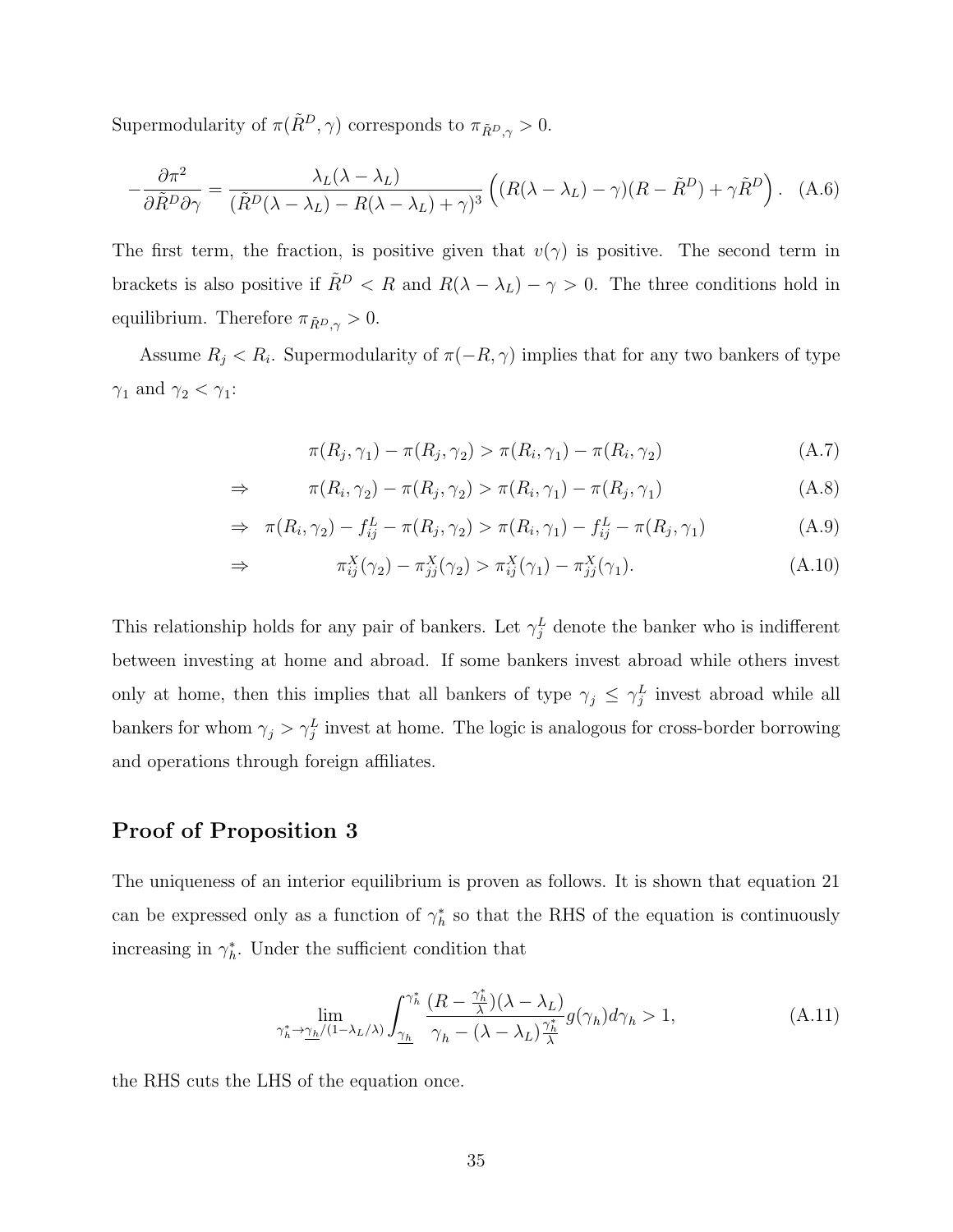Consider again equation 21:

$$
K_h = K_h \int_{\underline{\gamma_h}}^{\max\{\gamma_h^F, \gamma_h^B\}} g_h(\gamma_h) d\gamma_h + K_h \int_{\max\{\gamma_h^F, \gamma_h^B\}}^{\gamma_h^*} n(\gamma_h, R, R_h^D) g_h(\gamma_h) d\gamma_h \quad (A.12)
$$

From equations 22 and 23,  $R_f^D = R - \gamma_1^* / \lambda$  and  $R_h^D = R - \gamma_h^* / \lambda$ . Therefore  $\partial n(\gamma_h, R, R_h^D) / \partial \gamma_h^* >$ 0. Because  $n(\gamma_h, R, R_h^D) > 1$ , the RHS of equation 21 increase in  $\gamma_h^*$  if:

$$
\frac{d\max\{\gamma_h^F, \gamma_h^B\}}{d\gamma_h^*} = \frac{\partial \max\{\gamma_h^F, \gamma_h^B\}}{\partial \gamma_h^*} + \frac{\partial \max\{\gamma_h^F, \gamma_h^B\}}{\partial \gamma_f^*} \frac{d\gamma_f^*}{d\gamma_h^*} < 0. \tag{A.13}
$$

Note that equations 24 and 25 give unique solutions to the cutoffs  $\gamma_h^B$  and  $\gamma_h^A$  for permissible parameter values. The following partial derivatives are easy to derive using implicit function theorems:  $\frac{\partial \gamma^B}{\partial \gamma_i^*}$  < 0,  $\frac{\partial \gamma^B}{\partial \gamma_i^*}$  > 0,  $\frac{\partial \gamma^A}{\partial \gamma_i^*}$   $\leq$  0. Now consider again equation 20:

$$
K_f = K_f \int_{\underline{\gamma_f}}^{\gamma_f^*} n(\gamma_f, R, R_f^D) g_f(\gamma_f) d\gamma_f + D
$$

with

$$
D = K_h \int_{\underline{\gamma_h}}^{\max\{\underline{\gamma}_h, \gamma_h^F\}} (n(\gamma_h, R, R_f^D) - 1) g_h(\gamma_h) d\gamma_h \tag{A.14}
$$

+ 
$$
K_h \int_{\max\{\gamma_h, \gamma_h^F\}}^{\max\{\gamma_h^F, \gamma_h^B\}} (n(\gamma_h, R, \phi R_f^D) - 1) g_h(\gamma_h) d\gamma_h.
$$
 (A.15)

This equation implicitly gives  $\gamma_f^*(\gamma_h^*)$  and implies:

$$
\frac{d\gamma_f^*}{d\gamma_h^*} = \frac{\partial \gamma_f^*}{\partial D} \frac{dD}{d\gamma_h^*},\tag{A.16}
$$

where  $\frac{\partial \gamma_f^*}{\partial D} < 0$ .

$$
\frac{dD}{d\gamma_h^*} = \frac{\partial D}{\partial \gamma_h^*} + \frac{\partial D}{\partial \gamma_f^*} \frac{d\gamma_f^*}{d\gamma_h^*}.\tag{A.17}
$$

Because  $\frac{\partial \gamma_h^B}{\partial \gamma_h^*} < 0$ ,  $\frac{\partial \gamma_h^A}{\partial \gamma_h^*} < 0$  and  $n(\gamma_h, R, R_f^D) > n(\gamma_h, R, \phi R_f^D)$ , it follows that  $\frac{\partial D}{\partial \gamma_h^*} < 0$ . Also,  $\frac{\partial D}{\partial \gamma_f^*} > 0.$ 

 $\frac{dD}{d\gamma_h^*}$  must then be negative by contradiction. Suppose  $\frac{dD}{d\gamma_h^*}$  was positive. This would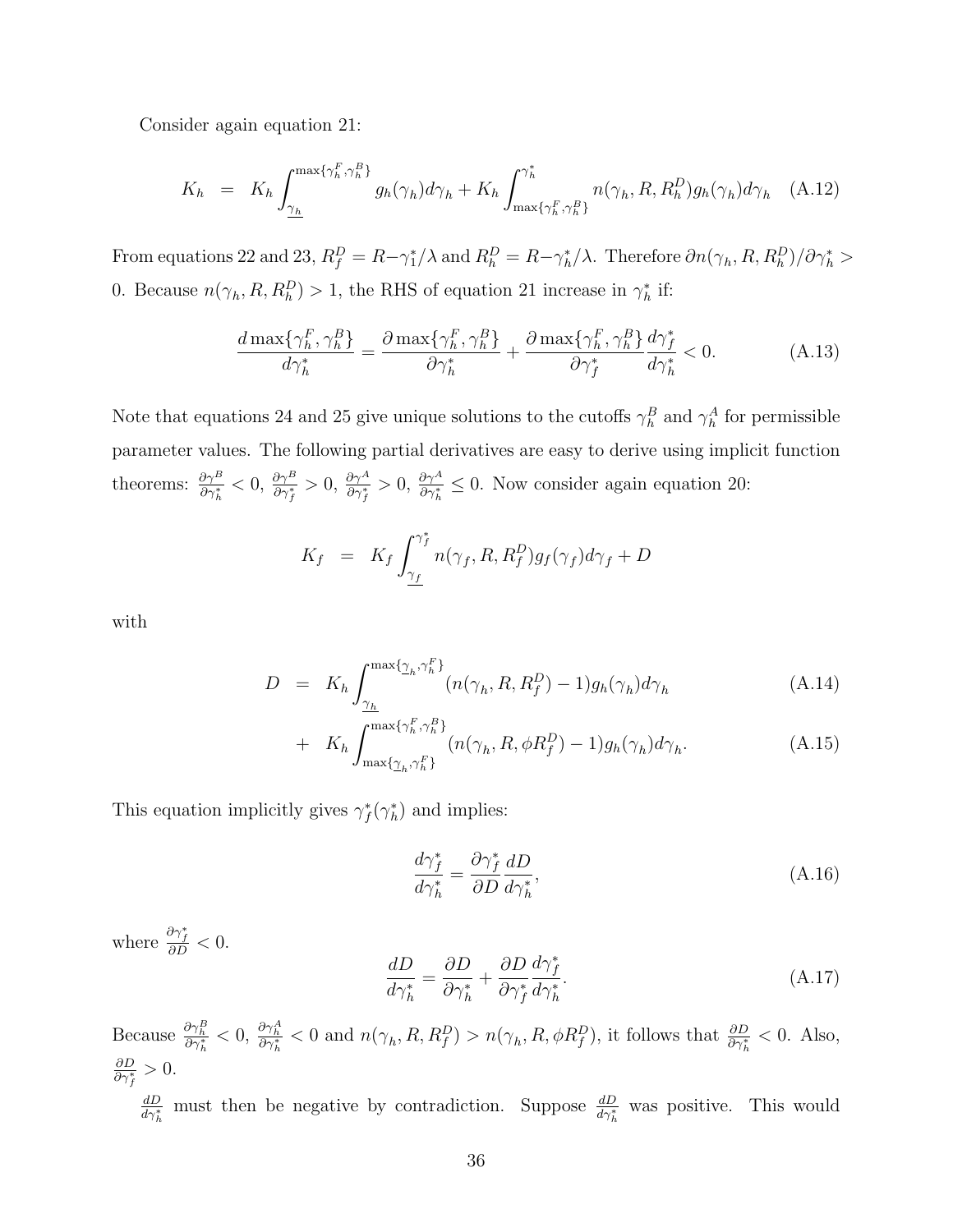imply that  $\frac{d\gamma_f^*}{d\gamma_h^*}$  was negative. Plugging this expression into equation A.17 would result in  $\frac{dD}{d\gamma_h^*}$  < 0, which is a contradiction. If  $\frac{dD}{d\gamma_h^*}$  < 0, it follows that  $\frac{dE}{d\gamma_h^*}$  < 0. This implies that  $\frac{d \max\{\gamma_h^F,\gamma_h^B\}}{h}$  $\frac{\partial \{\gamma_h^*, \gamma_h^-\}}{\partial \gamma_h^*} < 0.$ 

### Proof of Comparative Statics Results

I derive comparative statics locally for the case where  $\gamma_h < \gamma_h^A < \gamma_h^B < \gamma_h^*$ .

**Proof of Proposition 4** To show  $\frac{d\gamma_h^B}{dK_f} > 0$ ,  $\frac{d\gamma_h^A}{dK_f} > 0$  and  $\frac{dd_{fh}}{dK_f} > 0$ .

Note that  $K_f$  only enters equation 20. Therefore,  $\frac{dD}{dK_f} > 0$ . D can only increase with an increase in  $K_f$  if a bigger mass of home bankers borrow from depositors in the foreign country. This is only possible if the equilibrium difference between  $\gamma_f^*$  and  $\gamma_h^*$  is bigger. As a result,  $\gamma_h^B$  and  $\gamma_h^A$  must increase. More formally:

Suppose  $\frac{d\gamma_h^B}{dK_f} < 0$ . This would imply that  $\frac{d(\gamma_f^* - \gamma_h^*)}{dK_f}$  $\frac{dN_f - \gamma_h}{dK_f} < 0$  and hence,  $\frac{dD}{dK_f} < 0$ . But if  $dD$  $\frac{dD}{dK_f}$  < 0, then, from equation 20,  $\frac{d\gamma_h^A}{dK_f}$  > 0, which is a contradiction.

Suppose  $\frac{d\gamma_h^A}{dK_f} < 0$ . This would imply that  $\frac{d(\gamma_f^* - \gamma_h^*)}{dK_f}$  $\frac{dN_f - \gamma_h}{dK_f} < 0$  and hence,  $\frac{dD}{dK_f} < 0$ . But if  $dD$  $\frac{dD}{dK_f}$  < 0, then, from equation 20,  $\frac{d\gamma_B^B}{dK_f}$  > 0, which is a contradiction.

With a larger equilibrium gap in  $\Delta \gamma^* = \gamma_f^* - \gamma_h^*$ , the volume of borrowing  $d_{fh} =$  $n(\gamma_h, R, \phi R_f^D) - 1$  must go up.

**Proof of Proposition 5** To show  $\frac{d\gamma_h^B}{d\Delta} > 0$ ,  $\frac{d\gamma_h^A}{d\Delta} > 0$  and  $\frac{dd_{fh}}{d\Delta} > 0$ .

An increase in  $\Delta$  increases  $\gamma_f^*$  ceteris paribus. A higher  $\gamma_f^*$  implies that  $\gamma_h^B$  and  $\gamma_h^A$ increase and thus the equilibrium gap  $\Delta \gamma^* = \gamma_f^* - \gamma_h^*$  is higher. So the volume of borrowing  $d_{12} = n(\gamma_h, R, \phi R_f^D) - 1$  goes up. More formally:

Suppose  $\frac{d\gamma_h^B}{d\Delta} < 0$ . This would imply that  $\frac{d(\gamma_f^* - \gamma_h^*)}{dK_f}$  $\frac{dV_f - \gamma_h}{dK_f} < 0$  and hence,  $\frac{dD}{dK_f} < 0$ . But if  $dD$  $\frac{dD}{dK_f}$  < 0, then from equation 20  $\frac{d\gamma_B^B}{d\Delta}$  > 0, which is a contradiction.

Suppose  $\frac{d\gamma_h^A}{d\Delta} < 0$ . This would imply that  $\frac{d(\gamma_f^* - \gamma_h^*)}{dK_f}$  $\frac{dV_f - \gamma_h}{dK_f} < 0$  and hence,  $\frac{dD}{dK_f} < 0$ . But if  $dD$  $\frac{dD}{dK_f}$  < 0, then from equation 20  $\frac{d\gamma_B^B}{d\Delta}$  > 0, which is a contradiction.

With a larger equilibrium gap in  $\Delta \gamma^* = \gamma_f^* - \gamma_h^*$ , the volume of borrowing  $d_{fh} =$  $n(\gamma_h, R, \phi R_f^D) - 1$  must go up.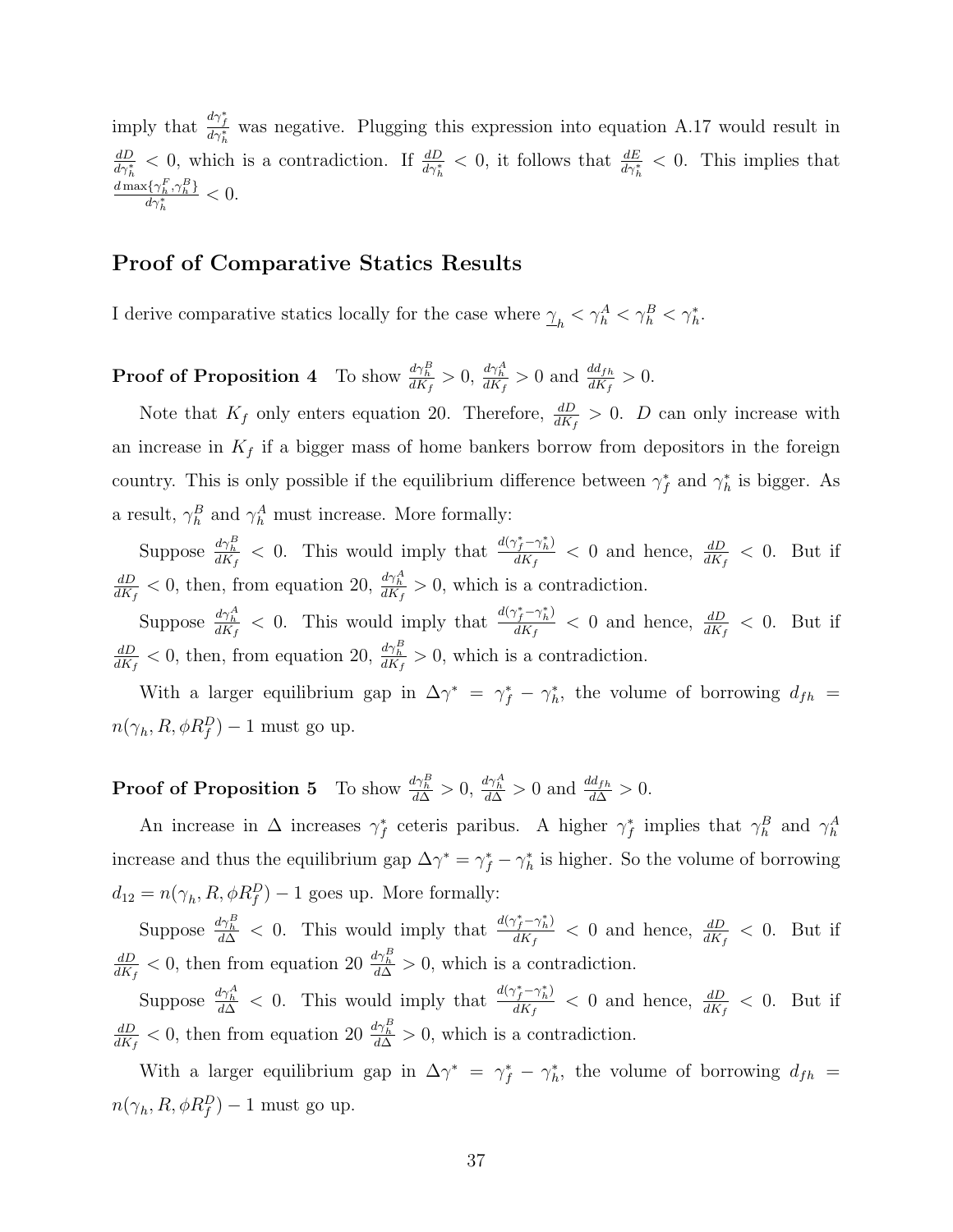**Proof of Proposition 6** To show  $\frac{d\gamma_B^B}{d\phi} < 0$  and  $\frac{d\gamma_A^A}{d\phi} > 0$ . Suppose  $\frac{d\gamma_B^B}{d\phi} > 0$ . This would require  $\frac{d(\gamma_f^*-\gamma_h^*)}{d\phi} > 0$ . But if  $\frac{d(\gamma_f^*-\gamma_h^*)}{d\phi} > 0$ , from equation 21,  $\frac{d\gamma_h^*}{d\phi} > 0$  and because  $\frac{d\gamma_h^A}{d\phi} > 0$ , from equation 20,  $\frac{d\gamma_f^*}{d\phi} < 0$ , which contradicts  $\frac{d(\gamma_f^* - \gamma_h^*)}{d\phi} > 0$ .

The proofs of the comparative statics with respect to  $f^A$  and  $f^B$  follow equivalently.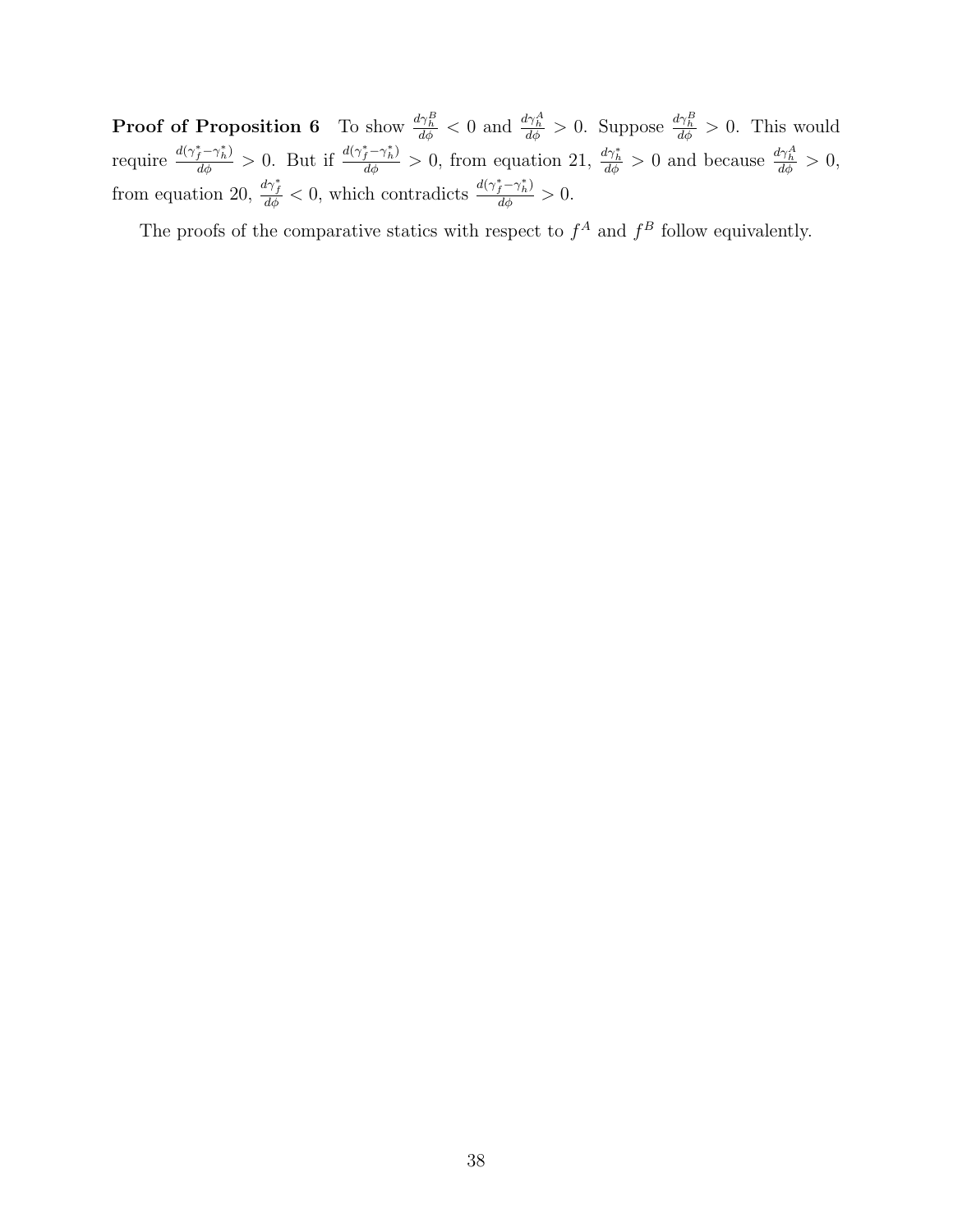# **B** General Model with  $\tau = \phi = 1$

In this appendix, I characterize the solution to the general model. I discuss the different equilibrium cases that can occur for various parameter values and provide intuition for how the equilibrium case changes with key parameters of the model. To reduce the dimensionality, I assume that there are no variable costs to operating cross-border, i.e.  $\tau = \phi = 1$ . This removes the decision of firms between operating from home or through FDI.

The following equilibrium cases can occur (corner solutions where all capitalists become depositors or bankers in one of the two countries are not considered): $54$ 

**Proposition 7** Assume  $\phi = \tau = 1$ . Then the following equilibrium cases are conceivable where  $i, j \in \{1, 2\}$  and  $i \neq j$ :

 $(i)$  No trade.

(ii) Cross-border lending by banking sector  $\mathbf{j}$ : Some banks from country j invest domestic deposits in country i.  $\gamma_j^L$  exists.

 $(iii)$  Cross-border lending and local intermediation by banking sector  $j$ : Some banks from country j invest domestic deposits in country i; others raise foreign deposits and invest them in the foreign market.  $\gamma_j^L$  and  $\gamma_j^B$  both exist.

 $(iv)$  Local intermediation by banking sector j: Some banks from country j raise foreign deposits and invest them in the foreign market.  $\gamma_j^B$  exists and  $R_i > R_j$ .

 $(v)$  Local intermediation and cross-border borrowing by banking sector j: Some banks from country j raise deposits in country i and invest them at home and abroad.  $\gamma_j^B$ exists and  $R_i = R_j$ .

 $(vi)$  Cross-border lending by banking sector j and cross-border borrowing by **banking sector i**: Some banks from country j invest domestic deposits abroad, while some banks from country i raise deposits in country j and invest them at home.  $\gamma_j^L$  and  $\gamma_i^B$  both exist.

 $(vii)$  Cross-border borrowing by banking sector i: Some banks from country i raise deposits in country j and invest them at home.  $\gamma_i^B$  exists and  $R_i > R_j$ .

<sup>54</sup>The word exist in the following means that the indifference condition that determines the respective cutoff has a solution and that this solution lies in the range of permissible values. For example, the cutoff  $\gamma_i^L$  exists if it solves  $\pi(\gamma_j) = \pi_{ij}^X(\gamma_j)$  and  $\gamma_i^L \in {\{\gamma_j, \gamma_j^*\}}$ .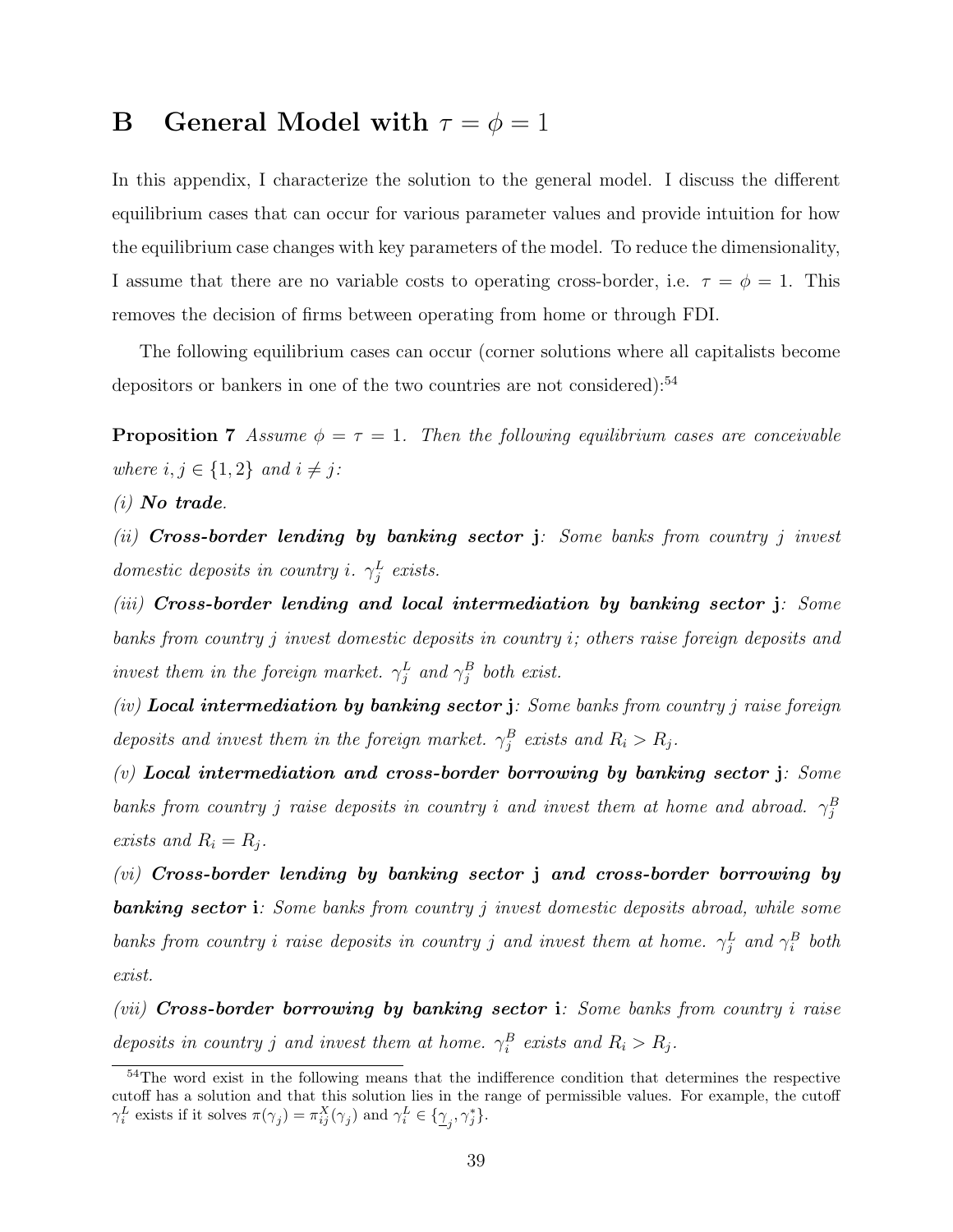**Proof.** Assume  $A_i = A_j$  and  $\Delta(K/L) = \frac{K_j}{L_j} - \frac{K_i}{L_i}$  $\frac{K_i}{L_i} \geq 0$  without loss of generality. (a)  $\Delta(K/L) \geq 0$  implies that in equilibrium  $R_i \geq R_j$ . To see this note that if  $R_i > R_j$  in autarky, it must be the case that  $R_i \geq R_i$  in equilibrium. It is possible that banks source so much foreign capital from abroad for investment at home that rates of return to capital equalize in equilibrium. If  $R_i = R_j$  in autarky, then in equilibrium  $R_i = R_j$ . This leaves the following combinations of equilibrium gross returns to capital and deposit rates possible:

- (1)  $R_i > R_j \& R_i^D < R_j^D$
- (2)  $R_i > R_j \& R_i^D > R_j^D$
- (3)  $R_i > R_j \& R_i^D = R_j^D$
- (4)  $R_i = R_j \& R_i^D < R_j^D$
- (5)  $R_i = R_j \& R_i^D > R_j^D$
- (6)  $R_i = R_j \& R_i^D = R_j^D$

(b) There are no upper limits on  $f_{ij}^L$ ,  $f_{ji}^L$ ,  $f_{ij}^B$  and  $f_{ji}^B$ . So any of these fixed costs can be prohibitively high.

(c) In each country  $j \in \{1,2\}$ , there are four possibilities:  $\gamma_j^L$  and  $\gamma_j^B$  both do not exist, only  $\gamma_j^L$  exists, only  $\gamma_j^B$  exists, both  $\gamma_j^L$  and  $\gamma_j^B$  exist.

(d) Investing at home is costless in any case. Therefore if  $R_i > R_j$ , all banks in country i must invest in country i.

(e) Capital must always flow in one direction, i.e. it cannot be the case that banks from country j invest in country i and banks from country i invest in j.

(f) If  $R_i = R_j$ , no banker incurs the fixed cost of cross-border lending in equilibrium.

(g) It is not possible that banks in both countries raise deposits abroad in equilibrium. If  $R_i^D > R_j^D$  only banks in country *i* have incentives to invest in the fixed cost of FDI.

(h) If  $R_i^D = R_j^D$ , no banker incurs the fixed cost of cross-border borrowing in equilibrium. Combining  $(a)-(h)$ , we have that:

(1) If  $R_i > R_j$  &  $R_i^D < R_j^D$ ,  $\gamma_i^L$  does not exist and  $\gamma_i^B$  does not exist.

(2) If  $R_i > R_j$  &  $R_i^D > R_j^D$ ,  $\gamma_i^L$  does not exist and  $\gamma_i^B$  does not exist. Banks in country i all invest in country i.

(3) If  $R_i > R_j$  &  $R_i^D = R_j^D$ ,  $\gamma_i^L$  does not exist and  $\gamma_i^B$  and  $\gamma_j^B$  do not exist.

(4) If  $R_i = R_j \& R_i^D > R_j^D, \gamma_i^L, \gamma_j^L \text{ and } \gamma_j^B \text{ do not exist. Banks in both countries are }$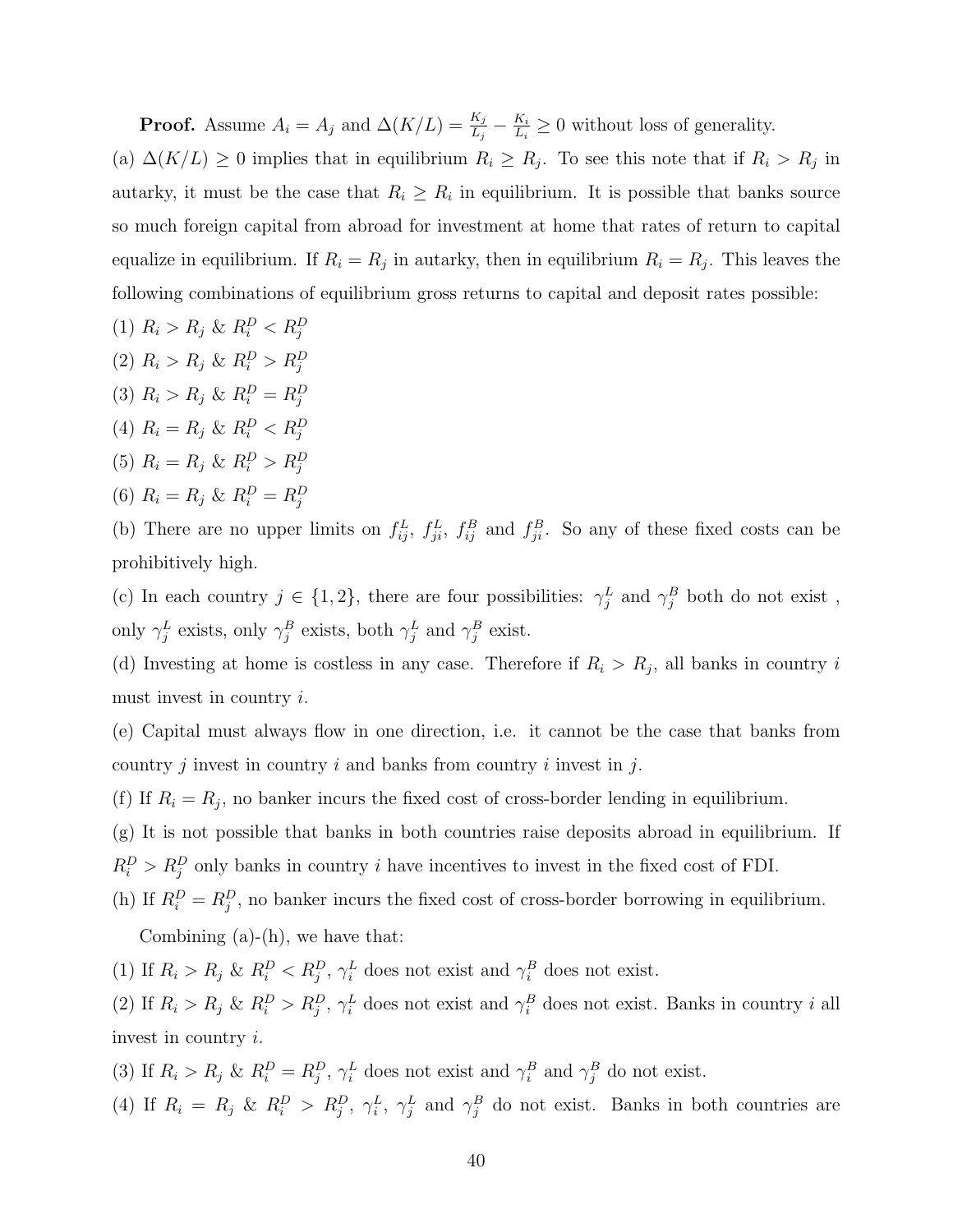indifferent where to invest.

(5) If  $R_i = R_j$  &  $R_i^D < R_j^D$ ,  $\gamma_i^L$ ,  $\gamma_j^L$  and  $\gamma_i^B$  do not exist. Banks in both countries are indifferent where to invest.

(6) If  $R_i = R_j$  &  $R_i^D = R_j^D$ ,  $\gamma_i^L$ ,  $\gamma_j^L$ ,  $\gamma_i^B$  and  $\gamma_j^B$  do not exist. The equilibrium corresponds to autarky.

Therefore, it can be that:

- (A) There is no trade. Possible in all cases.
- (B) Only  $\gamma_j^L$  exists. Possible for cases (1) and (2).

(C)  $\gamma_j^L$  and  $\gamma_j^B$  both exist: Possible for case (1).

- (D)  $\gamma_j^L$  and  $\gamma_i^B$  both exist: Possible for case (2).
- (E)  $\gamma_j^B$  exists: Possible for case (1) and (5).
- (F)  $\gamma_i^B$  exists: Possible for case (2) and (4).

Now distinguish (E) and (F) again by the equilibrium values that  $R_i$  and  $R_j$  take:

- (E1)  $\gamma_j^B$  exists and (1): banks that pay  $f_{ij}^B$  invest in country *i*.
- (E2)  $\gamma_j^B$  exists and (5): banks in country j invest at home and abroad.
- (F1)  $\gamma_i^B$  exists and (2): banks that pay  $f_{ji}^B$  invest in country *i*.
- (F2)  $\gamma_i^B$  exists and (4): banks in country *i* invest at home and abroad.

Then, we obtain the eight cases as stated in the proposition.  $\blacksquare$ 

Figure B.1, which is obtained from simulating the model numerically, illustrates the different equilibrium cases. It shows how the equilibrium changes with the capital-labor ratio of country  $1 K_1/L_1$  and with the support of the monitoring cost distribution of country 1, i.e. with changes in  $\gamma_1$  keeping the characteristics of country 2 fixed. As the size of the capital stock affects the realized monitoring cost distribution, the capital-labor ratio of country 1 is varied by modifying the labor endowment instead of the capital endowment and  $A_1 = A_2.$ 

Consider figure B.1 and focus on the case where country 1 is relatively capital scarce. Start from a situation where country 1 has a very efficient banking sector relative to country 2, i.e. begin in the right lower corner of the graph. Under the assumed parameters, equilibrium case (vii) prevails, that is, banking sector 1 borrows capital from depositors in country 2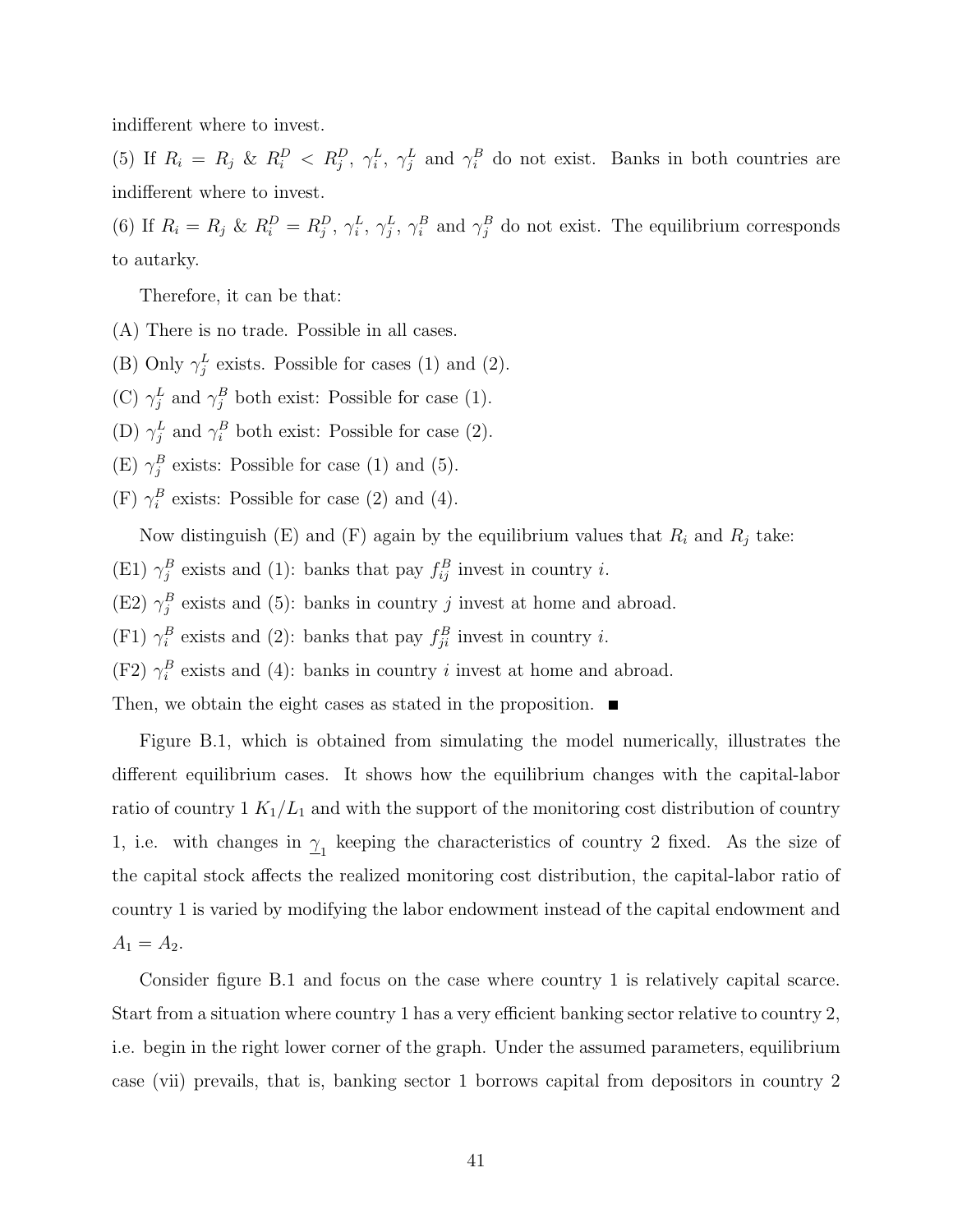for investment at home, hence importing capital from country 2. Banking sector 2 operates only at home.



**Figure B.1:** Equilibrium types as a function of  $K_1/L_1$  and  $\gamma_1$ 

The graph is obtained from simulating the model for the following parameter values: Cobb-Douglas production function with a labor share of 0.3,  $\lambda^L = 0.5$ ,  $\lambda = 0.985$ ,  $f^L =$ 0.13,  $f^B = 0.16$ , uniform distribution,  $\gamma_2 = 0.04$  and  $\overline{\gamma}_1 = \overline{\gamma}_2 = 0.4$ ,  $K_2/L_2 = 20/3$ ,  $A_1 = A_2, K_1/L_1 \in [20/3, 20/4.5], \underline{\gamma}_1 \in [0.035, 0.05].$ 

Next move upward along the y-axis. As  $\gamma_1$  increases and banking sector 1 becomes less efficient, banks in country 2 start to engage in cross-border lending simultaneously (case (vi)). Because the interest rate in country 1 decreases and because banks in country 1 become less efficient, fewer banks in country 1 borrow from depositors abroad. This implies that the spread in gross returns to capital grows larger ceteris paribus, which makes it attractive for banks in country 2 to invest abroad.

As the efficiency of banking sector 1 decreases even more, banks in country 1 are, at some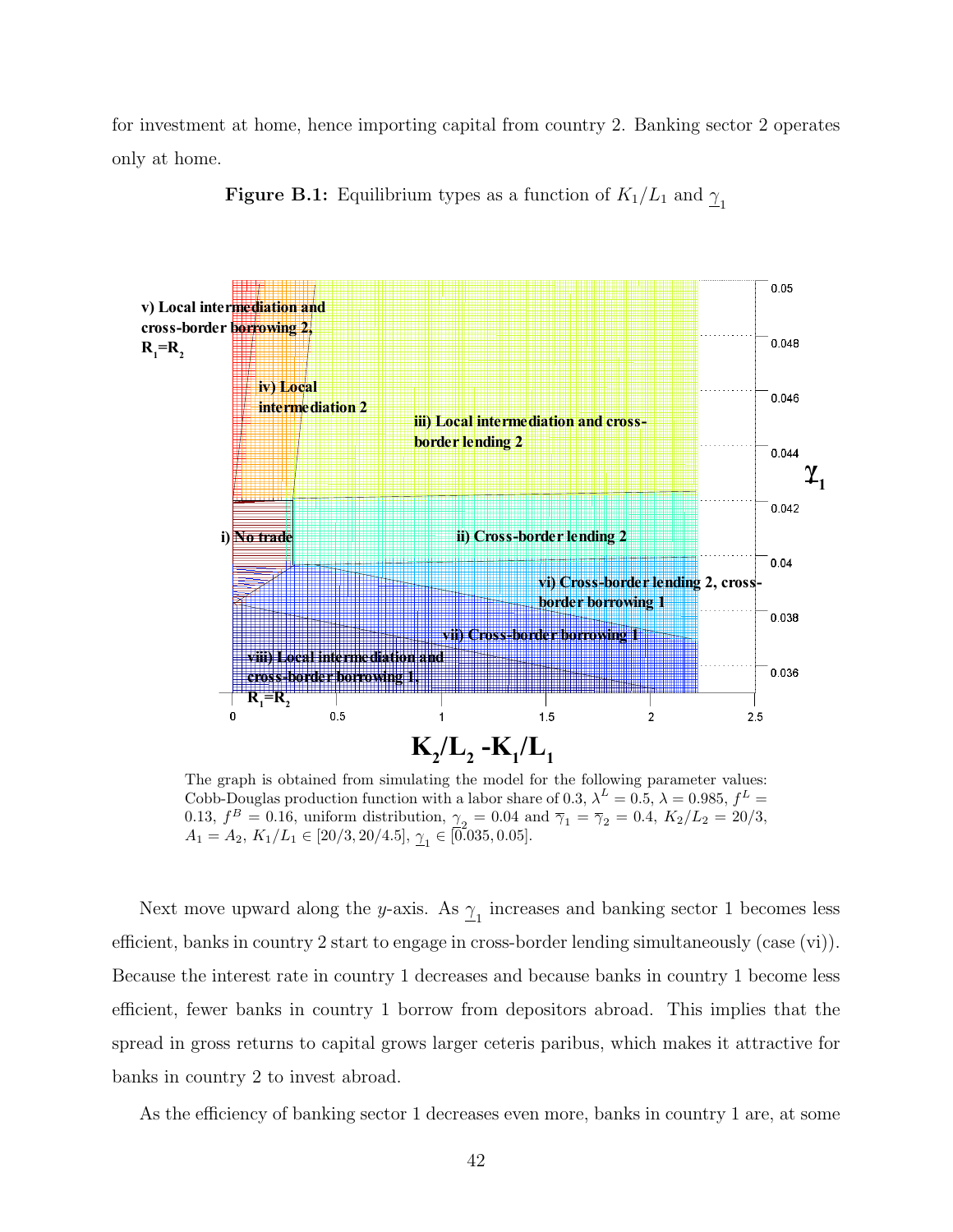point, not efficient enough and differences in deposit rates are not large enough to make any bank in country 1 incur the fixed cost of cross-border borrowing. In this case, only banking sector 2 is active across borders and lends to firms in country 1 (case (ii)).

With a further decline in  $\gamma_1$ , the deposit rate in country 1 can decrease to the point where it is profitable for banks in country 2 not only to lend to firms in country 1 but also to borrow from depositors in country 1. Then, banking sector 2 engages in both cross-border lending and borrowing in equilibrium, exporting capital on net (case (iii)).

Next, consider how the equilibrium varies along the x-axis, that is, with changes in  $K_1/L_1$ . Start where countries have equal capital endowments so that there is no reason why capital should flow across borders. If differences in efficiencies are also small ( $\gamma_i \approx 0.04$ ), there is no trade in banking services at all. The equilibrium corresponds to autarky. If, however, one banking sector is sufficiently more efficient than the other, that banking sector expands by intermediating foreign deposits locally. With equal gross returns to capital in the two countries, banks incur the fixed cost of cross-border borrowing and invest at home and abroad to keep returns equated. This is the case discussed in section 4. Which banks lend to firms at home and abroad, is not determined in this case. Because gross returns to capital are equal, all banks that pay the fixed cost are indifferent between investing at home and abroad.

Now let country 1 become capital scarce, that is, move to the right along the x-axis. As the capital-labor ratio of country 1 declines, additional banks become internationally active. Whether these are banks in country 1 or in country 2 depends on which banking sector is more efficient. In a nutshell: differences in capital-labor ratios determine the direction of the cross-border capital flow. Differences in banking sector efficiencies fix which banks channel capital across borders. This intuition is similar to the model with homogenous banks in Niepmann (2015).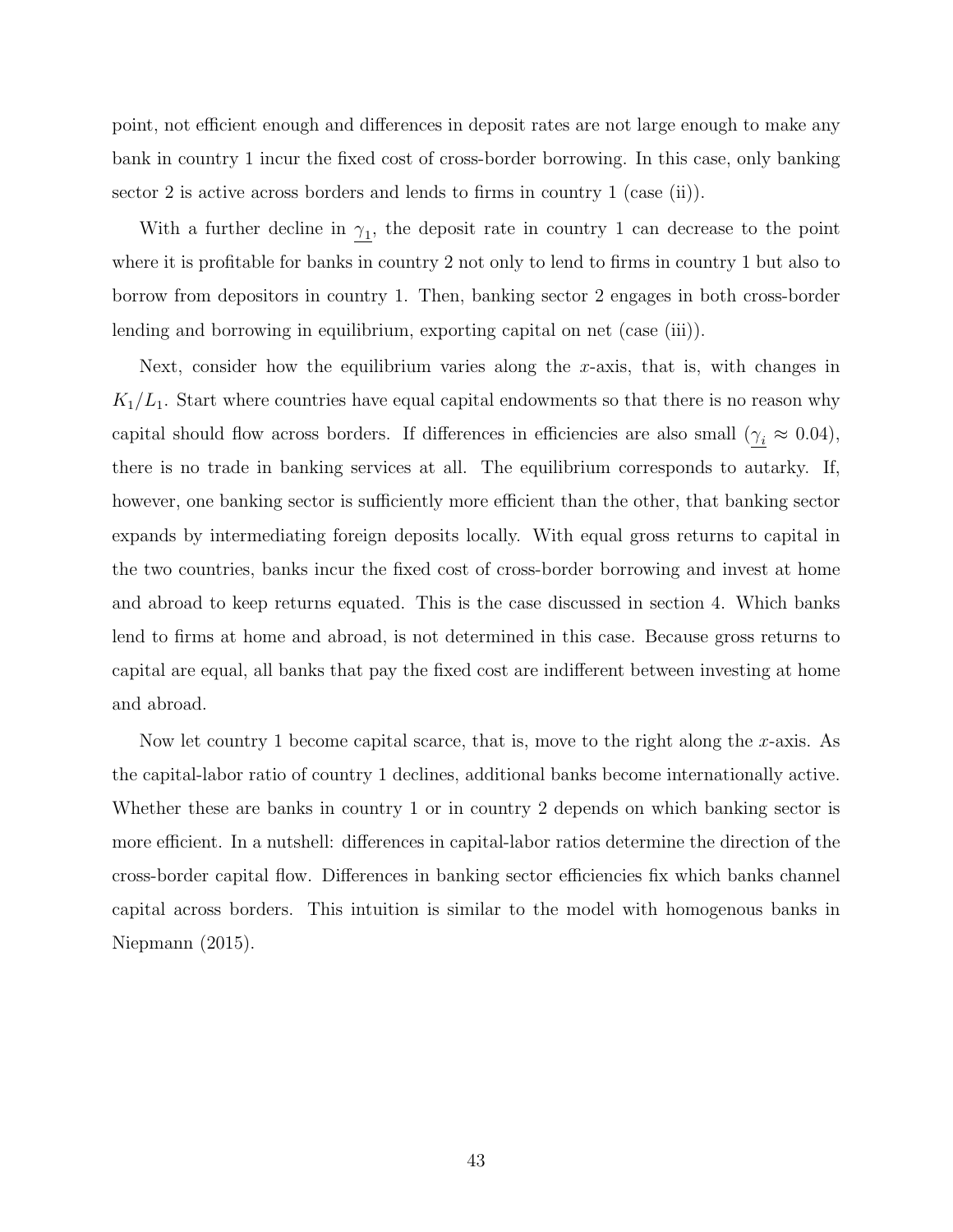# C Data Appendix

External Position of Banks (AUSTA - "Auslandsstatus der Banken"): Total crossborders assets and liabilities of bank  $k$  in country i are measured as the cross-border assets and liabilities of parent bank  $k$  minus the liabilities of its affiliates located in country  $i$  visa-vis the parent. Local assets (liabilities) comprise the assets (liabilities) of all affiliates of bank k located in country i towards residents of country i. Branches and subsidiaries are matched to the parent as of June 2005. Data come at a monthly frequency and are averaged over 12 months. See Fiorentino et al. (2010) for a detailed description of the data source.

Monthly Balance Sheet Statistics (BISTA - "Monatliche Bilanzstatistik") and Income and Loss Data (GuV - "Gewinn und Verlustrechnung der Banken"): Information on balance sheet size, bank equity, overhead costs and the number of employees are from Monthly balance sheet statistics and Income and loss data available at the Deutsche Bundesbank. Values represent yearly averages for the parent bank plus its domestic and foreign branches.

Data on marginal products of capital (MPK): David et al. (2014) kindly provided information on capital stocks and MPKs by country. The MPKs used in this paper are based on the method suggested by Caselli and Feyrer (2007) and were calculated using country specific prices of output, consumption and investment. I complement the dataset with information on the labor force. I then assume a Cobb-Douglas production function  $Y = AK^{\alpha}L^{1-\alpha}$  with a capital share of  $\alpha = 0.3$  consistent with David et al. (2014) to back out A for the simulation and normalize the Czech Republic's capital stock by the German capital stock. The regressions include MPK values for the year 2000.

Additional variables: GDP in current \$US and GDP per capita in current \$US are obtained from the World Development Indicators. Data on average overhead costs to total assets of a country are from the World Bank's Financial Development and Structure Dataset (see Beck et al. (2009)). Distance to Germany comes from a dataset provided by CEPII (see Mayer and Zignago (2005)). The Financial Freedom Index is from the Heritage Foundation. Bureaucratic quality is from the International Country Risk Guide provided by the PRS Group.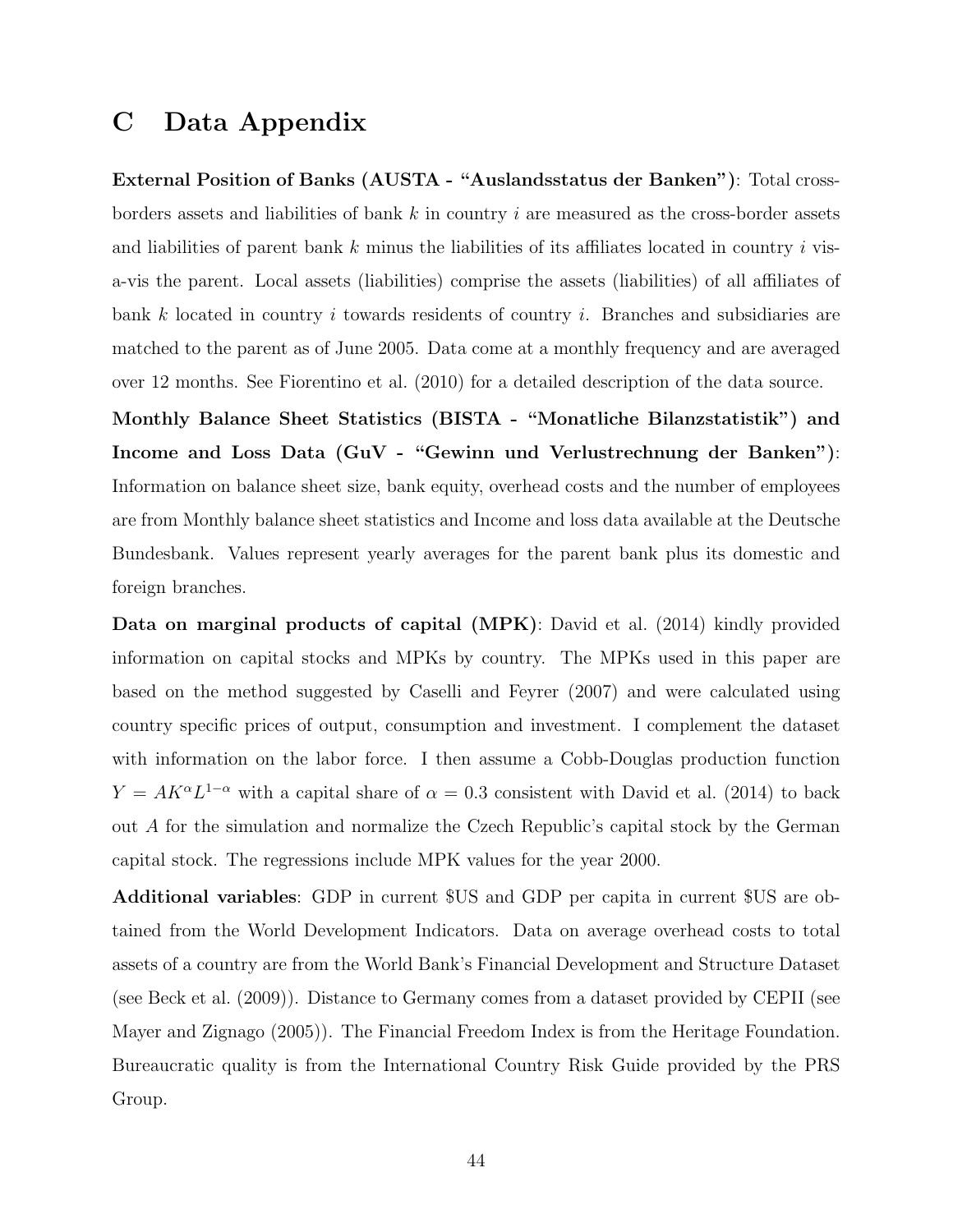# References

- Adrian, Tobias and Hyun Song Shin, "Procyclical Leverage and Value-at-Risk," Review of Financial Studies, 2014, 27 (2), 373–403.
- Allen, Franklin, Thorsten Beck, Elena Carletti, Philip R. Lane, Dirk Schoenmaker, and Wolf Wagner, "Cross-Border Banking in Europe: Implications for Financial Stability and Macroeconomic Policy," Technical Report, Center for Economic Policy Research June 2011.
- Antras, Pol and Ricardo J. Caballero, "Trade and Capital Flows: A Financial Frictions Perspective," Journal of Political Economy, 08 2009, 117 (4), 701–744.
- Beck, Thorsten, Asli Demirguc-Kunt, and Ross Levine, "Bank concentration, competition, and crises: First results," *Journal of Banking*  $\mathcal{C}$  *Finance*, May 2006, 30 (5), 1581–1603.
- $\sim$ , Asli Demirgüç-Kunt, and Ross Levine, "Financial institutions and markets across countries and over time - data and analysis," Policy Research Working Paper Series 4943, The World Bank May 2009.
- Berger, Allen N. and Loretta J. Mester, "Inside the black box: What explains differences in the efficiencies of financial institutions?," Journal of Banking  $\mathcal C$  Finance, 1997,  $21(7), 895 - 947.$
- Bernard, Andrew B., J. Bradford Jensen, Stephen J. Redding, and Peter K. Schott, "The Empirics of Firm Heterogeneity and International Trade," Annual Review of Economics, 2012, 4 (1), null.
- $-$ , Jonathan Eaton, J. Bradford Jensen, and Samuel Kortum, "Plants and Productivity in International Trade," American Economic Review, September 2003, 93 (4), 1268–1290.
- Blas, Beatriz De and Katheryn Russ, "FDI in the Banking Sector," NBER Working Papers 16029, National Bureau of Economic Research 2010.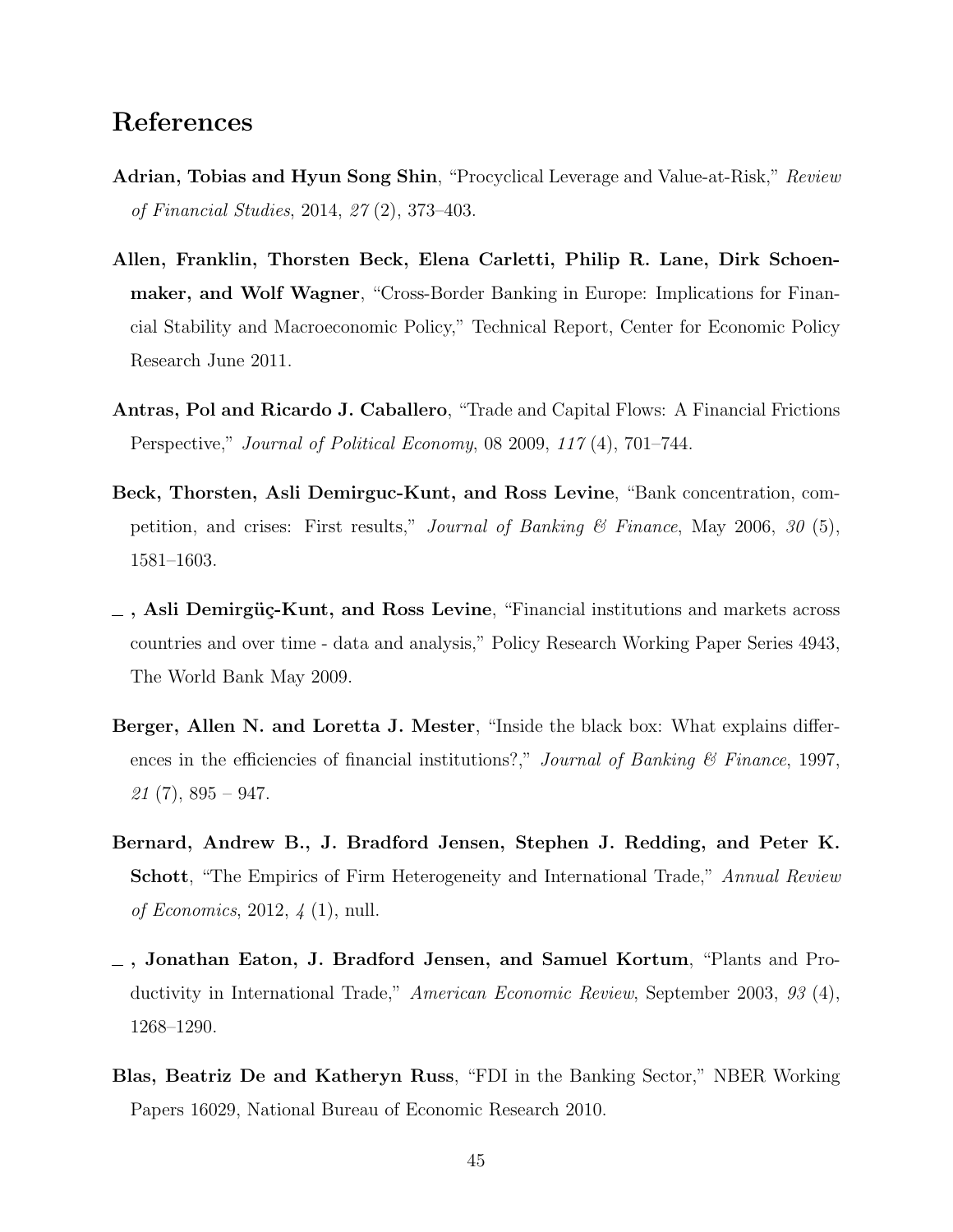- and  $\Box$ , "All banks great, small, and global: Loan pricing and foreign competition," International Review of Economics and Finance, 2012. Forthcoming.
- Brevoort, Kenneth P and John D Wolken, "Does distance matter in banking?," The Changing Geography of Banking and Finance, 2009, pp. 27–56.
- Buch, Claudia M., "Information or Regulation: What Drives the International Activities of Commercial Banks," Journal of Money Credit and Banking, 2003, 35 (6), 851–869.
- $\Box$ , "Distance and International Banking," Review of International Economics, 2005, 13 (4), 787–804.
- , Catherine Tahmee Koch, and Michael Koetter, "Size, productivity and international banking," Journal of International Economics, 2011, 85 (2), 329–334.
- $\ldots$ , and  $\ldots$ , "Should I stay or should I go? Bank productivity and internationalization decisions," Journal of Banking & Finance, 2014, 42, 266 – 282.
- Caselli, Francesco and James Feyrer, "The Marginal Product of Capital," The Quarterly Journal of Economics, 2007, 122 (2), 535–568.
- Committee on the Global Financial System, "Long-term issues in international banking," CGFS Paper 41, Bank for International Settlements July 2010.
- Corbae, Dean and Pablo D'Erasmo, "A Quantitative Model of Banking Industry Dynamics," 2010 Meeting Papers 268, Society for Economic Dynamics 2010.
- and  $\Box$ , "Foreign Competition and Banking Industry Dynamics: An Application to Mexico," IMF Economic Review. Forthcoming.
- David, Joel M., Espen Henriksen, and Ina Simonovska, "The Risky Capital of Emerging Markets," NBER Working Papers 20769, National Bureau of Economic Research, Inc December 2014.
- Degryse, Hans and Steven Ongena, "Distance, Lending Relationships, and Competition," The Journal of Finance, 2005, 60 (1), 231–266.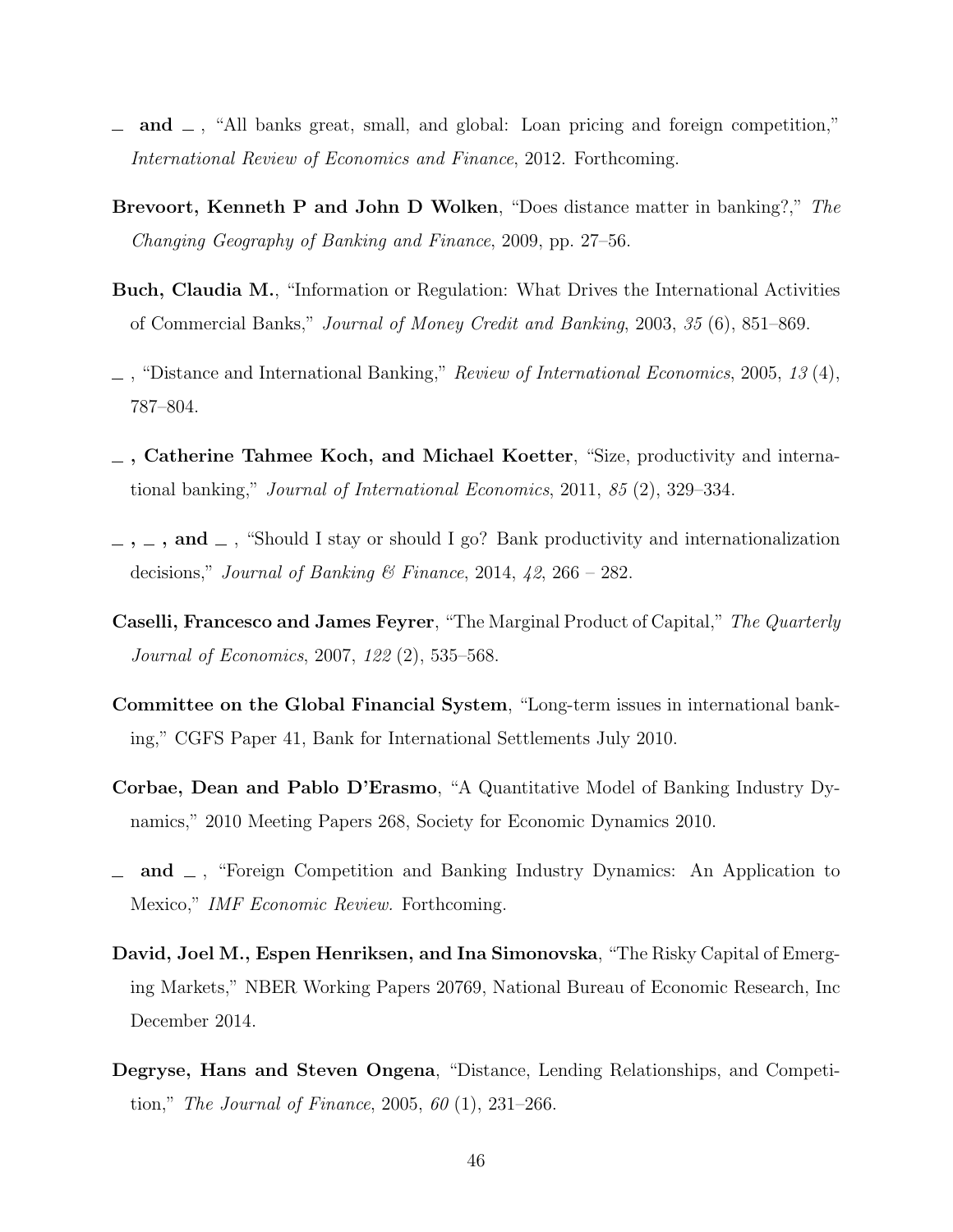- Detragiache, Enrica, Abdul Abiad, and Thierry Tressel, "A New Database of Financial Reforms," IMF Working Papers 08/266, International Monetary Fund 2008.
- **Ennis, Huberto M.**, "On the size distribution of banks," *Economic Quarterly*, 2001, *Fall*, 1–25.
- Fillat, José L, Stefania Garetto, and Martin Götz, "Multinational Banks," Technical Report 2015. Mimeo.
- Fiorentino, Elisabetta, Catherine Koch, and Winfried Rudek, "External Position Reports of German Banks - A Description of the Microdatabase," Technical Documentation, Deutsche Bundesbank 2010.
- Focarelli, Dario and Alberto F. Pozzolo, "Where Do Banks Expand Abroad? An Empirical Analysis," Journal of Business, November 2005, 78 (6), 2435–2464.
- Francois, Joseph and Bernard Hoekman, "Services Trade and Policy," Journal of Economic Literature, 2010, 48 (3), 642–92.
- Helpman, Elhanan, Marc J. Melitz, and Stephen R. Yeaple, "Export Versus FDI with Heterogeneous Firms," *American Economic Review*, 2004, 94 (1), 300–316.
- Holmstrom, Bengt and Jean Tirole, "Financial Intermediation, Loanable Funds, and the Real Sector," The Quarterly Journal of Economics, August 1997, 112 (3), 663–91.
- Hughes, Joseph P. and Loretta J. Mester, "Efficiency in banking: theory, practice, and evidence," Technical Report 2008.
- Janicki, Hubert P. and Edward Simpson Prescott, "Changes in the size distribution of U.S. banks: 1960-2005," Economic Quarterly, 2006, (Fall), 291–316.
- Ju, Jiandong and Shang-Jin Wei, "Domestic Institutions and the Bypass Effect of Financial Globalization," American Economic Journal: Economic Policy, 2010, 2 (4), 173–204.
- Kalemli-Ozcan, Sebnem, Bent Sorensen, and Sevcan Yesiltas, "Leverage across firms, banks, and countries," Journal of International Economics, 2012, 88 (2), 284 – 298.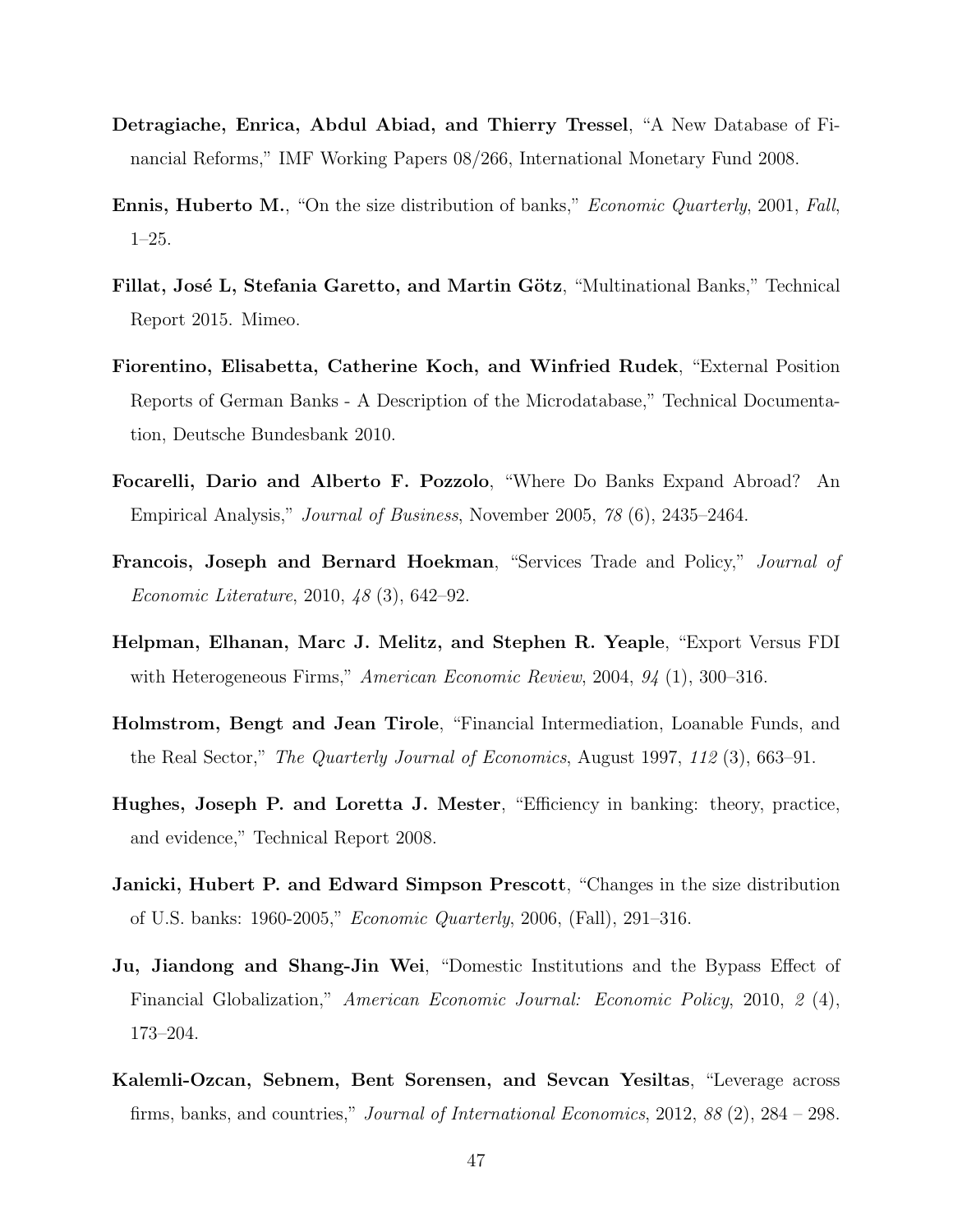- Kerl, Cornelia and Friederike Niepmann, "What determines the composition of international bank flows?," IMF Economic Review. Forthcoming.
- Lehner, Maria, "Entry mode choice of multinational banks," Journal of Banking and Finance, 2009, 33, 1781–1792.
- Mayer, Thierry and Soledad Zignago, "Market Access in Global and Regional Trade," Working Papers 2005-02, CEPII research center January 2005.
- McCord, Roisin, Edward Simpson Prescott et al., "The Financial Crisis, the Collapse of Bank Entry, and Changes in the Size Distribution of Banks," Economic Quarterly, 2014,  $(1Q), 23-50.$
- Melitz, Marc J., "The Impact of Trade on Intra-Industry Reallocations and Aggregate Industry Productivity," Econometrica, November 2003, 71 (6), 1695–1725.
- Mrazova, Monika and J. Peter Neary, "Selection effects with heterogeneous firms," Economics Series Working Papers 588, University of Oxford, Department of Economics 2011.
- **Niepmann, Friederike**, "Banking across borders with heterogeneous banks," FRB of New York Staff Report, 2013, (609).
- "Banking across borders," Journal of International Economics, 2015, 96 (2), 244 265.
- Papaioannou, Elias, "What drives international financial flows? Politics, institutions and other determinants," Journal of Development Economics, March 2009, 88 (2), 269–281.
- Yeaple, Stephen R., "Firm heterogeneity and the structure of U.S. multinational activity," Journal of International Economics, July 2009, 78 (2), 206–215.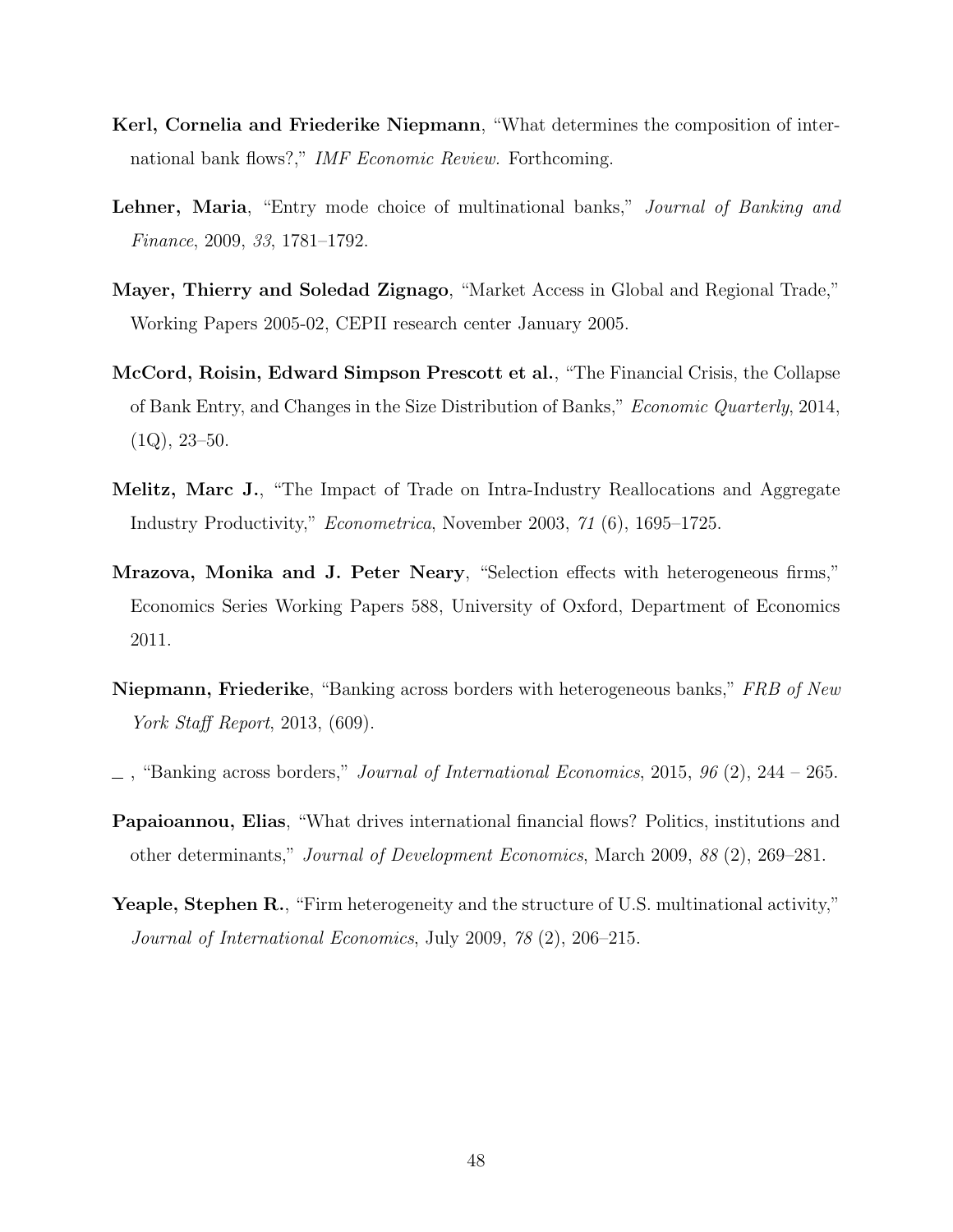# Tables

| Exogeneous parameters                                      | Values   |
|------------------------------------------------------------|----------|
| Size of capital input per firm z                           | 1        |
| Capital share $\alpha$ in Cobb-Douglas production function | 0.3      |
| Shape parameter of Pareto distribution                     | 0.55     |
| Lower bound of Pareto distribution GER $\gamma_G$          | 0.006317 |
| Lower bound of Pareto distribution CZE $\gamma_C$          | 0.010344 |
| Capital endowment GER $K_G$                                |          |
| Labor endowment GER $L_G$                                  | 5.61     |
| TFP GER $A_G$                                              | 0.064524 |
| Capital endowment CZE $K_C$                                | 0.08145  |
| Capital endowment CZE $L_C$                                | 0.72206  |
| TFP CZE $A_C$                                              | 0.046366 |
| Success probability without monitoring $\lambda_L$         | 0.85     |
| Success probability with monitoring $\lambda$              | 0.9      |
| Variable cost of borrowing abroad $\phi$                   | 1.001    |
| Fixed cost of borrowing abroad $f^B$                       | 0.24     |

### Table 1: Parameters used to simulate the model

The table summarizes the parameter values that are used to simulate the model. See section 4.2 for details.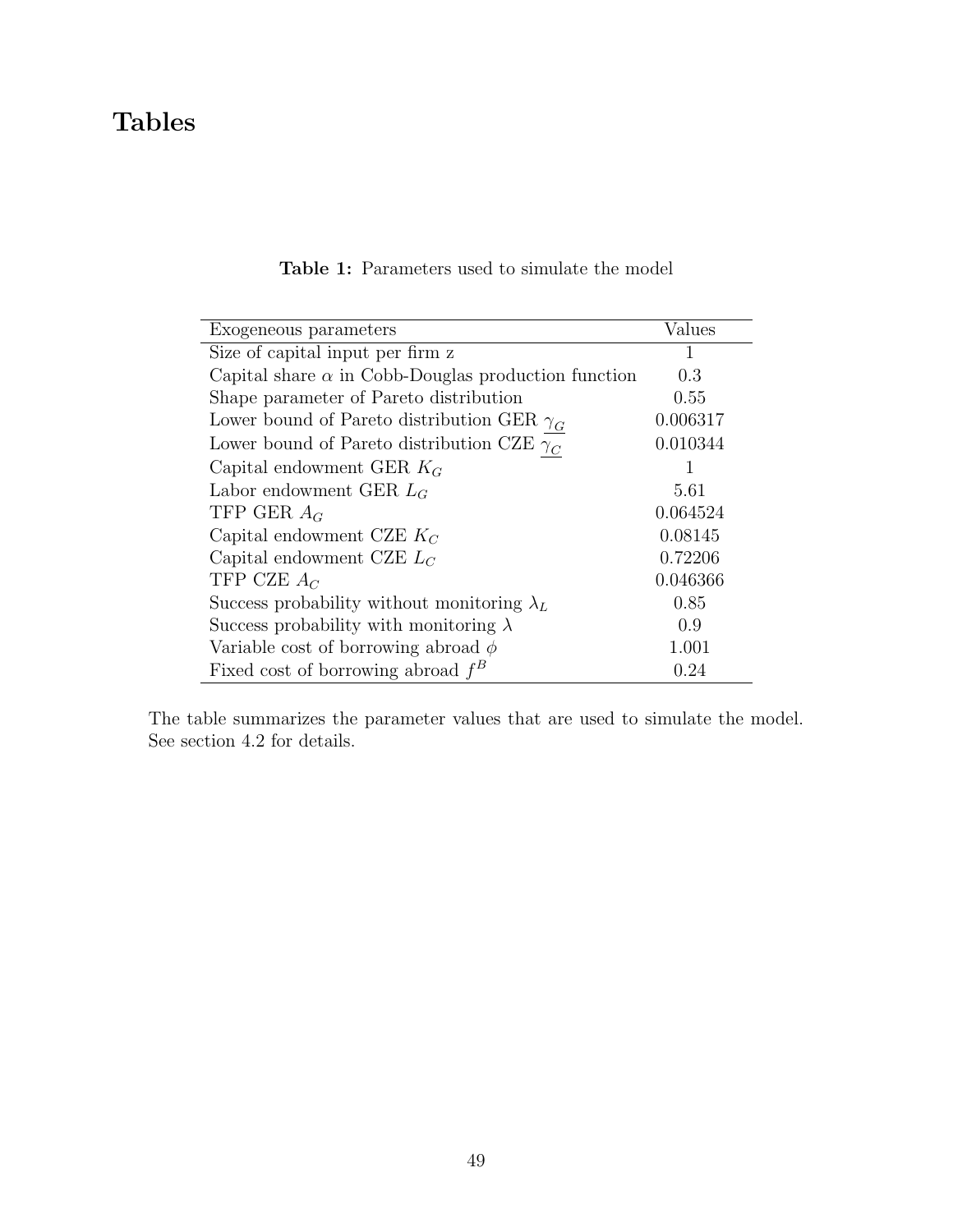|                                                                                |          | Closed Economy     |        |               | Baseline                   | Het.    |                 | Het.          |                        |
|--------------------------------------------------------------------------------|----------|--------------------|--------|---------------|----------------------------|---------|-----------------|---------------|------------------------|
|                                                                                | Ξ        | $\widehat{\Omega}$ | ನ      | $\bigoplus$   | $\widetilde{\mathfrak{G}}$ | $\odot$ | $(\mathcal{I})$ | $\circled{s}$ | $\widehat{\mathbf{e}}$ |
| Moments                                                                        | Baseline | Het 1              | Het 2  | Baseline      | Change                     | Het 1   | Change          | Het 2         | Change                 |
| Deposit rate GER R <sub>G</sub>                                                | 1.0558   | 1.0558             | 1.0560 | 1.0556        | $-0.017\%$                 | .0556   | $-0.013%$       | 1.0559        | $-0.013%$              |
| Deposit rate CZE R <sup>P</sup>                                                | 1.0457   |                    |        | 1.0513        | $0.536\%$                  | 1.0511  | 0.517%          | 1.0515        | $0.552\%$              |
| Gross return to capital GER $R_G$                                              | 1.0647   |                    |        | 1.0647        | $-0.005\%$                 | 1.0647  | $-0.005\%$      | 1.0647        | $-0.005\%$             |
| Gross return to capital CZE $R_C$                                              | 1.0641   |                    |        | 1.0647        | 0.057%                     | 1.0647  | 0.057%          | 1.0647        | 0.057%                 |
| Share of bankers GER                                                           | 0.1260   | 0.1303             | 0.1266 | 0.1328        | 5.373%                     | 0.1367  | $4.906\%$       | 0.1335        | 5.464%                 |
| Share of bankers CZE                                                           | 0.2275   |                    |        | 0.0800        | $-64.816\%$                | 0.0876  | $-61.473%$      | 0.0736        | $-67.662\%$            |
| Average balance sheet size GER                                                 | 7.9359   | 7.6765             | 7.9008 | <b>7.8981</b> | $-0.477\%$                 | 7.6529  | $-0.307\%$      | 7.8749        | $-0.328%$              |
| Average balance sheet size CZE                                                 | 4.3959   |                    |        | 8.2531        | 87.745%                    | 9.5380  | $116.975\%$     | 7.2605        | 65.164%                |
| Average monitoring cost GER                                                    | 0.0071   | 0.0073             | 0.0071 | 0.0072        | $0.706\%$                  | 0.0074  | $0.485\%$       | 0.0072        | 0.523%                 |
| Average monitoring costs CZE                                                   | 0.0131   |                    |        | 0.0112        | $-14.613%$                 | 0.0112  | $-13.968%$      | 0.0111        | 15.155%                |
| Top 10 concentration GER                                                       | 0.1120   | 0.1090             | 0.1087 | 0.1138        | $1.639\%$                  | 0.1105  | $1.432\%$       | 0.1104        | 1.577%                 |
| Top 10 concentration CZE                                                       | 0.1234   |                    |        | 0.1073        | 12.987%                    | 0.1081  | $-12.386\%$     | 0.1067        | 13.494%                |
|                                                                                | 0.0090   | 0.0090             | 0.0087 | 0.0091        | $1.424\%$                  | 0.0091  | $0.988\%$       | 0.0088        | $1.066\%$              |
| Net interest margin GER $R_G - R_G^D$<br>Net interest margin CZE $R_C - R_C^D$ | 0.0184   |                    |        | 0.0134        | 27.211%                    | 0.0136  | $-26.104\%$     | 0.0132        | 28.133%                |
|                                                                                |          |                    |        |               |                            |         |                 |               |                        |
| Banking sector profits GER                                                     | 0.1207   | 0.1245             | 0.1210 | 0.1272        | 5.411%                     | 0.1307  | 4.929%          | 0.1276        | 5.490%                 |
| Banking sector profits CZE                                                     | 0.2178   |                    |        | 0.0761        | $-65.066\%$                | 0.0834  | $-61.734%$      | 0.0699        | $-67.9\%$              |
| Return to workers GER                                                          | 5.18494  |                    |        | 5.18498       | $0.001\%$                  | 5.18498 | $0.001\%$       | 5.18498       | $0.001\%$              |
| CZE<br>Return to workers                                                       | 0.66081  |                    |        | 0.66077       | $-0.007\%$                 | 0.66077 | $-0.007%$       | 0.66077       | $-0.007\%$             |
| Deposits paid GER                                                              | 0.83046  | 0.8264             | 0.8301 | 0.82389       | $-0.791\%$                 | 0.82023 | 0.000%          | 0.82346       | $-0.805%$              |
| Deposits paid CZE                                                              | 0.72704  |                    |        | 1.87045       | 19.725%                    | 0.86308 | $-8.712\%$      | 0.87671       | 20.587%                |
| Welfare (norm.) GER                                                            |          |                    |        | 1.00000       | $0.000\%$                  | 1.00000 | $0.000\%$       | 1.00000       | $0.000\%$              |
| Welfare (norm.) CZE                                                            |          |                    |        | 1.00013       | $0.013\%$                  | 1.00011 | $0.011\%$       | $-00014$      | $0.014\%$              |
| Global (norm.) Welfare                                                         |          |                    |        | 1.00001       | $0.001\%$                  | 1.00001 | $0.001\%$       | 1.00002       | 0.002%                 |
|                                                                                |          |                    |        |               |                            |         |                 |               |                        |
| Cross-border borrowing cutoff $\gamma^B$                                       |          |                    |        | 0.0064        |                            | 0.0068  |                 | 0.0066        |                        |
| Fraction of German banks active in CZE                                         |          |                    |        | 0.0449        |                            | 0.0440  |                 | 0.0489        |                        |
| Share of German loans in total Czech credit                                    |          |                    |        | 0.5926        |                            | 0.5569  |                 | 0.6234        |                        |

Table 2: Outcomes of the model simulation Table 2: Outcomes of the model simulation

parameter of  $a = 0.75$  and a lower limit of  $\gamma_{\overline{G}} = 0.0065267$ , and column (3) for the closed economy with  $a = 0.75$  and  $\gamma_{\overline{G}} = 0.0066995$ . Blank spaces in columns (2) and (3) indicate that values are the same as commy outcomes when the degree of heterogeneity of the German banking sector is changed. In column (6),  $a = 0.75$  and  $\gamma_G = 0.0066995$ . In column (8),  $a = 0.75$  and  $\gamma_G = 0.75$  and  $\gamma_G = 0.0066995$ . In column (8),  $a = 0.7$ Column  $(1)$  shows equilibrium values for the baseline closed economy described in table 1, column  $(2)$  for the closed economy with a Pareto shape for the baseline open economy. Column  $(5)$  gives the changes in percent compared to the closed economy. Column  $(6)$  and  $(8)$  summarize the open The table shows the outcomes of the model simulation. Columns  $(1)$  to  $(3)$  present the equilibrium values of various variables in the closed economy. parameter of  $a = 0.75$  and a lower limit of  $\frac{1}{2}$  = 0.0065267, and column (3) for the closed economy with  $a = 0.75$  and  $\frac{1}{2}$  = 0.0066995. Blank spaces in columns (2) and (3) indicate that values are the same as t for the baseline open economy. Column (5) gives the changes in percent compared to the closed economy . Column (6) and (8) summarize the open economy outcomes when the degree of heterogeneity of the German banking sector is changed. In column (6),  $a = 0.75$  and  $\gamma_G = 0.0066995$ . In column (8),  $a = 0.75$  and  $\gamma_G = 0.0065267$ . Columns (7) and (9) give the corresp The table shows the outcomes of the model simulation. Columns (1) to (3) present the equilibrium values of various variables in the closed economy. Column (1) shows equilibrium values for the baseline closed economy described in table 1, column (2) for the closed economy with a Pareto shape closed economy case. closed economy case.

Share of German assets held in CZE  $0.0454$  0.0454 0.0428 0.0428 0.0477 Equity export of German banks  $\Gamma$ 

Share of German assets held in CZE Equity export of German banks

0.0060 0.0454

 $0.0477$ 0.0065

0.0428 0.0060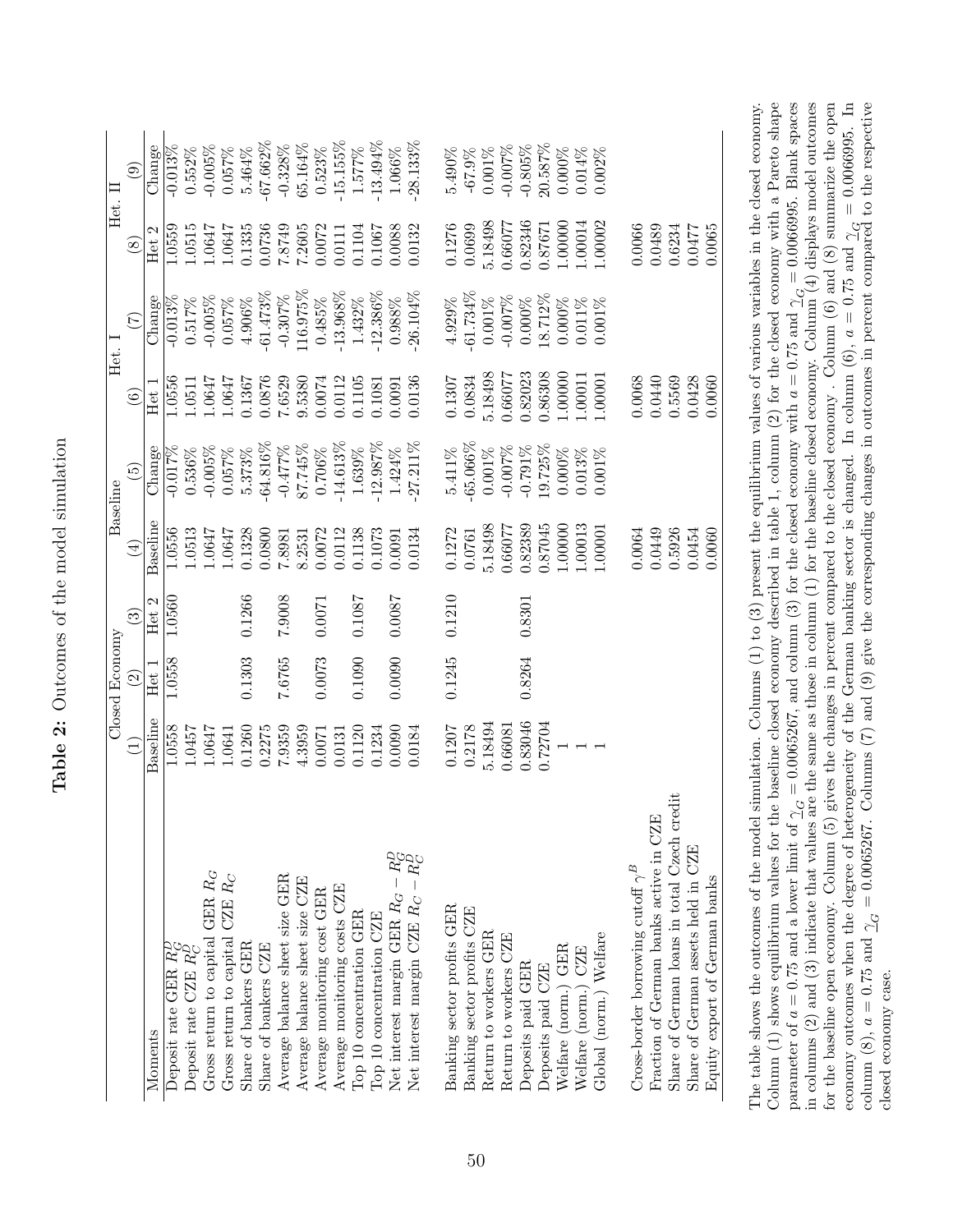|                                 | $\log(\text{size})_k$ |            |  |
|---------------------------------|-----------------------|------------|--|
|                                 | $\cdot 1)$            | (2)        |  |
| $log($ equity <sub>k</sub> $)$  | $1.003***$            | $1.012***$ |  |
|                                 | (0.00898)             | (0.00781)  |  |
| $log(overhead \text{ costs}_k)$ | $-0.287***$           |            |  |
|                                 | (0.0477)              |            |  |
| $log(labor prod._k)$            |                       | $0.194***$ |  |
|                                 |                       | (0.0350)   |  |
| Constant                        | $10.68***$            | $8.127***$ |  |
|                                 | (0.173)               | (0.276)    |  |
|                                 |                       |            |  |
| Observations                    | 1,909                 | 1,909      |  |
| $R^2$                           | 0.960                 | 0.957      |  |

Table 3: Relationship between bank size, leverage and efficiency

The table presents results from regressing the log balance sheet size of bank k on its log equity and its efficiency. In column (1), a bank's ratio of overhead costs to total assets is used as an inverse measure of efficiency. Column (2) includes the bank's number of assets per employee instead. The sample comprises 1,909 German banks in 2005. Robust standard errors are in parentheses. \*\*\*  $p<0.01$ , \*\*  $p<0.05$ , \*  $p<0.1$ . Data source: Research Data and Service Centre of the Deutsche Bundesbank, External Position of Banks, Monthly Balance Sheet Statistics and Income and Loss Data.

Table 4: Effect of size and efficiency on the extensive and intensive margins

|                   | Extensive Margin: Logit Model |                        |                   | Intensive Margin: OLS   |                                 |                        |                          |
|-------------------|-------------------------------|------------------------|-------------------|-------------------------|---------------------------------|------------------------|--------------------------|
|                   | $cr.$ ass <sub>ki</sub>       | cr. liab <sub>ki</sub> | $FDI_{ki}$        | $cr.$ ass <sub>ki</sub> | local $\operatorname{ass}_{ki}$ | cr. liab <sub>ki</sub> | local liab <sub>ki</sub> |
|                   | $\left 1\right\rangle$        | $\left( 2\right)$      | $\left( 3\right)$ | (4)                     | $\left( 5\right)$               | (6)                    | $\left( 7\right)$        |
| $log(overhead_k)$ | $-0.807***$                   | $-0.850***$            | $-0.922***$       | $-1.682***$             | $-0.386$                        | $-1.347***$            | 0.00515                  |
|                   | (0.135)                       | (0.126)                | (0.253)           | (0.232)                 | (0.390)                         | (0.232)                | (0.889)                  |
| Observations      | 337,705                       | 339,624                | 110,606           | 35758                   | 251                             | 59259                  | 241                      |
| (Pseudo) $R^2$    | 0.483                         | 0.375                  | 0.458             | 0.408                   | 0.571                           | 0.271                  | 0.476                    |

The table shows that the extensive and intensive margins of banking across borders vary systematically with bank efficiency. Columns (1) to (3) show the results of logit regressions. Columns (4) to (7) are obtained from OLS regressions. In each regression, the dependent variable is regressed on bank k's ratio of overhead costs to total assets, which measures inversely the bank's efficiency. The dependent variable takes a value of 1 if bank k has cross-border assets (column 1), cross-border liabilities (column 2) or affiliates (column 3) in country i. In columns (4) and (6), the dependent variable reflects the cross-border assets and liabilities in country i on the balance sheet of the parent bank, respectively, in logs. In columns  $(5)$  and  $(7)$ , the local positions, that is, the assets and liabilities of the parent's foreign affiliates in country  $i$ , are used as right-hand side variables, also in logs. Regressions include country-fixed effects and dummies for one of nine bank types. Standard errors clustered by bank are in parentheses. \*\*\*  $p<0.01$ , \*\*  $p<0.05$ , \*  $p<0.1$ . Data source: Research Data and Service Centre of the Deutsche Bundesbank, External Position of Banks, Monthly Balance Sheet Statistics and Income and Loss Data.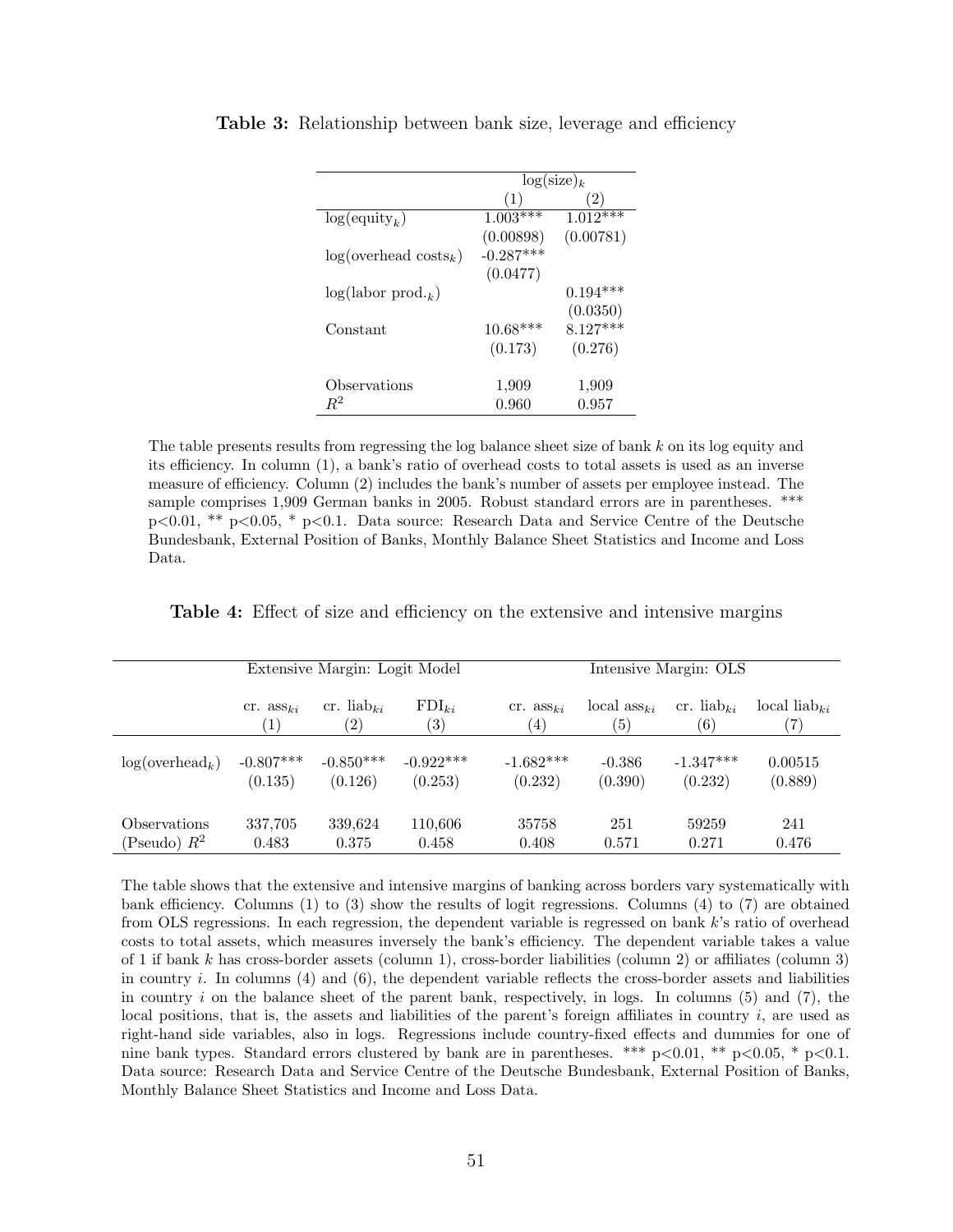Table 5: Predicted relationship between extensive/intensive margins and host country characteristics

|                                              | extensive margin | intensive margin                               |                  |
|----------------------------------------------|------------------|------------------------------------------------|------------------|
|                                              |                  | cb cutoff $\gamma_i^B$ FDI cutoff $\gamma_i^A$ | for. liabilities |
| host country intermediation costs $\Delta_i$ | $^{+}$           | $^+$                                           | 十                |
| host country size $K_i$                      | $^+$             |                                                |                  |
| $\phi_i$                                     |                  |                                                |                  |
| $f_i^B$                                      |                  |                                                |                  |
| $f_i^F$                                      | ┽                |                                                |                  |

The table summarizes the predictions of the model stated in propositions 4, 5 and 6 regarding the behaviour of the extensive and intensive margins of banking across borders with respect to host  $\operatorname{country}\,i$  characteristics.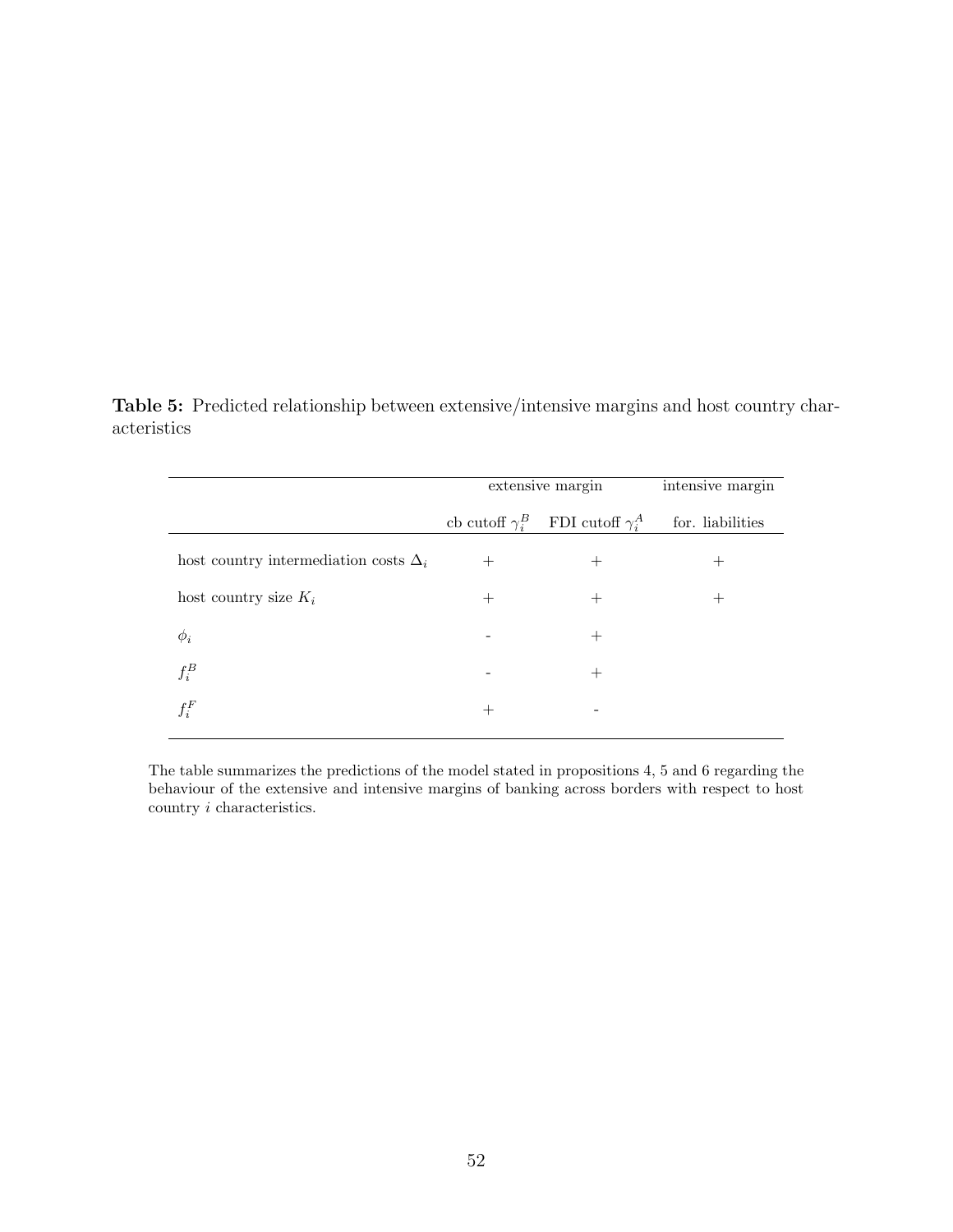|                                  | Extensive Margin: Logit Model |                               |             |  |  |
|----------------------------------|-------------------------------|-------------------------------|-------------|--|--|
|                                  | cr. assets <sub>ki</sub>      | cr. liabilities <sub>ki</sub> | $FDI_{ki}$  |  |  |
|                                  | (1)                           | (2)                           | (3)         |  |  |
| $log(overhead \text{ costs}_i)$  | $0.473**$                     | $0.380**$                     | $-0.208$    |  |  |
|                                  | (0.203)                       | (0.193)                       | (0.400)     |  |  |
| $log(distance)_{i}$              | $-0.483***$                   | $-0.444***$                   | $-0.781***$ |  |  |
|                                  | (0.137)                       | (0.127)                       | (0.161)     |  |  |
| fin. freedom <sub>i</sub>        | $0.0191*$                     | $0.0181***$                   | $0.0187**$  |  |  |
|                                  | (0.00977)                     | (0.00587)                     | (0.00912)   |  |  |
| bureaucr. quality <sub>i</sub>   | $0.551**$                     | 0.200                         | $-0.0521$   |  |  |
|                                  | (0.227)                       | (0.172)                       | (0.304)     |  |  |
| $log(GDP)_i$                     | $0.739***$                    | $0.844***$                    | $0.954***$  |  |  |
|                                  | (0.0793)                      | (0.0598)                      | (0.148)     |  |  |
| $log(GDP$ per cap.) <sub>i</sub> | 0.244                         | $-0.0254$                     | $-0.164$    |  |  |
|                                  | (0.169)                       | (0.119)                       | (0.204)     |  |  |
| $MPK_i$                          | $2.766**$                     | 0.687                         | $-1.005$    |  |  |
|                                  | (1.288)                       | (0.940)                       | (2.584)     |  |  |
|                                  |                               |                               |             |  |  |
| Observations                     | 177,563                       | 176,940                       | 3,600       |  |  |
| Pseudo $R^2$                     | 0.5046                        | 0.4511                        | 0.4879      |  |  |

Table 6: Relationship between extensive margin and host country characteristics

The table shows results from logit regressions. The dependent variable takes a value of 1 if bank  $k$  has cross-border assets (column 1), cross-border liabilities (column 2) or affiliates (column 3) in country  $i$ . The respective dependent variable is regressed on various country  $i$  characteristics described in detail in section 6.5. Regressions include bank-fixed effects. Standard errors clustered by country are in parentheses. \*\*\*  $p<0.01$ , \*\*  $p<0.05$ , \*  $p<0.1$ . Data source: Research Data and Service Centre of the Deutsche Bundesbank, External Position of Banks. For details on country-level variables, see the data appendix.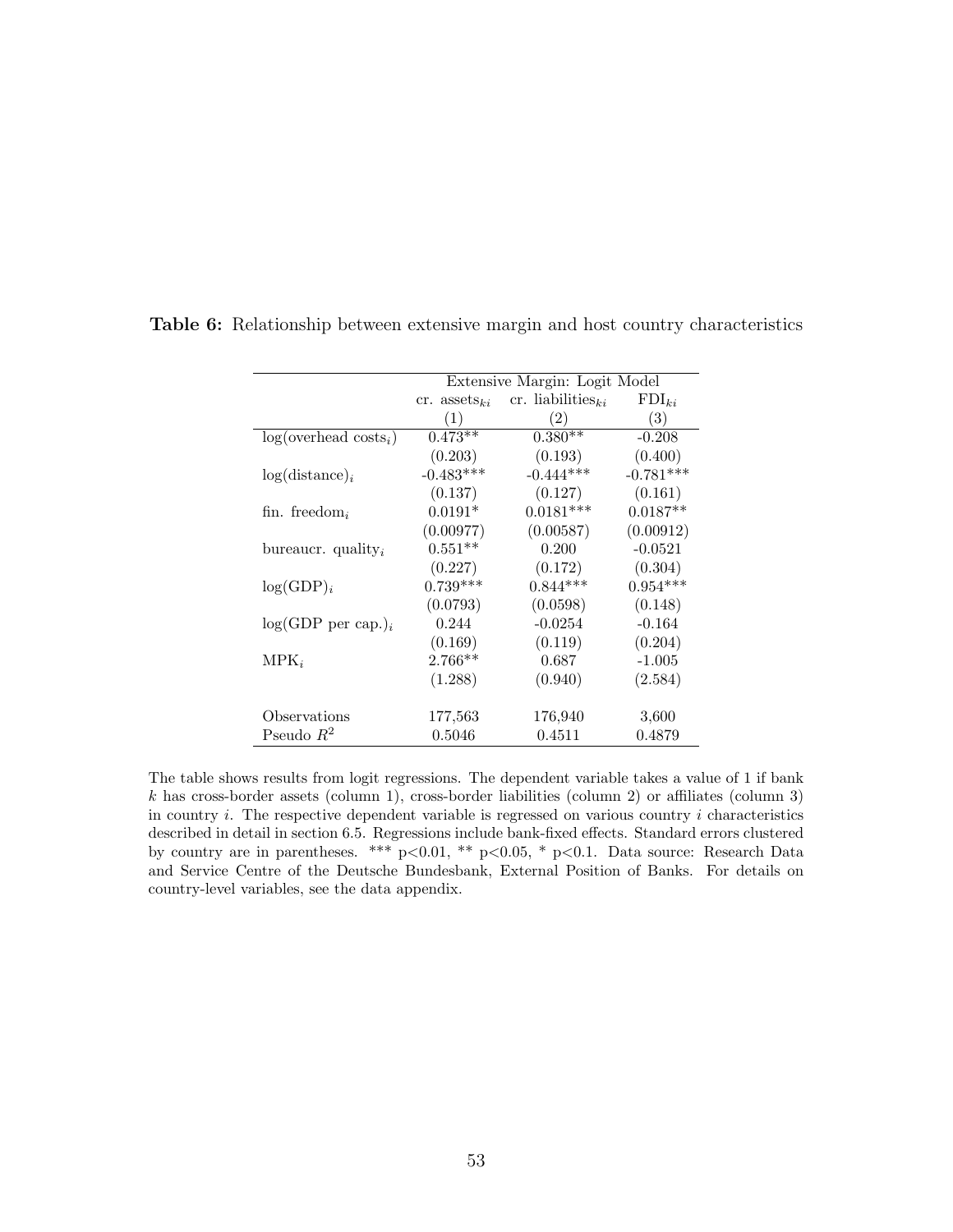|                                  |                        | cr. assets        |             | cr. liabilities |             | FDI.              |  |
|----------------------------------|------------------------|-------------------|-------------|-----------------|-------------|-------------------|--|
|                                  | $max.$ OV <sub>i</sub> | average $ov_i$    | max. $ov_i$ | average $ov_i$  | max. $ov_i$ | average $ov_i$    |  |
|                                  | (1)                    | $\left( 2\right)$ | (3)         | (4)             | (5)         | $\left( 6\right)$ |  |
| $log(overhead \text{ costs}_i)$  | $0.189*$               | $0.0388*$         | $0.324***$  | $0.0243***$     | 0.0398      | 0.0695            |  |
|                                  | (0.0970)               | (0.0165)          | (0.0794)    | (0.00678)       | (0.0975)    | (0.0783)          |  |
| $log(distance)_{i}$              | $-0.229***$            | $-0.0349***$      | $-0.0949*$  | $-0.0117***$    | $-0.248***$ | $-0.0679*$        |  |
|                                  | (0.0642)               | (0.00944)         | (0.0493)    | (0.00402)       | (0.0451)    | (0.0386)          |  |
| fin. freedom <sub>i</sub>        | $0.00624**$            | $0.00133**$       | $0.00424*$  | $0.000756***$   | $-4.50e-05$ | $-0.00165$        |  |
|                                  | (0.00239)              | (0.000543)        | (0.00244)   | (0.000234)      | (0.00321)   | (0.00318)         |  |
| bureaucr. quality <sub>i</sub>   | $0.182**$              | $0.0560***$       | $0.260***$  | $0.0141**$      | $-0.0310$   | 0.0349            |  |
|                                  | (0.0696)               | (0.0162)          | (0.0661)    | (0.00605)       | (0.0921)    | (0.0751)          |  |
| $log(GDP)_i$                     | $0.189***$             | $0.0322***$       | $0.257***$  | $0.0260***$     | $-0.00834$  | $-0.0448$         |  |
|                                  | (0.0406)               | (0.00802)         | (0.0306)    | (0.00265)       | (0.0312)    | (0.0292)          |  |
| $log(GDP$ per cap.) <sub>i</sub> | $-0.0489$              | $-0.0306**$       | $-0.0981**$ | $-0.00413$      | 0.0617      | $-0.0766$         |  |
|                                  | (0.0408)               | (0.0118)          | (0.0449)    | (0.00540)       | (0.0578)    | (0.0550)          |  |
| $MPK_i$                          | $-0.101$               | $-0.115$          | $-0.694$    | $-0.0386$       | $-0.217$    | 0.218             |  |
|                                  | (0.503)                | (0.114)           | (0.508)     | (0.0440)        | (1.514)     | (1.056)           |  |
| Constant                         | $1.900*$               | $2.679***$        | 0.0372      | $2.577***$      | $4.870***$  | $5.164***$        |  |
|                                  | (1.103)                | (0.186)           | (0.867)     | (0.0817)        | (0.910)     | (0.873)           |  |
|                                  |                        |                   |             |                 |             |                   |  |
| Observations                     | 96                     | 96                | 97          | 97              | 38          | 38                |  |
| R-squared                        | 0.623                  | 0.512             | 0.647       | 0.724           | 0.629       | 0.247             |  |

Table 7: Cutoff regressions

The table demonstrate that there is strong sorting of banks into foreign activities based on host country characteristics. In column 1, the dependent variable corresponds to the ratio of overhead costs to total assets of the least efficient bank that has cross-border assets in country  $i$ . Accordingly, there is one observation per country in the underlying sample. In column 2, the dependent variable represents the average ratio of overhead costs to total assets of all banks that have cross-border assets in country i. In columns (3) and (4), maximum and average overhead costs are determined based on banks' foreign liabilities. In columns (5) and (6), maximum and minimum overhead costs are taken over those banks that have one or more affiliates in country  $i$ . In each column, the respective dependent variable is regressed on host country  $i$  characteristics. Robust standard errors are in parentheses. \*\*\* p<0.01, \*\* p<0.05, \* p<0.1. Data source: Research Data and Service Centre of the Deutsche Bundesbank, External Position of Banks, Monthly Balance Sheet Statistics and Income and Loss Data. For details on country-level variables, see the data appendix.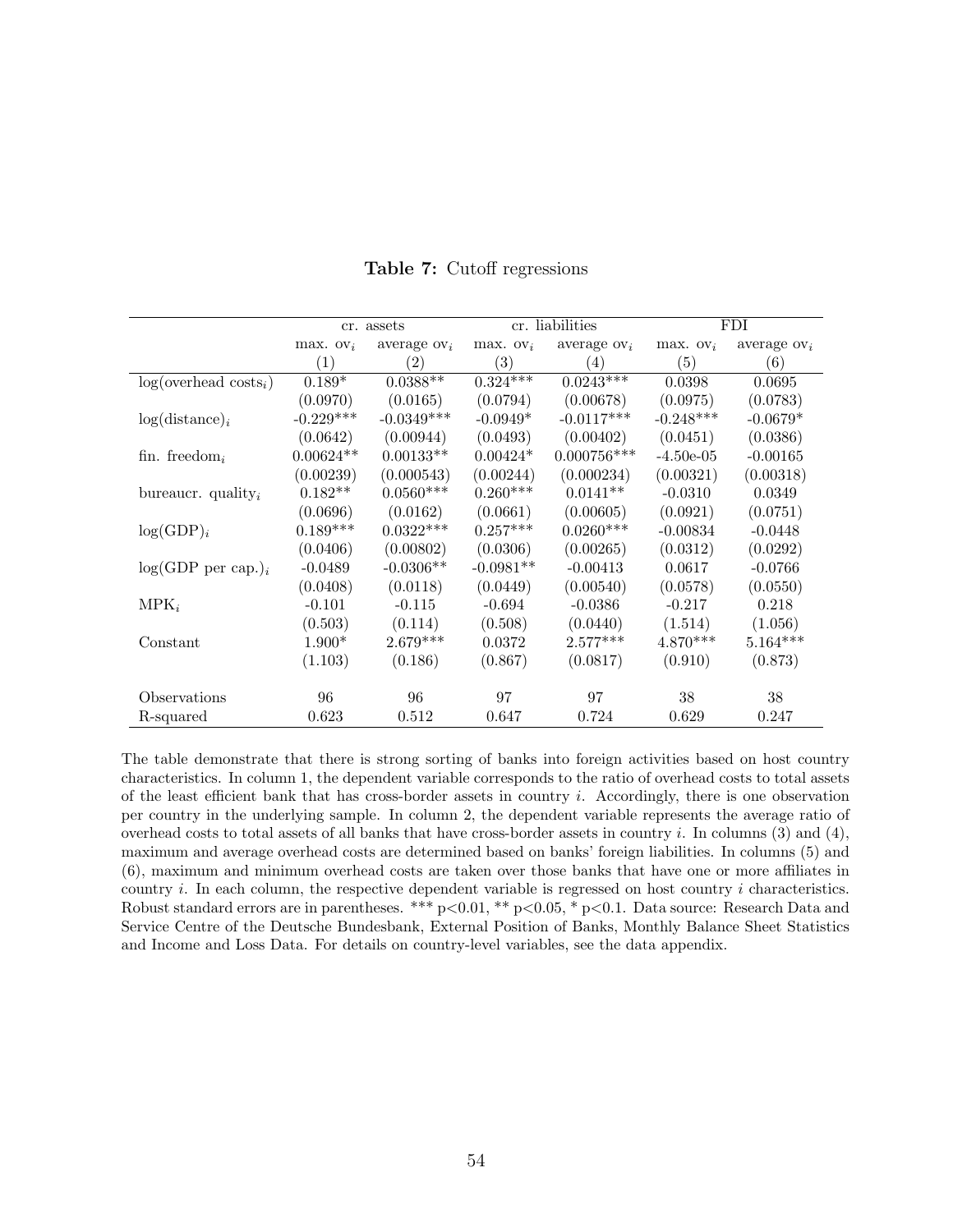# Figures



Figure 1: Sorting of banks into cross-border lending, cross-border borrowing and FDI

The figure illustrates that banks sort into foreign activities based on their efficiency proxied by a bank's ratio of overhead costs to total assets. Specifically, the chart plots the overhead costs distribution of different groups of German banks in 2005. The solid line shows the distribution for all banks in the bank-level dataset from the Deutsche Bundesbank. The dash-dotted line depicts the overhead cost distribution of banks with cross-border assets in country i. The line with long (short) dashes represents the size distribution of banks with cross-border liabilities (affiliates) in country i. Source: Research Data and Service Centre of the Deutsche Bundesbank, External Position of Banks, Monthly Balance Sheet Statistics and Income and Loss data, 2005, own calculations.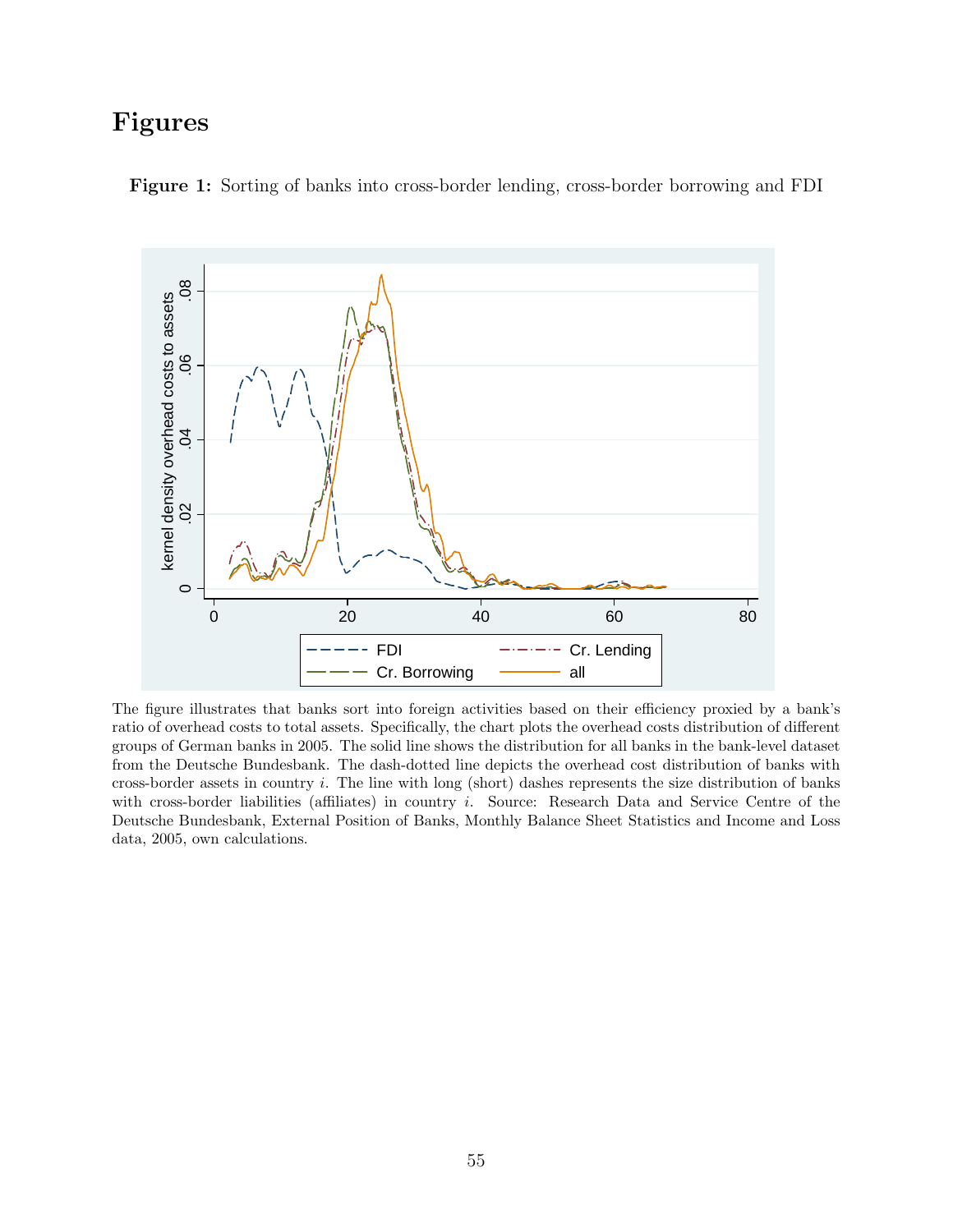Figure 2: Bank size as a function of monitoring costs in autarky and in the open economy



The figure illustrates how banking sector integration affects the size of banks. Specifically, the charts plot bank size as a function of monitoring costs in the closed economy (dashed line) and in the open economy (solid line). The top chart is for German banks, the bottom chart for Czech banks. The arrows in each chart indicate the shift of the respective bank entry cutoff  $\gamma^*$ , which moves up after banking sector integration in Germany and down in the Czech Republic. While all German banks grow as a result of banking sector integration, Czech banks shrink in size.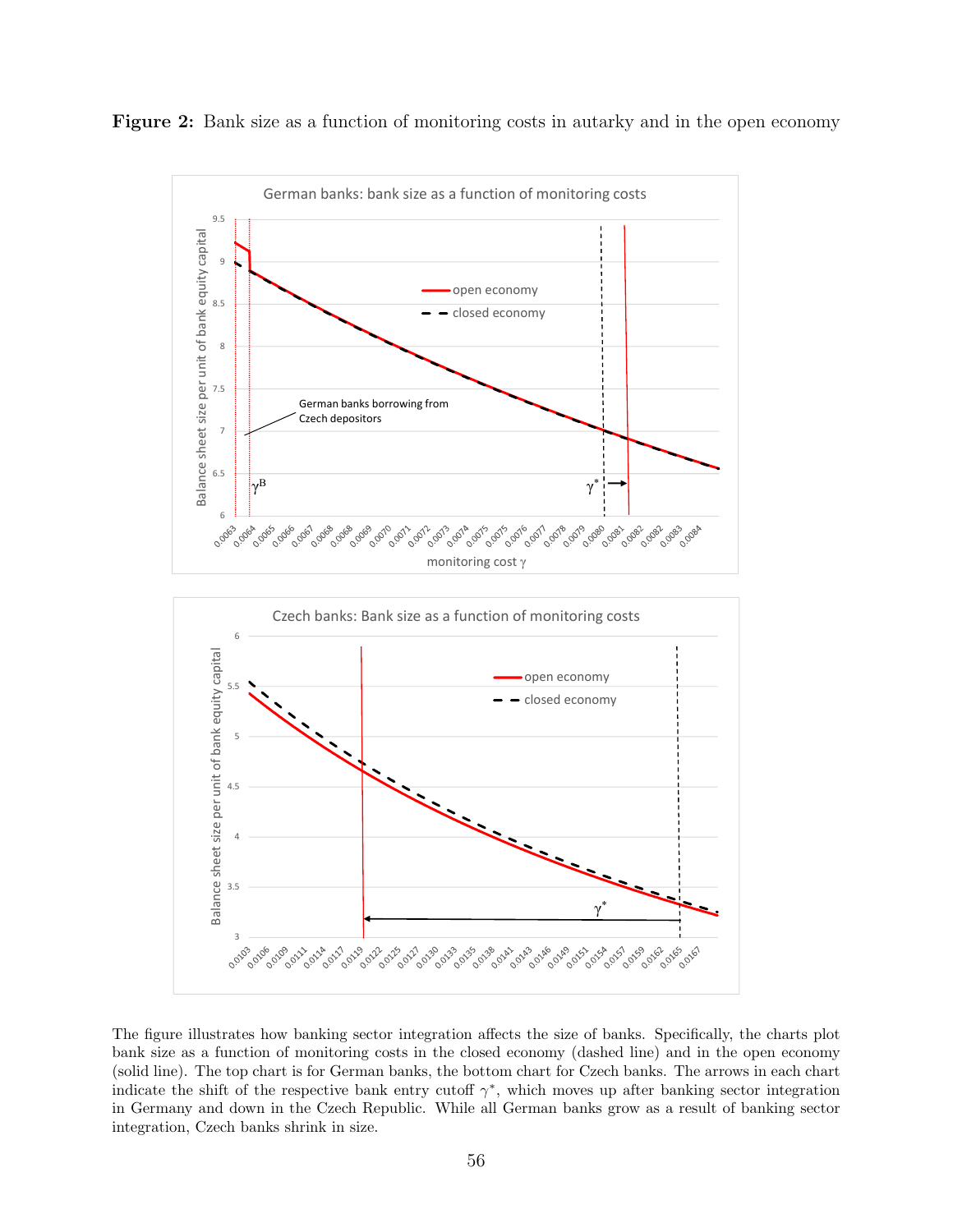

Figure 3: Number of countries with at least x banks

The figure illustrates that there are only a few countries in which many banks are active. Specifically, the chart plots the number of banks that are active in a given country against the number of countries in which at least that many banks are active. The top chart counts the number of banks that have foreign assets in a given market. The middle (bottom) chart is based on the number of banks with liabilities (affiliates) in a given country. For example, the top chart shows that there are around 20 countries in which at least 500 German banks hold assets. Source: Research Data and Service Centre of the Deutsche Bundesbank, External Position of Banks, 2005, own calculations.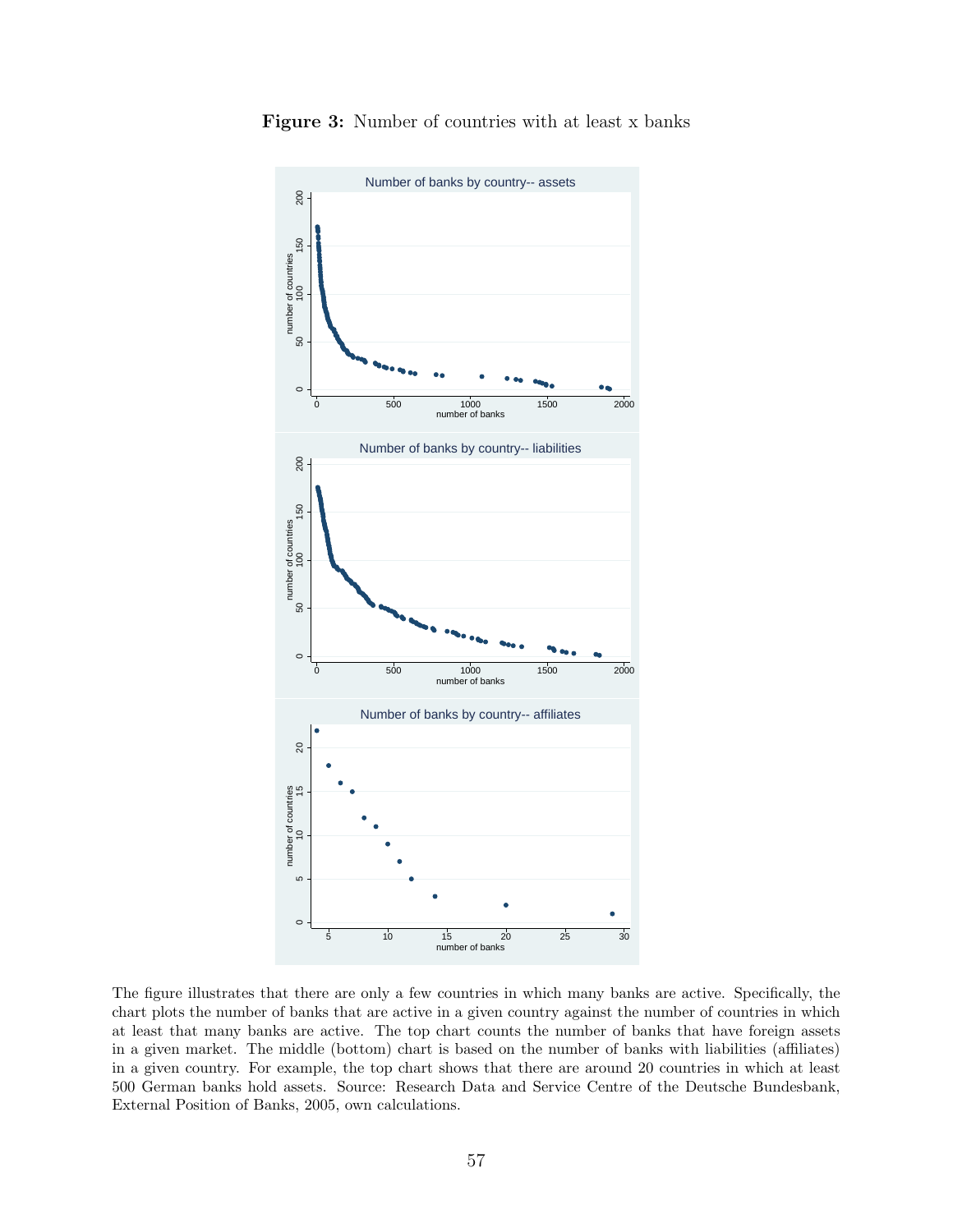

Figure 4: Number of banks active in at least x countries

The figure illustrates that there are only a few banks which are active in many countries. Specifically, the chart plots the number of countries that a bank is active in against the number of banks active in at least as many countries. The top chart counts the number of countries in which a bank holds foreign assets. The middle (bottom) chart is based on the number of countries in which a bank has liabilities (affiliates). For example, the bottom chart shows that there are only 9 banks with affiliates in at least 10 countries. Source: Research Data and Service Centre of the Deutsche Bundesbank, External Position of Banks, 2005, own calculations.